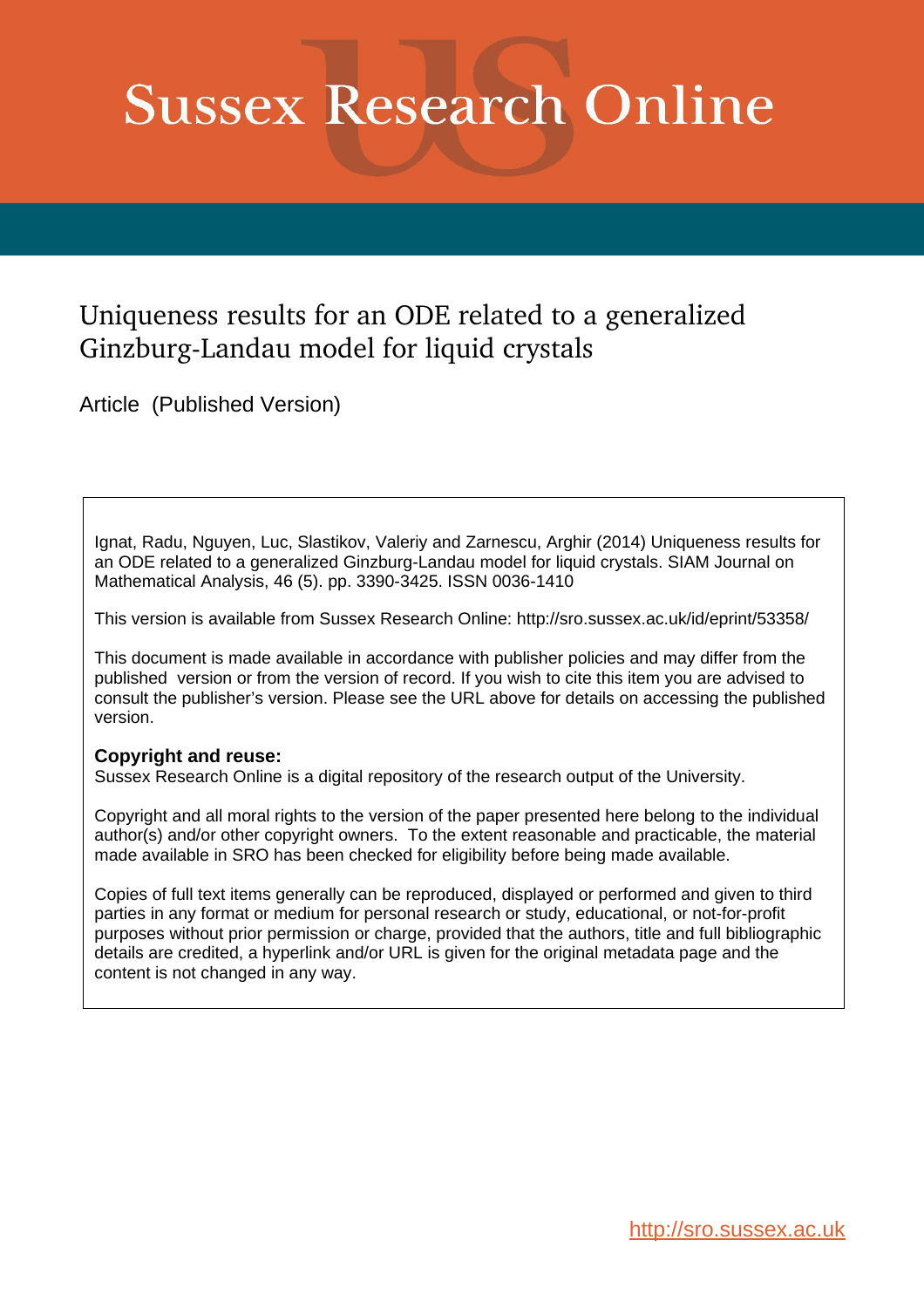#### **UNIQUENESS RESULTS FOR AN ODE RELATED TO A GENERALIZED GINZBURG–LANDAU MODEL FOR LIQUID CRYSTALS**<sup>∗</sup>

RADU IGNAT†, LUC NGUYEN‡, VALERIY SLASTIKOV§ , AND ARGHIR ZARNESCU¶

**Abstract.** We study a singular nonlinear ordinary differential equation on intervals [0*, R*) with  $R \leq +\infty$ , motivated by the Ginzburg–Landau models in superconductivity and Landau–de Gennes models in liquid crystals. We prove existence and uniqueness of positive solutions under general assumptions on the nonlinearity. Further uniqueness results for sign-changing solutions are obtained for a physically relevant class of nonlinearities. Moreover, we prove a number of fine qualitative properties of the solution that are important for the study of energetic stability.

**Key words.** singular differential equations, nodal solutions, uniqueness, maximum principle, Ginzburg–Landau, liquid crystals

**AMS subject classifications.** 34B15, 34B40, 34C12, 35Q56

**DOI.** 10.1137/130948598

<span id="page-1-2"></span>**1. Introduction.** We consider the ordinary differential equation (ODE)

<span id="page-1-1"></span>(1.1) 
$$
u''(r) + \frac{p}{r}u'(r) - \frac{q}{r^2}u(r) = F(u(r)) \text{ in } (0, R),
$$

<span id="page-1-0"></span>(1.2) 
$$
u(0) = 0, \quad u(R) = s_+,
$$

where  $R \leq +\infty$ , p and q are constants satisfying

$$
(1.3) \t\t\t p, q \in \mathbb{R}, q > 0,
$$

and  $F : \mathbb{R} \to \mathbb{R}$  is a  $C^1$  function which vanishes at 0 and at  $s_+ > 0$  (see Figure [1\)](#page-2-0). In [\(1.2\)](#page-1-0), we use the standard convention  $u(+\infty) := \lim_{r \to +\infty} u(r) = s_+$  if  $R = +\infty$ .

<span id="page-1-4"></span><span id="page-1-3"></span>The ODE [\(1.1\)](#page-1-1) is the Euler–Lagrange equation of the energy functional

(1.4) 
$$
E[u;I] = \frac{1}{2} \int_I \left[ r^p |u'(r)|^2 + q r^{p-2} u^2(r) + r^p h(u(r)) \right] dr,
$$

where  $I \subset [0, +\infty)$  is an arbitrary interval and

(1.5) 
$$
h(t) := 2 \int_0^t F(s) ds, \quad t \in \mathbb{R}.
$$

<sup>∗</sup>Received by the editors December 10, 2013; accepted for publication (in revised form) July 7, 2014; published electronically October 2, 2014.

<http://www.siam.org/journals/sima/46-5/94859.html>

<sup>†</sup>Institut de Mathématiques de Toulouse, Université Paul Sabatier, bât. 1R3, 118 Route de Narbonne, 31062 Toulouse, France [\(Radu.Ignat@math.univ-toulouse.fr\)](mailto:Radu.Ignat@math.univ-toulouse.fr). The research of this author was partially supported by ANR project ANR-10-JCJC 0106.

<sup>‡</sup>Mathematics Department, Princeton University, Princeton, NJ 08544. Present address: Mathematical Institute and St. Edmund Hall, University of Oxford, Oxford, UK [\(luc.nguyen@maths.](mailto:luc.nguyen@maths.ox.ac.uk) [ox.ac.uk\)](mailto:luc.nguyen@maths.ox.ac.uk).

<sup>§</sup>School of Mathematics, University of Bristol, Bristol, BS8 1TW, UK [\(Valeriy.Slastikov@bristol.](mailto:Valeriy.Slastikov@bristol.ac.uk) [ac.uk\)](mailto:Valeriy.Slastikov@bristol.ac.uk). The research of this author was supported by EPSRC grant EP/I028714/1.

<sup>¶</sup>Department of Mathematics, University of Sussex, Pevensey 2, Falmer, BN1 9QH, UK [\(A.Zarnescu@sussex.ac.uk\)](mailto:A.Zarnescu@sussex.ac.uk).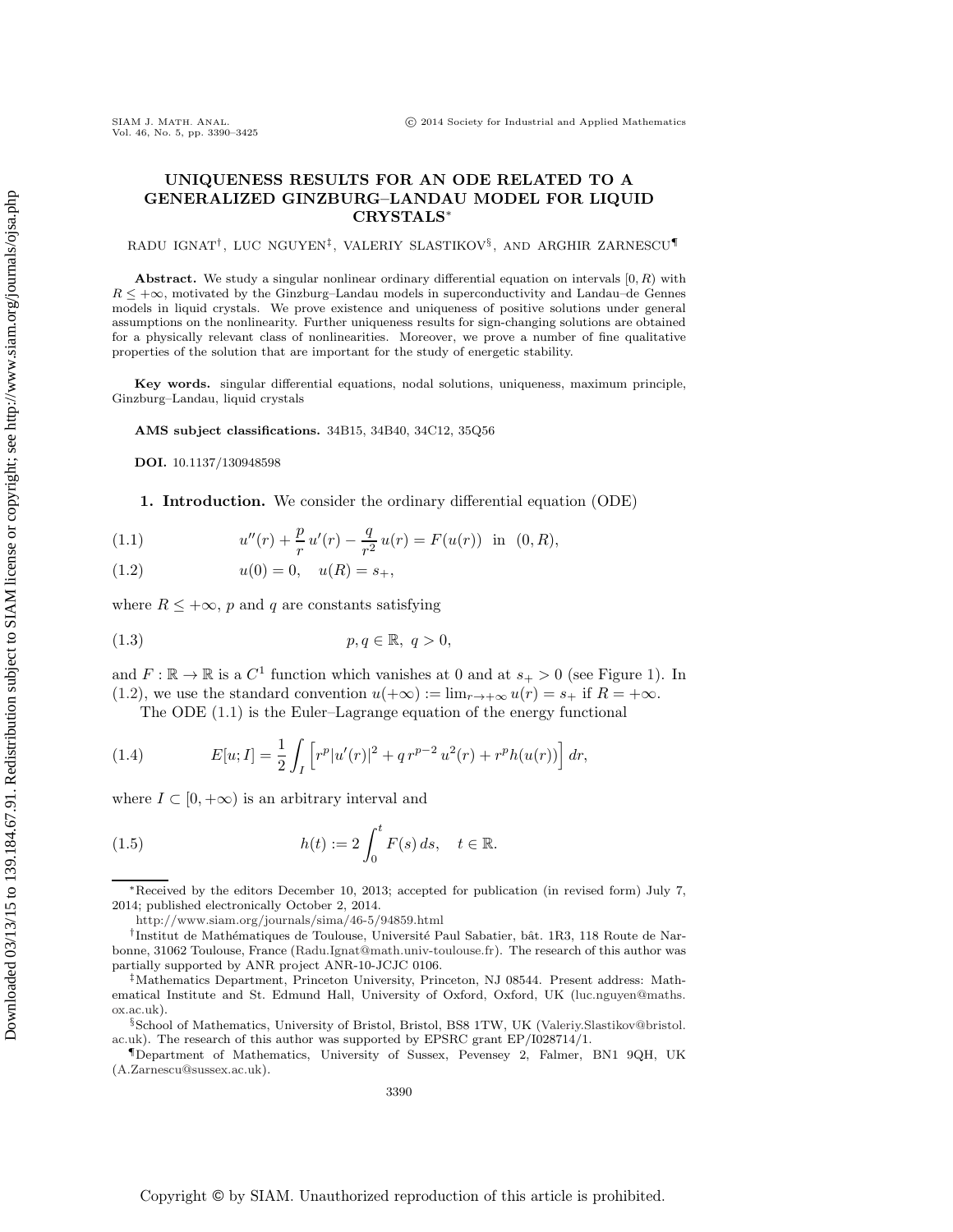

<span id="page-2-2"></span><span id="page-2-0"></span>Fig. 1. A graph of a prototypical nonlinearity *F*.

The main goal of this paper is to study the existence, uniqueness, and qualitative properties of solutions to the boundary value problem  $(1.1)$ ,  $(1.2)$ . The main difficulty in exploring the ODE satisfied by u is the general type of nonlinearity  $F(u)$  on the right-hand side. For example, existing techniques for dealing with equations of type [\(1.1\)](#page-1-1) in [\[10,](#page-36-0) [17,](#page-36-1) [24\]](#page-36-2) are not applicable in our setting. One way of appreciating the effect of the nonlinearity is by noting that for  $u \in [0, s_{+}]$ , the function F does not, in general, satisfy the Krasnosel'skiˇı condition (see, e.g., [\[9,](#page-36-3) [20\]](#page-36-4)), unlike in the standard Ginzburg–Landau case [\[24\]](#page-36-2). Furthermore the Pohozaev-type approach frequently used for proving uniqueness fails in this case.

We start by stating our existence and uniqueness result in the class of nonnegative solutions, which was announced in [\[19\]](#page-36-5).

THEOREM 1.1. *Assume that* p, q are given constants satisfying [\(1.3\)](#page-1-2) and  $F : \mathbb{R} \to$  $\mathbb{R}$  *is a*  $C^1$  *function satisfying* 

<span id="page-2-1"></span>(1.6) 
$$
\begin{cases}\nF(0) = F(s_+) = 0, & F'(s_+) > 0, \\
F(t) < 0 & \text{if } t \in (0, s_+), \\
F(t) \ge 0 & \text{if } t \in (s_+, +\infty).\n\end{cases}
$$

*Then there exists a nonnegative solution* u *of the boundary value problem* [\(1.1\)](#page-1-1) *and* [\(1.2\)](#page-1-0)*, which is unique in the class of nonnegative solutions. Moreover, this solution is strictly increasing.*

If in addition we restrict the class of nonlinearities, we can show variational properties of the solution.

<span id="page-2-3"></span>Corollary 1.2. *Assume that* p, q *are given constants satisfying* [\(1.3\)](#page-1-2) *and that*  $F: \mathbb{R} \to \mathbb{R}$  *is a*  $C^1$  *function satisfying* [\(1.6\)](#page-2-1) *and* 

<span id="page-2-4"></span>(1.7) 
$$
F_{even}(t) := \frac{F(t) + F(-t)}{2} \le 0 \text{ for } t \ge 0.
$$

*Then the solution* u *in Theorem* [1.1](#page-2-2) *is locally energy minimizing with respect to the energy* E *in* [\(1.4\)](#page-1-3)*, i.e.,*

$$
E[u; \omega] \le E[u + \varphi; \omega] \text{ for any } \omega \subset [0, +\infty) \text{ compact interval and } \varphi \in C_c^{\infty}(\omega).
$$

*Conversely, if a function*  $u \in H^1_{loc}(0, R)$  *is locally energy minimizing with respect to* E and satisfies  $u(R) = s_+$ , then u is necessarily the nonnegative solution of [\(1.1\)](#page-1-1) and [\(1.2\)](#page-1-0) *obtained in Theorem* [1.1](#page-2-2)*.*

The proof of Theorem [1.1](#page-2-2) is split into two parts: existence and uniqueness. The existence part is done by constructing energy-minimizing solutions on finite intervals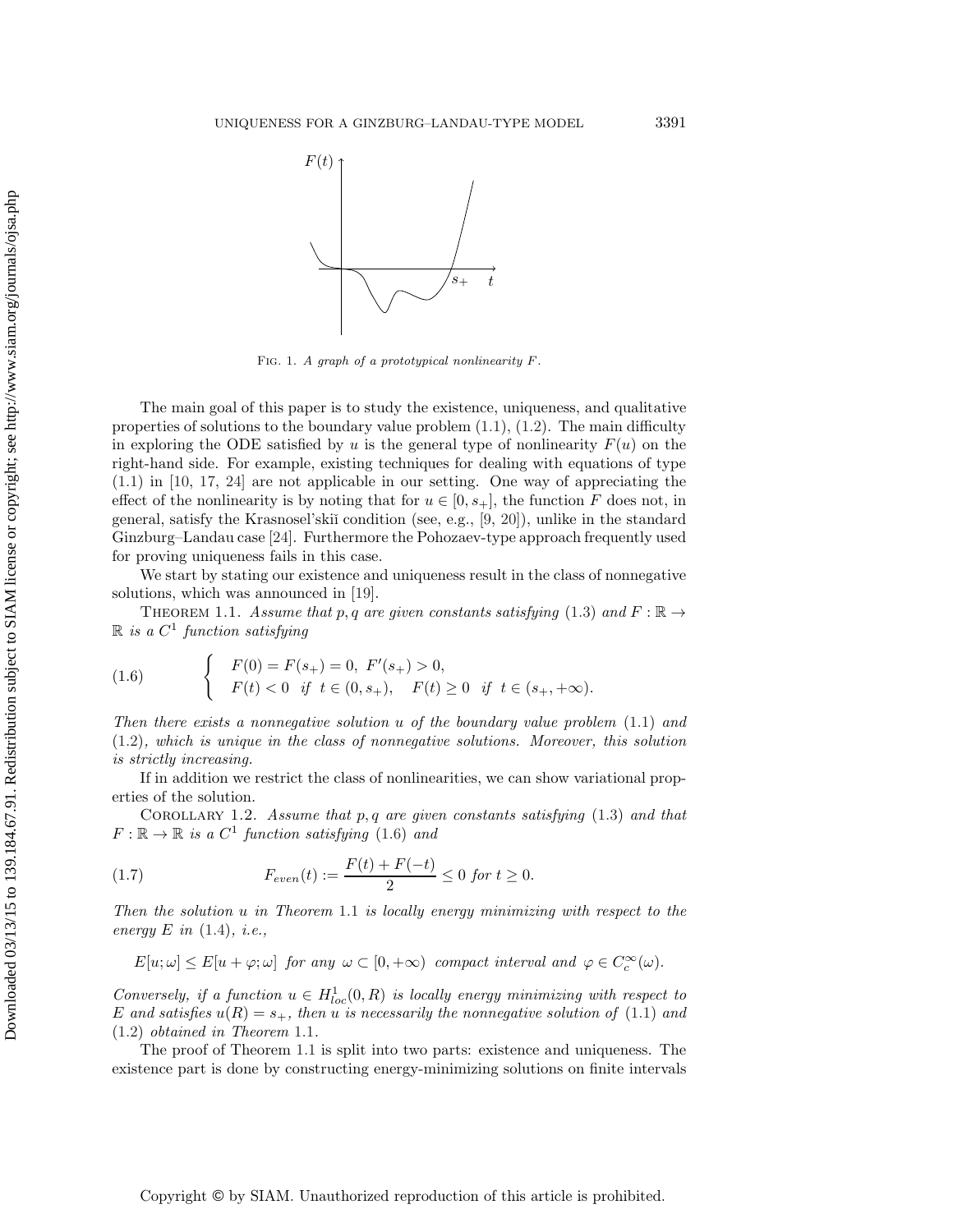and letting the length of the interval tend to infinity in the case  $R = +\infty$ . Fine local estimates of the behavior of  $u$  near the origin combined with an energy argument ensure the nonflattening of the solution obtained in this limit. The uniqueness part is more delicate to prove. To do this, we construct comparison barriers through a scaling argument and use suitable versions of the maximum principle together with a detailed understanding of the asymptotics at the origin and at infinity (in the case  $R = +\infty$ ).

One can further ask if the uniqueness result holds for *nodal* solutions (i.e., solutions that may change signs). In general, if one assumes only  $(1.6)$ , then in addition to a nonnegative solution there might exist sign-changing solutions; see Proposition [5.2.](#page-31-0) However, under additional assumptions, relevant to the physical problem detailed in subsection [1.1,](#page-3-0) we prove the following uniqueness result for nodal solutions.

<span id="page-3-2"></span>THEOREM 1.3. Assume that  $p > 0, q > 0$  are given constants and  $F : \mathbb{R} \to \mathbb{R}$  is a  $C<sup>1</sup>$  *function satisfying* [\(1.6\)](#page-2-1)*.* Assume in addition that there exists  $s_-\in[-s_+,0)$  *such that*

<span id="page-3-1"></span>(1.8) 
$$
\begin{cases}\nF(t) \le 0 & \text{if } t \in (-\infty, s_-), \quad F(t) \ge 0 & \text{if } t \in (s_-, 0), \\
\frac{F(t_1)}{t_1} + \frac{F(-t_2)}{t_2} \le 0 & \text{if } 0 < t_1 \le t_2 \le |s_-|. \n\end{cases}
$$

*Then there exists a unique solution* u *of the boundary value problem* [\(1.1\)](#page-1-1) *and* [\(1.2\)](#page-1-0)*.*

*Remark* 1.1. We also prove the above uniqueness result when  $p = 0$  under additional assumptions on nonlinearity F: either we assume in addition that F is a  $C^2$ function (see Remark [3.2\)](#page-24-0), or we impose a stronger version of  $(1.8)$  for the  $C<sup>1</sup>$  function F; namely, there exists  $\alpha > 1$  such that

<span id="page-3-4"></span>(1.9) 
$$
\frac{F(t_1)}{t_1} + \alpha^2 \frac{F(-t_2)}{t_2} \le 0 \text{ for every } 0 < t_1 \le t_2 \le |s_-|
$$

<span id="page-3-5"></span>(see Remark [3.3\)](#page-24-1). For  $p < 0$ , numerical simulations (see Figure [4\)](#page-24-2) suggest that the uniqueness result in Theorem [1.3](#page-3-2) does not hold in general (see Remark [3.4\)](#page-24-3).

<span id="page-3-3"></span>*Remark* 1.2. The physically relevant nonlinearity (see section [1.1\)](#page-3-0) of the form

(1.10) 
$$
F(t) = -a^2 t - \frac{b^2}{3} t^2 + \frac{2c^2}{3} t^3, \quad t \in \mathbb{R},
$$

satisfies [\(1.6\)](#page-2-1) and [\(1.8\)](#page-3-1) if  $a^2$ ,  $c^2 > 0$  and  $b^2 \ge 0$ . See Figure [2.](#page-4-0) In particular, for  $F(t) = -t + t^3$   $(t \in \mathbb{R})$  and  $p = 1$  and  $q = n^2, n \in \mathbb{Z} \setminus \{0\}$  in [\(1.1\)](#page-1-1), we recover the uniqueness result for nodal solutions of the standard Ginzburg–Landau model shown in [\[17\]](#page-36-1).

<span id="page-3-0"></span>**1.1. Physical relevance and fine qualitative properties.** Our analysis of the boundary value problem  $(1.1)$ – $(1.2)$  is motivated by the study of the energetic (in)stability of the radially symmetric solution for a system of partial differential equations used for modeling nematic liquid crystals. This article is the first one in a series of two papers addressing this issue. In the current paper we prove the existence, uniqueness, and fine qualitative properties of the radially symmetric solution that is completely determined by the scalar solution u of  $(1.1)$ – $(1.2)$ , as explained in the remainder of this subsection. These properties will play an important role in our second paper [\[18\]](#page-36-6), which focuses on proving the energetic stability.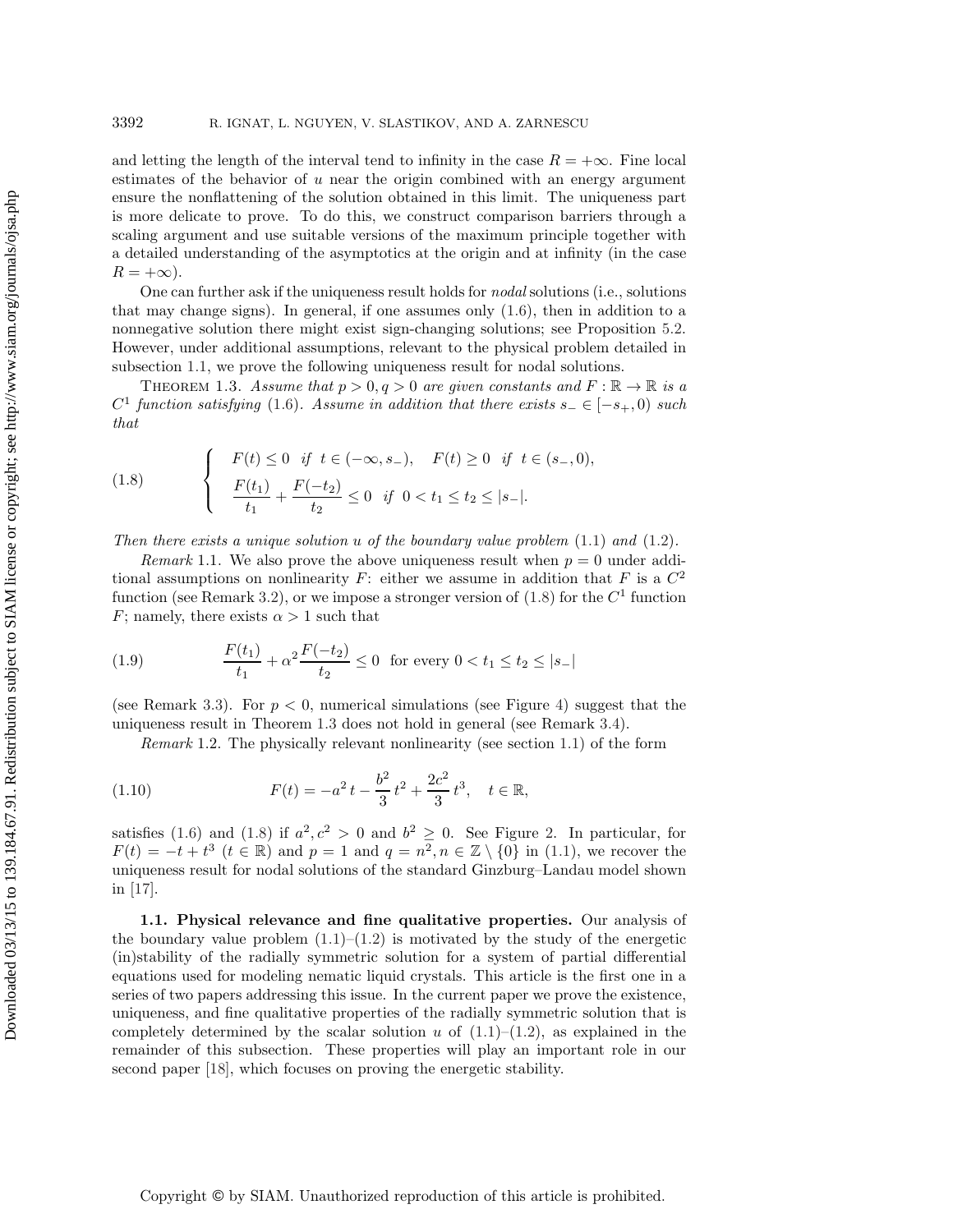

<span id="page-4-0"></span>Fig. 2. A graph of a physically relevant nonlinearity *F*.

Let us consider the energy functional

<span id="page-4-1"></span>
$$
(1.11) \mathscr{F}[Q;\Omega] = \int_{\Omega} \left[ L_1 |\nabla Q|^2 + L_2 \nabla_j Q_{ik} \nabla_k Q_{ij} + L_3 \nabla_j Q_{ij} \nabla_k Q_{ik} + f_{bulk}(Q) \right] dx,
$$

where  $Q \in H^1(\Omega, \mathscr{S}_0), \Omega \subset \mathbb{R}^3$ , with

<span id="page-4-3"></span>
$$
\mathscr{S}_0 \stackrel{\text{\tiny def}}{=} \{Q \in \mathbb{R}^{3 \times 3}, \, Q = Q^t, \, \text{tr}(Q) = 0\}
$$

denoting the set of the so-called Q*-tensors* (here and in the following we assume summation over the repeated indices  $i, j, k = 1, 2, 3$ . The Euler–Lagrange equations associated to the above energy are

<span id="page-4-2"></span>
$$
(1.12) \quad 2L_1\Delta Q_{ij} + (L_2 + L_3)(\nabla_j \nabla_k Q_{ik} + \nabla_i \nabla_k Q_{jk}) - \frac{2}{3}(L_2 + L_3)\nabla_l \nabla_k Q_{lk}\delta_{ij}
$$

$$
= -\left(\frac{\partial f_{bulk}(Q)}{\partial Q}\right)_{ij} + \frac{\delta_{ij}}{3}\text{tr}\left(\frac{\partial f_{bulk}(Q)}{\partial Q}\right), \quad i, j, l, k = 1, 2, 3.
$$

In general the bulk potential  $f_{bulk}(Q)$  is required to satisfy the physical invariance  $f_{bulk}(Q) = f_{bulk}(RQR^t)$  with  $R \in SO(3)$ ; hence it is a function of the principal invari-ants of Q (see [\[5\]](#page-36-7)), which are  $tr(Q^2)$  and  $tr(Q^3)$  (taking into account that  $tr(Q)=0$ in our case). A typical form of the potential often used in the literature is

(1.13) 
$$
f_{bulk}(Q) = -\frac{a^2}{2}|Q|^2 - \frac{b^2}{3}\text{tr}(Q^3) + \frac{c^2}{4}|Q|^4,
$$

where  $a^2$ ,  $c^2 > 0$ ,  $b^2 \ge 0$ , and  $|Q|^2 \stackrel{\text{def}}{=} \text{tr}(Q^2)$  (see, e.g., [\[23\]](#page-36-8) and references therein).

We are interested in studying a radially symmetric solution on balls  $\Omega = B_R(0) \subset$  $\mathbb{R}^3$  with  $R \in (0, +\infty]$  (with the convention that  $\Omega = \mathbb{R}^3$  if  $R = +\infty$ ). This solution is relevant in the study of topological defects in liquid crystals (see [\[23\]](#page-36-8)). More precisely we say that a matrix-valued measurable map  $Q : \Omega \to \mathscr{S}_0$  is *radially symmetric* if

<span id="page-4-4"></span>(1.14) 
$$
Q(\mathcal{R}x) = \mathcal{R} Q(x) \mathcal{R}^t
$$
 for any  $\mathcal{R} \in SO(3)$  and a.e.  $x \in \Omega$ .

(For other types of symmetry in Ginzburg–Landau setting, see [\[3\]](#page-35-0).)

The above definition of the radial symmetry provides a solution which is invariant with respect to coordinate rotations. It is a natural definition of radial symmetry,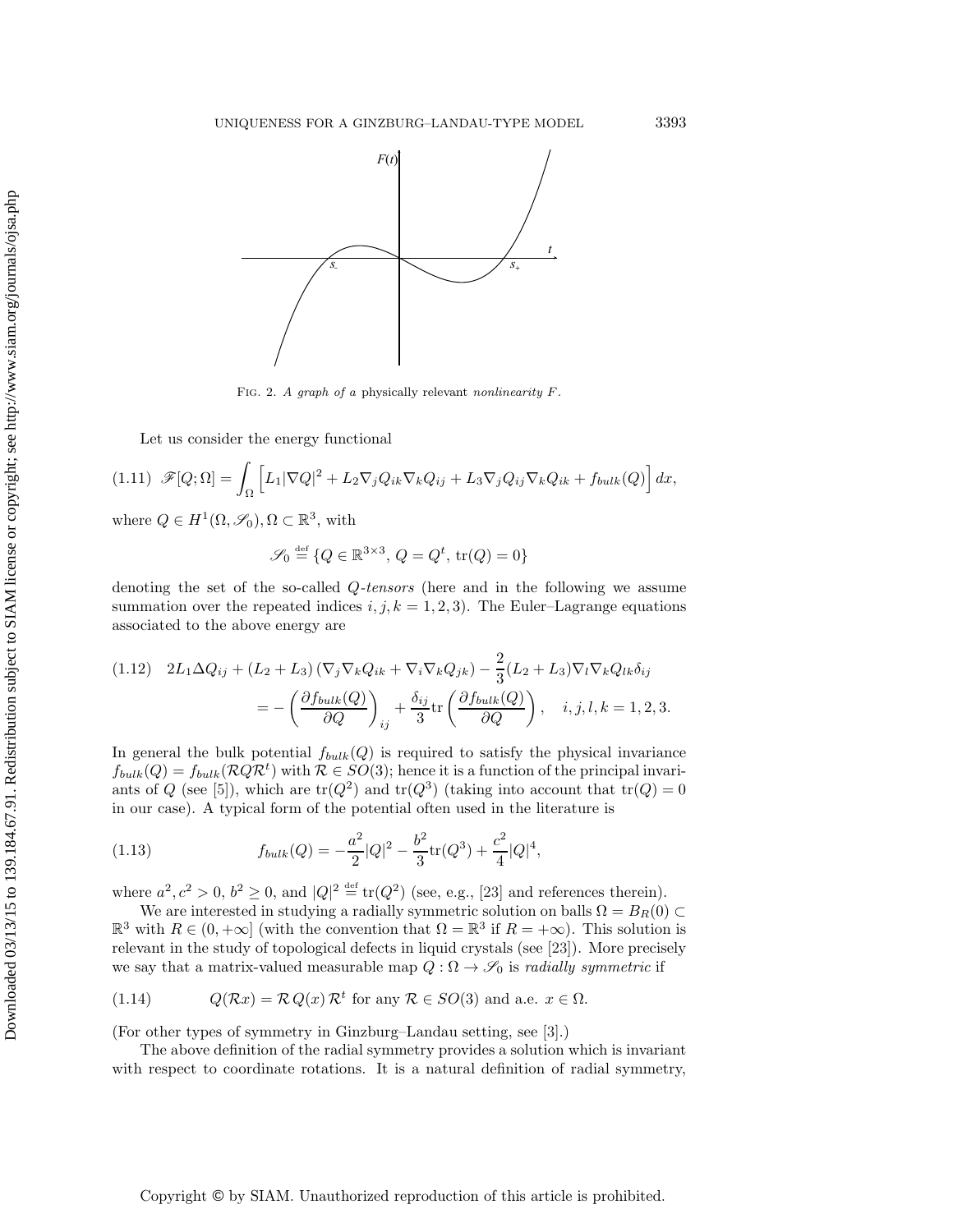similar to the one considered in the case of the Ginzburg–Landau equation in arbitrary dimension (see, for instance, [\[16\]](#page-36-9)). This radially symmetric solution has a particular relevance to the study of point defects in liquid crystals. It is a prototypical type of point defect that is encountered in similar forms in several competing theories of liquid crystals. Moreover, numerical results indicate that such a radially symmetric solution is a local minimizer of the Landau–de Gennes energy [\(1.11\)](#page-4-1) in a suitable physical regime [\[27\]](#page-36-10).

<span id="page-5-1"></span>It will be shown in Appendix [A](#page-32-0) that such a solution of [\(1.12\)](#page-4-2), called the *melting hedgehog*, can be written as

(1.15) 
$$
H(x) = u(|x|) \left(\frac{x}{|x|} \otimes \frac{x}{|x|} - \frac{1}{3} \mathrm{Id}\right).
$$

In the case of the potential [\(1.13\)](#page-4-3),  $u : \mathbb{R}_+ \to \mathbb{R}$ —the *scalar profile* of the melting hedgehog—is a solution of [\(1.1\)](#page-1-1) with  $p = 2, q = 6$  and

(1.16) 
$$
F(u(r)) = \frac{1}{\alpha} \left( -a^2 u(r) - \frac{b^2}{3} u(r)^2 + \frac{2c^2}{3} u(r)^3 \right), \quad r > 0,
$$

where  $\alpha = 2L_1 + \frac{4(L_2 + L_3)}{3}$ ; see [\[11\]](#page-36-11) and [\[22\]](#page-36-12).

As a direct consequence of Theorem [1.3,](#page-3-2) we obtain the following result, which is new for the liquid crystal community: the uniqueness of radially symmetric solution of [\(1.12\)](#page-4-2) is proved in the general class of *nodal* scalar profiles.

THEOREM 1.4. *Assume that*  $\alpha = 2L_1 + \frac{4(L_2 + L_3)}{3} > 0$ . *Consider* [\(1.12\)](#page-4-2) *with the bulk potential* [\(1.13\)](#page-4-3) *on the domain*  $\Omega = B_R(0)$  *with the boundary condition*<sup>[1](#page-5-0)</sup>

$$
Q(x) = s_+ \left(\frac{x}{|x|} \otimes \frac{x}{|x|} - \frac{1}{3} \mathrm{Id}\right) \text{ for } x \in \partial B_R(0),
$$

where  $s_+ := \frac{b^2 + \sqrt{b^4 + 24a^2c^2}}{4c^2}$ . Then there exists a unique radially symmetric solution of *the above problem.*

One of the important physical questions is related to the stability of this radially symmetric solution as a critical point of the energy [\(1.11\)](#page-4-1). Corollary [1.2](#page-2-3) shows that the melting hedgehog is locally energy minimizing within the class of radially symmetric tensors, under suitable assumptions on the nonlinearity. The corresponding question of local energy minimality for the melting-hedgehog solution [\(1.15\)](#page-5-1) with respect to arbitrary perturbations (with respect to the general energy  $(1.11)$ ) is a considerably more challenging task and the main motivation for the current work. For the case of physically relevant potential [\(1.13\)](#page-4-3) and  $\Omega = \mathbb{R}^3$ , it was shown in [\[13\]](#page-36-13) that for  $a^2$  large enough the melting hedgehog is not locally stable (hence not locally minimizing) and was conjectured, based on numerical evidence, that for  $a<sup>2</sup>$  small the melting hedgehog is locally stable. In our forthcoming paper [\[18\]](#page-36-6) we prove this conjecture. The crucial step for obtaining the result in [\[18\]](#page-36-6) has been a thorough understanding of the fine qualitative properties of the unique solution u of  $(1.1)$ – $(1.2)$ . In particular, in [\[18\]](#page-36-6) we extensively use the following result, which we prove in section [4.](#page-25-0)

<span id="page-5-2"></span>THEOREM 1.5. Let u be the unique solution of  $(1.1)$  and  $(1.2)$  where  $R = +\infty$ ,  $p = 2, q = 6, and the right-hand side F(u) is given by (1.10). If we denote  $w(r) :=$$  $p = 2, q = 6, and the right-hand side F(u) is given by (1.10). If we denote  $w(r) :=$$  $p = 2, q = 6, and the right-hand side F(u) is given by (1.10). If we denote  $w(r) :=$$ 

<span id="page-5-0"></span><sup>&</sup>lt;sup>1</sup>The boundary condition is  $\lim_{|x| \to +\infty} |Q(x)-s_+(\frac{x}{|x|} \otimes \frac{x}{|x|} - \frac{1}{3}Id)| = 0$  if  $R = +\infty$  (i.e.,  $\Omega = \mathbb{R}^3$ ).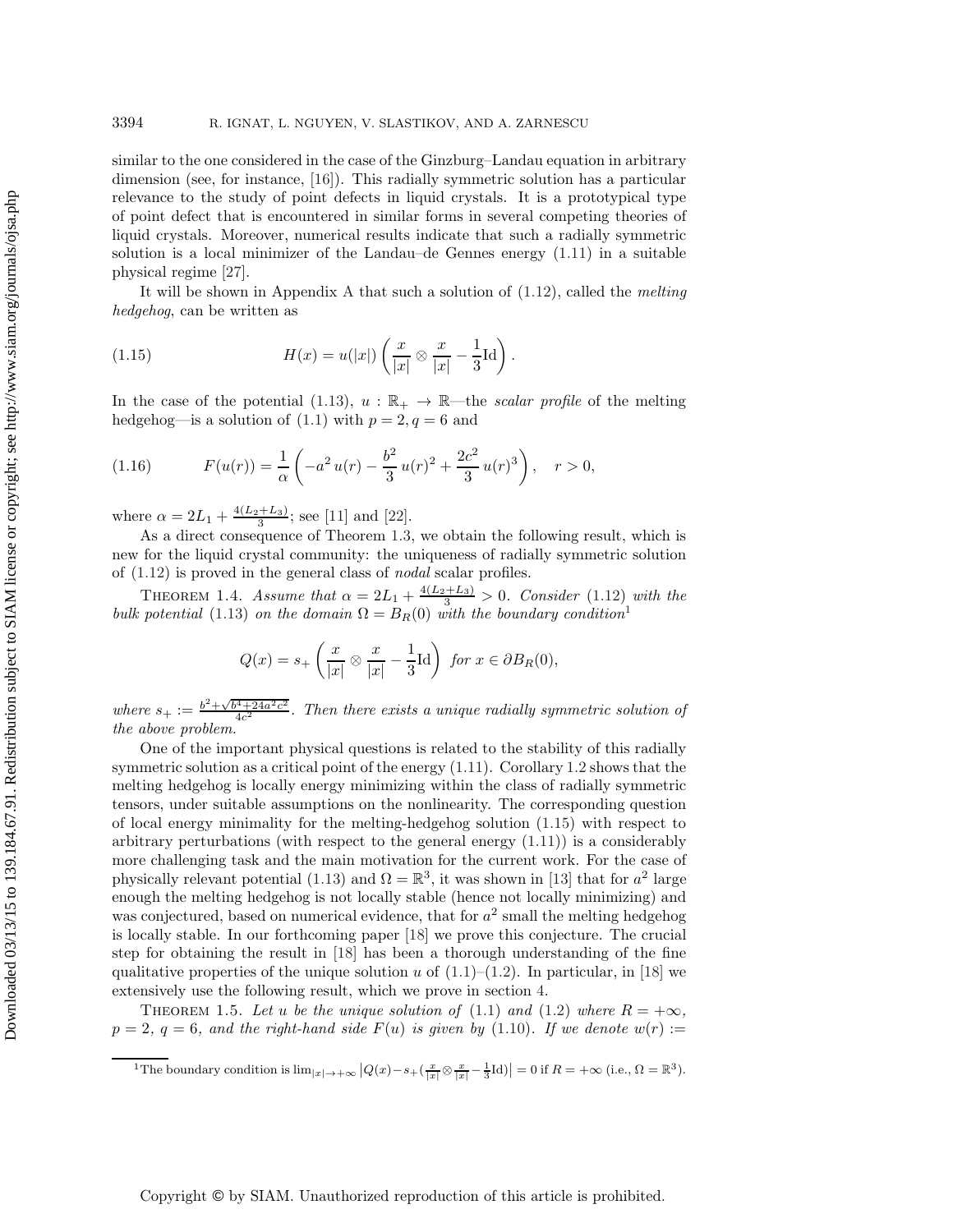<span id="page-6-1"></span><span id="page-6-0"></span>(1.18)  $u'(0) = 0$  and  $u''(0) \ge u''_0(0) > 0$ ,

<span id="page-6-5"></span>
$$
(1.19) \t u'' + \left(-\frac{3u'}{u} + \frac{5}{r}\right)u' \ge 0,
$$

<span id="page-6-3"></span>(1.20) 
$$
2a^2 + \frac{b^2}{3}u > -\frac{2}{w}f(u),
$$

<span id="page-6-4"></span>
$$
(1.21) \qquad \frac{3}{r^2}(w-2)(w+1) < f(u) < \frac{1}{r^2}(w-2)(2w+3) < 0,
$$

$$
(1.22)\qquad \ \ 0
$$

<span id="page-6-2"></span>
$$
(1.23) \qquad \frac{1}{w(r)} > \frac{u''(0)}{4s_+}r^2.
$$

**1.2. Related literature and organization of the paper.** Let us now review the existing mathematical literature where similar problems were considered. The differential equation [\(1.1\)](#page-1-1) is a generalization of the equation that describes scalar profiles for Ginzburg–Landau-type equations, as analyzed, for instance, in [\[10,](#page-36-0) [17,](#page-36-1) [24\]](#page-36-2). This type of equations was extensively studied in the last twenty years. Below we mention only a few of the papers that are most relevant to our study.

One of the first results about existence and uniqueness of the solution of Ginzburg– Landau-type profiles was obtained in [\[17\]](#page-36-1). The authors considered the 2D case of the Ginzburg–Landau-type equation [\(1.1\)](#page-1-1) with the nonlinearity  $F(u) = -u(1 - u^2)$  and  $p = 1, q = n^2$  for integers  $n \geq 1$ . Using the shooting method and the maximum principle, they obtained existence and uniqueness of the solution for the problem. The generalization to higher-dimensional cases was studied in [\[12\]](#page-36-14), taking  $p = n - 1$ ,  $q = k(k + n - 2)$  for integers  $n \geq 3$  and  $k \geq 1$ . Both papers [\[17\]](#page-36-1) and [\[12\]](#page-36-14) investigate *nodal* solutions.

For general nonlinearity  $F(u)$ , existence and uniqueness of *positive* solutions are shown in a recent work (see [\[2\]](#page-35-1)) only for the case  $p = 1$ . The authors turn the differential equation into a suitable fixed point equation and use fixed point methods and a sliding method to show existence and uniqueness of the positive solution. Moreover they also obtain some results on a qualitative behavior of the solution.

The profile of the radially symmetric solution for the Landau–de Gennes problem has been recently studied in [\[21\]](#page-36-15). Using Pohozaev-type arguments, the author showed the monotonicity and uniqueness of the energy-minimizing solution of [\(1.1\)](#page-1-1) in bounded domains for  $F(u)$  of type [\(1.10\)](#page-3-3).

In this paper we consider the equation [\(1.1\)](#page-1-1) with  $p, q \in \mathbb{R}$ ,  $q > 0$  and general nonlinearity  $F(u)$  on bounded and unbounded domains. We show existence and uniqueness of positive solutions with very light and natural restrictions on  $F(u)$ . Moreover, we also show uniqueness of general nodal solutions for  $p \geq 0$  under more restricted assumptions on nonlinearity  $F(u)$ . Using the mountain pass theorem, we provide a counterexample to uniqueness of nodal solutions when  $F(u)$  does not satisfy these assumptions. Finally, we investigate fine properties of the solution corresponding to the radially symmetric profile of the melting hedgehog in the Landau–de Gennes model of liquid crystals. These fine properties are of utter importance in the investigation of the stability of the melting hedgehog that we perform in the forthcoming paper [\[18\]](#page-36-6).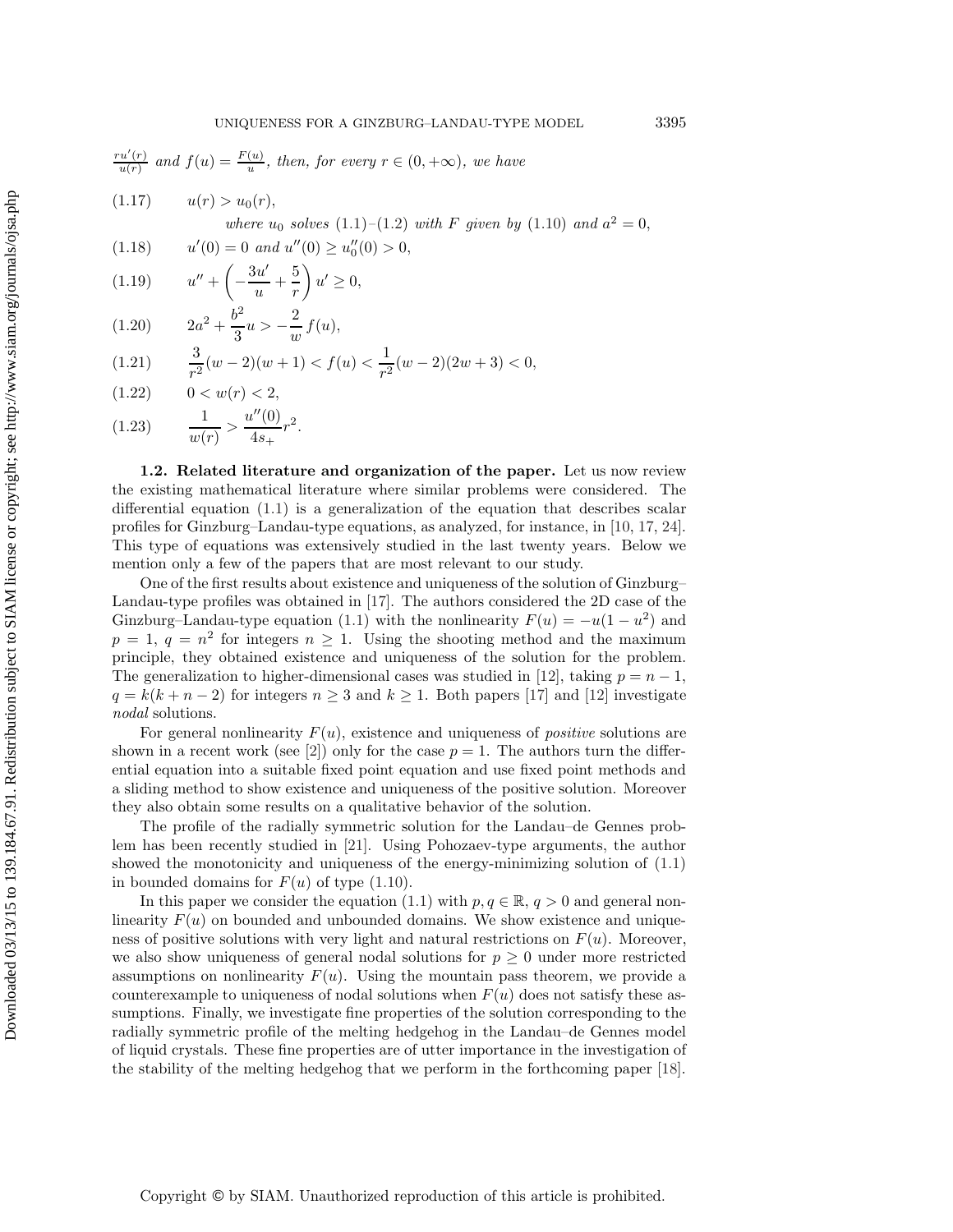The paper is organized as follows. In sections [2](#page-7-0) and [3](#page-15-0) we gather the arguments for proving Theorem [1.1](#page-2-2) on the existence and uniqueness of positive solutions to  $(1.1)$ – [\(1.2\)](#page-1-0). The proof of Theorem [1.1](#page-2-2) is provided at the end of section [3.](#page-15-0) Corollary [1.2](#page-2-3) on locally energy-minimizing solutions is shown in section [3.2,](#page-22-0) where we also prove Theorem [1.3](#page-3-2) on the uniqueness of nodal solutions. Theorem [1.5](#page-5-2) is proved in section [4,](#page-25-0) where certain refined properties of the solution corresponding to the nonlinearity [\(1.10\)](#page-3-3) are studied. Section [5](#page-29-0) is devoted to proving the existence of a sign-changing solution of  $(1.1)$ – $(1.2)$  for certain types of nonlinearities (see Proposition [5.2\)](#page-31-0). In Appendix [A](#page-32-0) we provide some properties of radially symmetric Q-tensors. Finally, in Appendix [B](#page-34-0) we present versions of the maximum principle that are needed in the body of the paper.

<span id="page-7-0"></span>**2. Existence and behavior near 0 and +***∞***.** In this section we prove the existence of solutions of problem  $(1.1)$ – $(1.2)$  under  $(1.3)$ . When R is finite, this is done via an energy minimization procedure. The case  $R = +\infty$  is obtained by a limiting process. A delicate issue will be to ensure that the solution thus obtained in the limit does not become trivial and has the desired asymptotic behaviors at 0 and  $+\infty$ .

<span id="page-7-5"></span>**2.1. Existence on finite domains.** For  $F : \mathbb{R} \to \mathbb{R}$  with [\(1.6\)](#page-2-1) we associate  $\tilde{F} : \mathbb{R} \to \mathbb{R}$  to be any  $C^1$  function such that

(2.1) 
$$
\tilde{F}(t) = F(t) \text{ for } t \ge 0 \text{ and } \tilde{F}_{even}(t) \text{ satisfies (1.7)}.
$$

(For example, we can define  $\tilde{F}$  by  $\tilde{F}(-t) = -F(t)$  for  $t > 0$ .) Let

<span id="page-7-4"></span><span id="page-7-2"></span><span id="page-7-1"></span>
$$
\tilde{h}(t) = 2 \int_0^t \tilde{F}(s) \, ds.
$$

Note that, by  $(2.1)$ , we have

(2.2) 
$$
\tilde{h}(-|t|) \geq \tilde{h}(|t|) \quad \forall t \in \mathbb{R},
$$

and so, by  $(1.6)$ ,  $\tilde{h}$  is bounded from below.

Consider, instead of the energy  $E$  defined by  $(1.4)$ , the following modified energy:

(2.3) 
$$
\tilde{E}[u;(0,R)] = \frac{1}{2} \int_0^R \left[ r^p |u'(r)|^2 + q r^{p-2} u(r)^2 + r^p \tilde{h}(u(r)) \right] dr.
$$

Since  $\tilde{F} \equiv F$  in  $[0, +\infty)$ , all nonnegative critical points of  $\tilde{E}$  coincide with nonnegative critical points of  $E$ , and vice versa, as can be seen by looking at the corresponding Euler–Lagrange equations. In other words, if we are interested in positive solutions of  $(1.1)$ , we can always assume that F satisfies  $(1.7)$ .

<span id="page-7-3"></span>LEMMA 2.1. *Assume* [\(1.3\)](#page-1-2)*,* (1.6*), and* (2.1*). Then for every*  $R ∈ (0, +∞)$ *, there exists a global energy minimizer*  $u_R$  *of*  $E$  *over* 

$$
\mathscr{M}_R := \left\{ u : (0, R) \to \mathbb{R} : r^{p/2} u', r^{p/2 - 1} u \in L^2(0, R), \quad u(R) = s_+ \right\}.
$$

*Moreover*  $u_R$  *satisfies* [\(1.1\)](#page-1-1) *and*  $0 \le u_R(r) \le s_+$  *for all*  $r \in (0, R)$ *.* 

*Proof*. We split the proof into several steps.

*Step* 1: *Reduction from*  $M_R$  *to*  $M'_R$ *, where* 

$$
\mathscr{M}'_R := \{ u \in \mathscr{M}_R : 0 \le u(r) \le s_+, r \in (0, R) \} \subset \mathscr{M}_R.
$$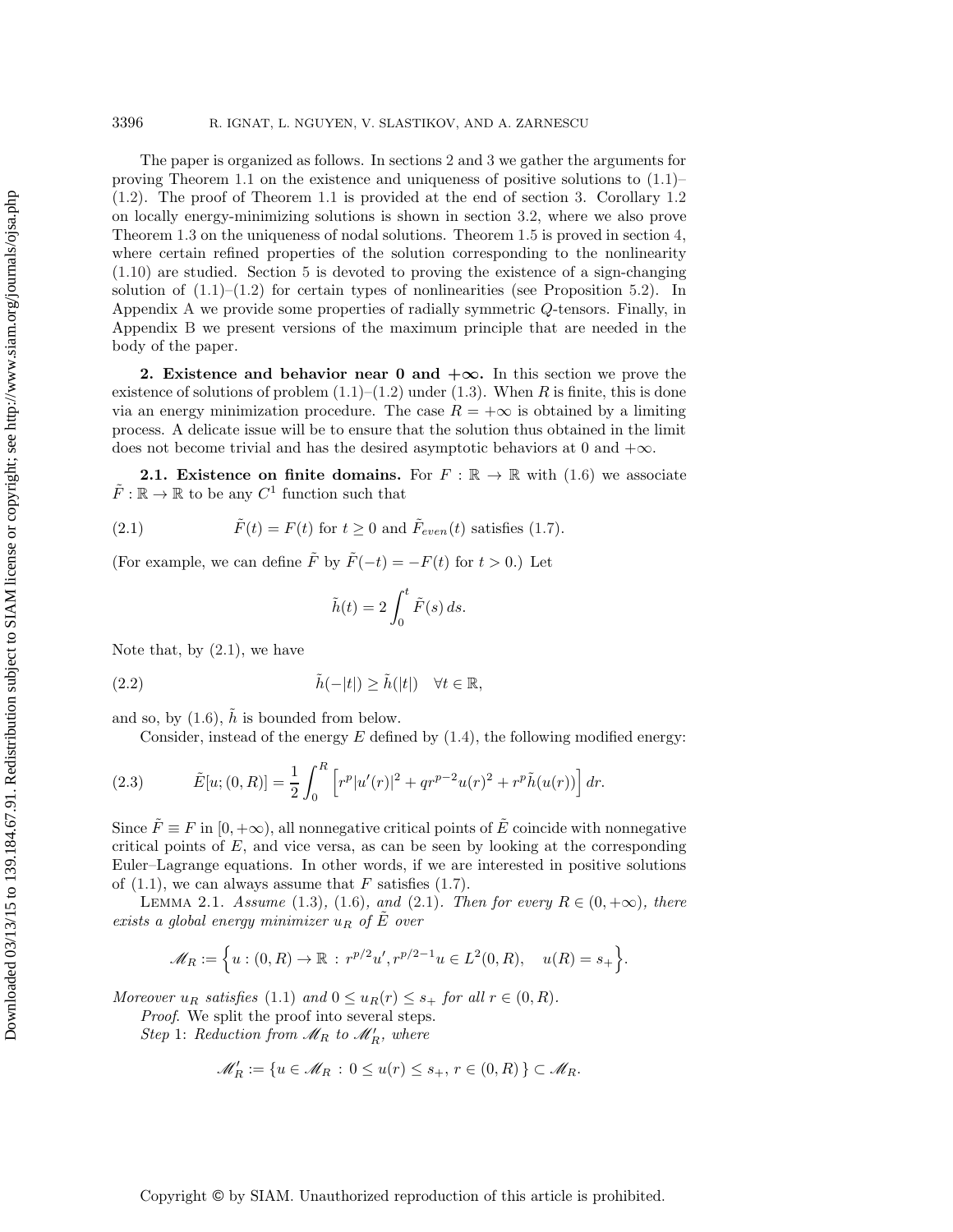We claim that

$$
\inf_{\mathscr{M}_R} \tilde{E} = \inf_{\mathscr{M}'_R} \tilde{E}.
$$

To this end let us take  $u \in \mathcal{M}_R \setminus \mathcal{M}'_R$ . Set

<span id="page-8-0"></span>
$$
\bar{u}(r) = |u|(r), r \in (0, R).
$$

Then  $\bar{u} \in \mathscr{M}_R$ , and by  $(2.2)$ ,

(2.4) 
$$
\tilde{E}[\bar{u};(0,R)] \leq \tilde{E}[u;(0,R)].
$$

We now define

<span id="page-8-2"></span><span id="page-8-1"></span>
$$
\tilde{u}(r) = \min(\bar{u}(r), s_+).
$$

Then  $\tilde{u} \in \mathscr{M}'_R$ , and thanks to the fact that  $q > 0$  and  $\tilde{h}'(t) = 2\tilde{F}(t) = 2F(t) \ge 0$  for  $t>s_+$  (by [\(1.6\)](#page-2-1)) so  $\tilde{h}(\bar{u}) \geq \tilde{h}(\tilde{u})$  in  $(0, R)$ , we have

(2.5) 
$$
\tilde{E}[\tilde{u};(0,R)] \leq \tilde{E}[\bar{u};(0,R)].
$$

The claim follows from [\(2.4\)](#page-8-0) and [\(2.5\)](#page-8-1).

*Step* 2:  $\inf_{\mathscr{M}_R} \tilde{E} > -\infty$ . Indeed, if  $p > -1$ , this step is clear since  $\tilde{h} = h$  is bounded in the interval  $[0, s<sub>+</sub>]$  and the function  $r \mapsto r<sup>p</sup>$  is integrable on  $(0, R)$ . In the general case, for  $p \in \mathbb{R}$ , we argue as follows. Since  $F(0) = 0$  and  $|F'| \leq C_1$  on  $[0, s_+]$ with  $C_1 > 0$ , we have  $|F(t)| \leq C_1 t$  for  $0 \leq t \leq s_+$ . Hence

(2.6) 
$$
|h(t)| \le C_1 |t|^2 \text{ for } t \in [0, s_+].
$$

Moreover, by [\(1.6\)](#page-2-1), we have for  $t \in [0, s<sub>+</sub>]$ 

(2.7) 
$$
0 \ge h(t) = 2 \int_0^t F(s) ds \ge 2 \int_0^{s_+} F(s) ds.
$$

Set  $u \in \mathscr{M}'_R$ . For  $0 < r \leq R_0 = \left(\frac{q}{2C_1}\right)^{1/2}$ , by [\(2.6\)](#page-8-2), we have  $r^p h(u(r)) \geq -\frac{q}{2}r^{p-2}u(r)^2$ , while for  $R_0 \le r \le R$ , we have by  $(2.7)$ 

<span id="page-8-3"></span>
$$
r^p h(u(r)) \ge 2 \max(R_0^p, R^p) \int_0^{s_+} F(s) ds =: -C_2,
$$

with  $C_2 > 0$ . It follows that

<span id="page-8-4"></span>
$$
r^{p}h(u(r)) \geq -\frac{q}{2}r^{p-2}u^{2}(r) - C_{2} \quad \forall r \in (0, R).
$$

Thus, the function

(2.8) 
$$
T(u)(r) := r^p h(u(r)) + qr^{p-2} u^2(r) + C_2 \ge 0, \quad r \in (0, R),
$$

is positive, and therefore we have  $\tilde{E}(u) \geq -C_2R/2 > -\infty$  for every  $u \in \mathcal{M}'_R$ , which finishes Step 2. Note that  $\inf_{\mathcal{M}'_R} E < \infty$  since every configuration  $u \in \mathcal{M}'_R$  with  $u \equiv 0$ near  $r = 0$  has finite energy  $E(u) < \infty$ .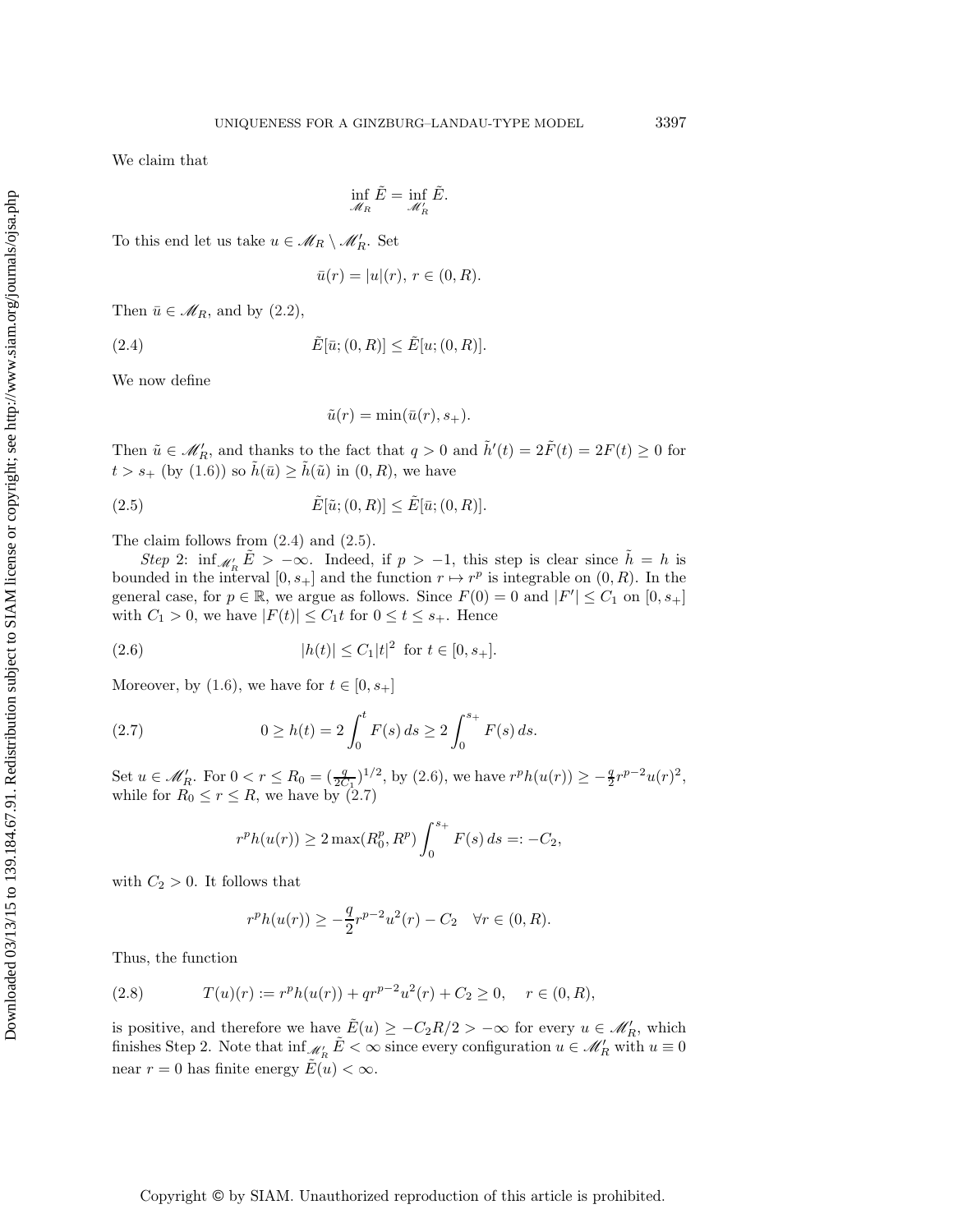*Step* 3: *Existence of a minimizer of*  $\tilde{E}$  *over*  $\mathcal{M}'_R$ . Indeed, by [\(2.8\)](#page-8-4), the direct method of calculus of variations using Sobolev's embedding and Fatou's lemma establishes the existence of a minimizer of  $\tilde{E}$  over  $\mathcal{M}'_R$ . We omit the details.  $\Box$ 

*Remark* 2.1. Let us point out that since the potential  $F$  satisfies the condition [\(1.7\)](#page-2-4), we can use the uniqueness result given by Corollary [1.2](#page-2-3) (to be proved in the next section) and show that  $\operatorname{argmin}_{M_R} \tilde{E} = \operatorname{argmin}_{M'_R} \tilde{E}$  and it contains one single element.

To complete the proof of the existence in the case of a finite domain, we need to show that  $u_R(0) = 0$ . In fact, we prove stronger asymptotic estimates in the next subsection.

**2.2. Local behavior near the origin.** Note that the homogeneous linear equa-tion associated with [\(1.1\)](#page-1-1) is a Fuchsian ODE at  $r = 0$ ; see, e.g., [\[8\]](#page-36-16). Let  $\gamma_{\pm}$  denote the solutions of the indicial equation, i.e.,

<span id="page-9-3"></span>(2.9) 
$$
\gamma_{\pm} := \frac{1 - p \pm \sqrt{(p-1)^2 + 4q}}{2}.
$$

As  $q > 0$ , we have that  $\gamma_+ > 0 > \gamma_-$ . Thus, if u is a bounded solution of [\(1.1\)](#page-1-1), then we expect that u "behaves like  $r^{\gamma +}$ " at the origin.

<span id="page-9-0"></span>Proposition 2.2. *Assume that condition* [\(1.3\)](#page-1-2) *holds and* F *is a* C<sup>1</sup> *function satisfying*  $F(0) = 0$ *. Let u be a (nodal) solution of* [\(1.1\)](#page-1-1) *on*  $(0, R)$  *with*  $R \in (0, +\infty]$ *such that* u *is bounded near the origin.*

(i) Then the function  $v(r) := \frac{u(r)}{r^{\gamma+}}$  is differentiable up to 0 and  $v'(0) = 0$ . In  $particular u(0) = 0.$ 

(ii) If, in addition, F satisfies [\(1.6\)](#page-2-1) and  $u \ge 0$  in  $(0, R)$  and  $u(R) \in (0, s<sub>+</sub>]$ , then  $0 < u < s<sub>+</sub>$  on  $(0, R)$ *. Moreover v is decreasing and, in particular,* 

<span id="page-9-2"></span>(2.10) 
$$
u'(r) < \frac{\gamma_+ u(r)}{r} \quad \text{on } (0, R).
$$

Note that if F satisfies  $(1.6)$  and the first condition in  $(1.8)$ , then every solution u of [\(1.1\)](#page-1-1) with  $u(R) = s_+$  is bounded (i.e.,  $s_- \le u \le s_+$  in  $(0, R)$  by the maximum principle), and therefore Proposition [2.2](#page-9-0) implies that u satisfies [\(1.2\)](#page-1-0).

*Proof.* Assume that  $|u(r)| \leq M$  for  $r \in (0, \delta_0)$  for some  $\delta_0 \in (0, R]$ . Standard regularity result for ODEs implies that  $u \in C^3(0, R)$ .

<span id="page-9-1"></span>*Step* 1: *We first show that*

$$
(2.11) \t\t |u| \leq C r^{\gamma^+} \text{ in } (0, \delta_0)
$$

*with*  $C > 0$  *depending only on* M. Indeed, denoting  $u_{\pm} := \max\{0, \pm u\}$ , we prove [\(2.11\)](#page-9-1) for both  $u_{\pm}$ . Since F is  $C^1$  with  $F(0) = 0$ , we have  $|F(t)| \leq \tilde{C}|t|$  for  $t \in [-M, M],$  with the constant  $\tilde{C} > ||F'||_{L^{\infty}(-M, M)} \geq 0$  depending only on M; in particular,

$$
F(-u_-) \leq \tilde{C}u_- \quad \text{and} \quad -F(u_+) \leq \tilde{C}u_+ \quad \text{in } (0, \delta_0).
$$

Then, by [\(1.1\)](#page-1-1), we deduce

$$
Lu_+ := -u''_+ - \frac{p}{r}u'_+ + \left(\frac{q}{r^2} - \tilde{C}\right)u_+ \le 0 \quad \text{ in the sense of measures in } (0, \delta_0).
$$

By the theory of ODEs with a regular singular point (see, for instance, [\[8\]](#page-36-16)), there exist functions  $w_1, w_2$  such that  $w_1(r) = r^{\gamma_+} + o(r^{\gamma_+})$  and  $w_2(r) = r^{\gamma_-} + o(r^{\gamma_-})$  as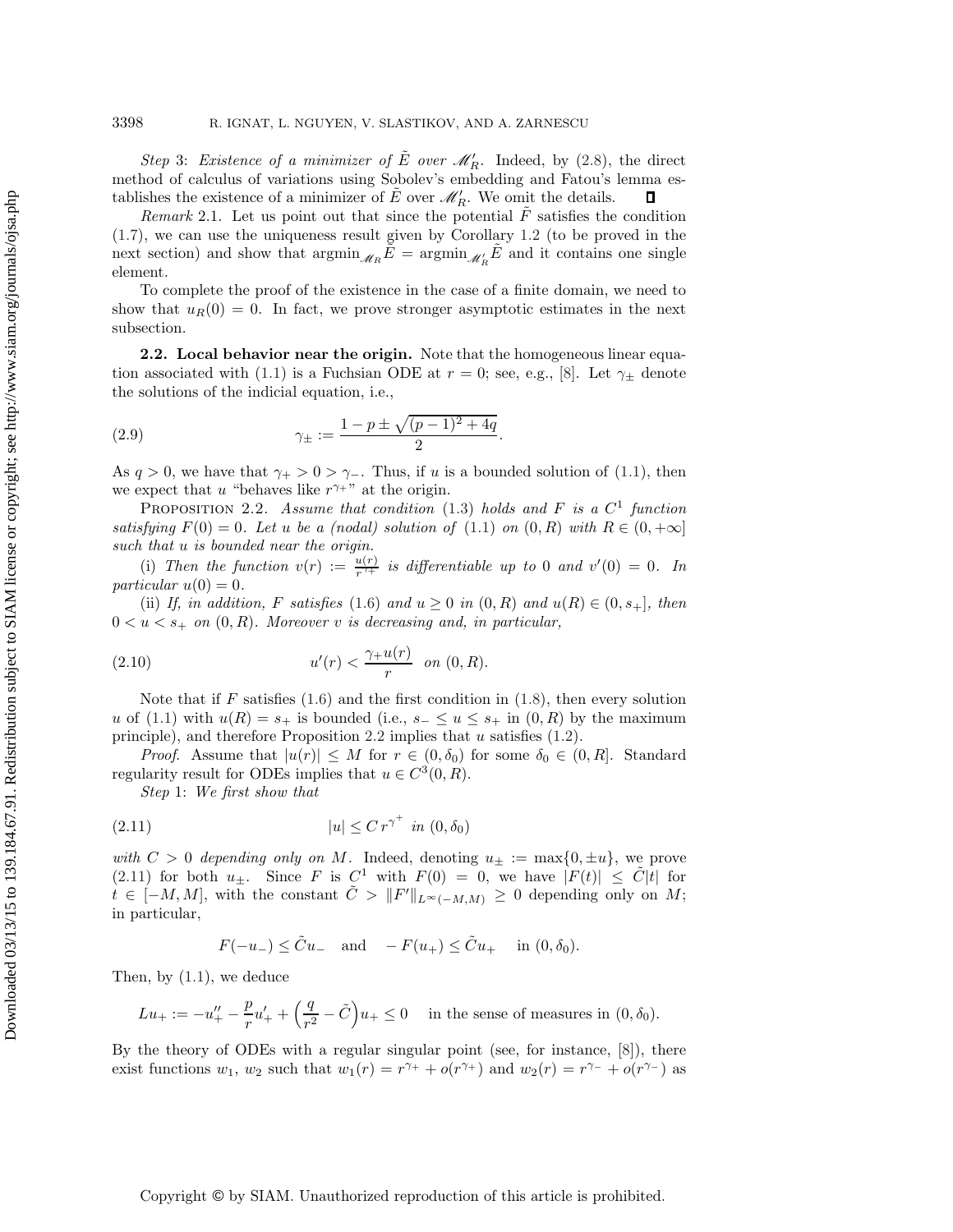$r \to 0$ , and  $Lw_1 = Lw_2 = 0$ . By choosing  $\delta_0 > 0$  smaller if necessary we can assume that  $w_1, w_2 > 0$  on  $(0, \delta_0]$  and  $\frac{q}{r^2} \geq \tilde{C}$  on  $(0, \delta_0]$ . Note now that for any constant  $\mu$  it holds that

$$
L(\mu\omega_1 - u_+) \ge 0 = Lw_2.
$$

Choosing  $\mu > 0$  such that  $\mu \omega_1(\delta_0) \geq M \geq u_+(\delta_0)$  we can apply Lemma [B.1](#page-34-1) and obtain  $\mu\omega_1 \geq u_+$  on  $(0, \delta_0)$ . The estimate for  $u_-$  follows by the same argument (since  $Lu_-\leq 0$  in the sense of measures on  $(0,\delta_0)$ ). Noting that  $\mu$  depends only on M (and not on u), we obtain the claimed [\(2.11\)](#page-9-1). In particular,  $u(0) = 0$ .

*Step* 2: We prove that v is differentiable up to  $r = 0$ . In view of [\(2.11\)](#page-9-1), we deduce from  $(1.1)$  that

$$
\left|u'' + \frac{p}{r}u' - \frac{q}{r^2}u\right| = |F(u)| \le \tilde{C}|u| \le \bar{C}r^{\gamma_+} \text{ in } (0, \delta_0).
$$

Denote

$$
L_0 u = -u'' - \frac{p}{r}u' + \frac{q}{r^2}u.
$$

Then we have

$$
-\bar{C}r^{\gamma_+} \le L_0 u \le \bar{C}r^{\gamma_+} \text{ in } (0, \delta_0).
$$

Note that  $L_0r^{\gamma_{\pm}} = 0$  and  $L_0(r^{\gamma_{+}+2}) = -2(2\gamma_{+}+p+1)r^{\gamma_{+}}$  with  $2\gamma_{+}+p+1 > 0$ . Set  $\tilde{u}^{\pm} := u \pm \frac{\bar{C}}{2(2\gamma + \bar{P} + 1)} r^{\gamma + \bar{P} + 2}$ . Then  $L_0 \tilde{u}^{\pm} \leq 0$  and  $L_0 \tilde{u}^- \geq 0$  in  $(0, \delta_0)$ . Let  $s \in (0, \delta_0)$ , and note that we are in the framework of Lemma [B.1](#page-34-1) (with  $w_0 = r^{\gamma-}$ ) applied to

$$
L_0(\mu_{\pm}r^{\gamma_+}\mp \tilde{u}^{\pm}) \ge 0
$$
 on  $(0, s)$ ,

where  $\mu_{\pm} = \mu_{\pm}(s) \in \mathbb{R}$  is determined by  $\mu_{\pm} s^{\gamma_+} := \pm \tilde{u}^{\pm}(s)$ . We deduce that

<span id="page-10-0"></span>
$$
\pm \tilde u^\pm(r)\leq \frac{\pm \tilde u^\pm(s)}{s^{\gamma_+}}r^{\gamma_+},\quad 0
$$

It follows that

(2.12) 
$$
\left|\frac{u(r)}{r^{\gamma_+}} - \frac{u(s)}{s^{\gamma_+}}\right| \le O(s^2 - r^2)
$$

for  $0 < r < s$ . Since s was arbitrarily chosen in  $(0, \delta_0)$ , we have that  $(2.12)$  implies the existence of a limit of v at the origin. Dividing  $(2.12)$  by  $s - r$  and passing to the limit  $r \to 0$ , followed by  $s \to 0$ , we obtain  $v'(0) = 0$ . Since u is  $C^2$  away from 0, we conclude that  $v$  is differentiable up to the origin, which ends the proof of (i).

*Step* 3: *Proof of* (ii). Assume that the stronger hypothesis in (ii) holds. First, by [\(1.6\)](#page-2-1), we note that  $L_0u \geq 0$  in  $(0, R)$  and  $u \geq 0$  in  $(0, R)$ ; thus, by the strong maximum principle, if u achieves the value 0 inside the interval  $(0, R)$ , it must be identically zero, which would violate  $u(R) > 0$ . So,  $u > 0$  in  $(0, R)$ . Second, note that  $u \leq s_+$  in  $(0, R)$ , because otherwise u would achieve a local maximum at some  $r_0 \in (0, R)$  where  $u(r_0) > s_+$  and

$$
0 > -L_0u(r_0) = u''(r_0) + \frac{p}{r_0}u'(r_0) - \frac{q}{r_0^2}u(r_0) = F(u(r_0)) \stackrel{(1.6)}{\geq} 0,
$$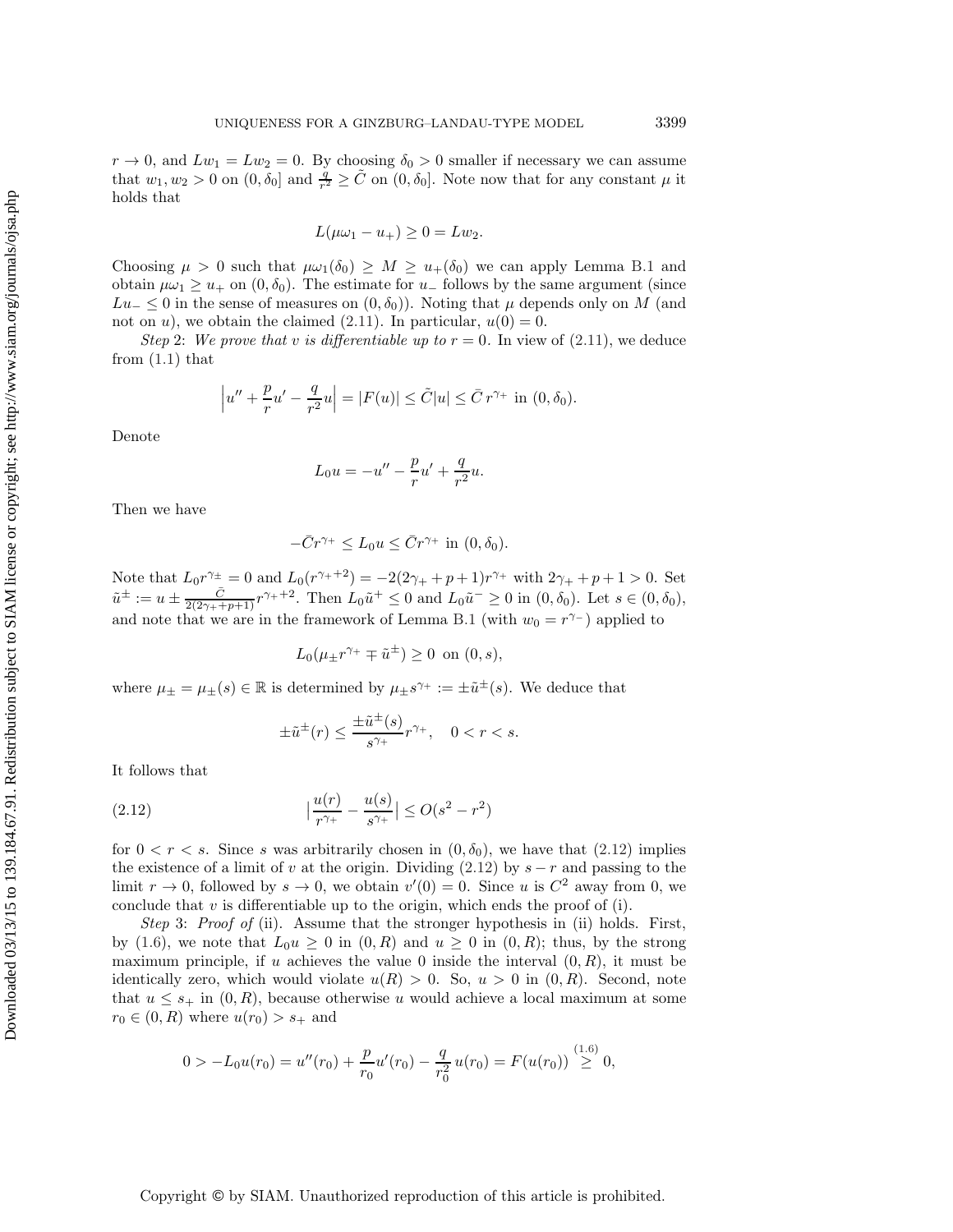which is absurd. Third, note that  $L_0u + F(u) = 0 \le L_0(s_+) + F(s_+)$ . Therefore, we obtain

$$
M(s_{+}-u) := L_{0}(s_{+}-u) + a(r)(s_{+}-u) \geq 0,
$$

where  $M$  is a linear elliptic operator with  $a$  a bounded continuous function defined by  $a(r) = \frac{F(s_{+})-F(u(r))}{s_{+}-u(r)}$  if  $u(r) \neq s_{+}$  and  $a(r) = F'(s_{+})$  otherwise. As above, the strong maximal principle applied for M and  $s_{+} - u \geq 0$  implies that  $u < s_{+}$  on  $(0, R)$ (because of  $u(0) = 0$ , which prevents u from being identically constant to  $s_{+}$ ).

It remains to show that  $v$  decreases. For that, note first that  $v$  satisfies

$$
(2.13)
$$

$$
(r^{2\gamma_+ + p}v')' = r^{2\gamma_+ + p} \left( v'' + \frac{2\gamma_+ + p}{r}v' \right) = r^{\gamma_+ + p} \left( u'' + \frac{p}{r}u' - \frac{q}{r^2}u \right) = r^{\gamma_+ + p}F(u).
$$

Using [\(1.6\)](#page-2-1), we obtain  $(r^{2\gamma_+}+p v')' < 0$  on  $(0, R)$  because  $0 < u < s_+$  on  $(0, R)$ , meaning that  $r^{2\gamma_+ + p}v'$  is decreasing on  $(0, R)$ . Noting that  $2\gamma_+ + p > 0$  and  $v'(0) = 0$ (by step 2), we obtain

(2.14) 
$$
\lim_{r \to 0} r^{2\gamma_+ + p} v'(r) = 0.
$$

Therefore, it follows that  $r^{2\gamma_+}+p_0' < 0$  on  $(0, R)$ . So we conclude that  $v' < 0$ , i.e., v is decreasing on  $(0, R)$ . Estimate  $(2.10)$  is now straightforward.  $\Box$ 

<span id="page-11-0"></span>COROLLARY 2.3. *Assume* [\(1.3\)](#page-1-2) and [\(1.6\)](#page-2-1). For every  $R \in (0, +\infty)$ *, there exists a nonnegative solution* u *of* [\(1.1\)](#page-1-1)*–*[\(1.2\)](#page-1-0) *that is a minimizer of the energy* E *defined in* [\(1.4\)](#page-1-3) *over the set of nonnegative configurations*  $\{v \in M_R : v(r) \geq 0, r \in (0, R)\},\$ where  $\mathcal{M}_R$  *is defined in Lemma [2.1](#page-7-3). Moreover,*  $0 < u < s_+$  *in*  $(0, R)$  *and u is increasing on*  $(0, R)$ *.* 

*Proof*. The first part of the statement is a direct consequence of Lemma [2.1](#page-7-3) and Proposition [2.2](#page-9-0) since the energy  $E$  coincides with the energy  $E$  for nonnegative configurations in  $\mathcal{M}_R$ . The fact that u is increasing is a consequence of Lemma [3.7,](#page-21-0) whose statement and proof are postponed to section [3.](#page-15-0)  $\Box$ 

**2.3. Existence on infinite domain.** Let us now prove the existence of the solution to  $(1.1)–(1.2)$  $(1.1)–(1.2)$  $(1.1)–(1.2)$  in the case  $R = +\infty$ .

<span id="page-11-1"></span>PROPOSITION 2.4. *Assume* [\(1.3\)](#page-1-2) and [\(1.6\)](#page-2-1). For  $R = +\infty$ , there exists a non*negative increasing solution*  $u$  *to* [\(1.1\)](#page-1-1)–[\(1.2\)](#page-1-0)*. Furthermore,*  $0 < u < s_+$  *in* (0, R) *and* u *is locally minimizing with respect to the energy* E˜ *defined in* [\(2.3\)](#page-7-4)*.*

*Proof*. We proceed in several steps.

*Step* 1: *Constructing a solution of* [\(1.1\)](#page-1-1) *on*  $(0, +\infty)$ *.* We denote by  $u_n$  a global energy minimizer of the energy  $E$  obtained in Lemma [2.1](#page-7-3) on the interval  $(0, n)$  and in the space  $\mathscr{M}_n$  that satisfies  $u_n \in [0, s_+]$ . We extend  $u_n$  to the function  $\bar{u}_n$  on  $[0, +\infty)$ by letting

$$
\bar{u}_n(r) = \begin{cases} u_n(r) & \text{if } r \in (0, n), \\ s_+ & \text{if } r > n. \end{cases}
$$

Obviously, the sequence  $(\bar{u}_n)_{n\in\mathbb{N}}$  is uniformly bounded in  $L^{\infty}(0, +\infty)$ . Let  $I \subset$  $(0, +\infty)$  be a compact interval and let  $n_0 \in \mathbb{N}$  so that  $I \subset (0, n_0)$ . By standard regu-larity arguments for the ODE [\(1.1\)](#page-1-1), one can show that  $(\bar{u}_n)_{n\geq n_0}$  is uniformly bounded on  $C^3(I)$ . Since I is arbitrarily chosen, by the Arzelà–Ascoli theorem, we deduce that  $(\bar{u}_n)$  converges (up to a subsequence) in  $C_{loc}^2(0, +\infty)$  to some  $u_\infty \in C^2(0, \infty)$ , which satisfies [\(1.1\)](#page-1-1) and  $u_{\infty} \in [0, s_{+}].$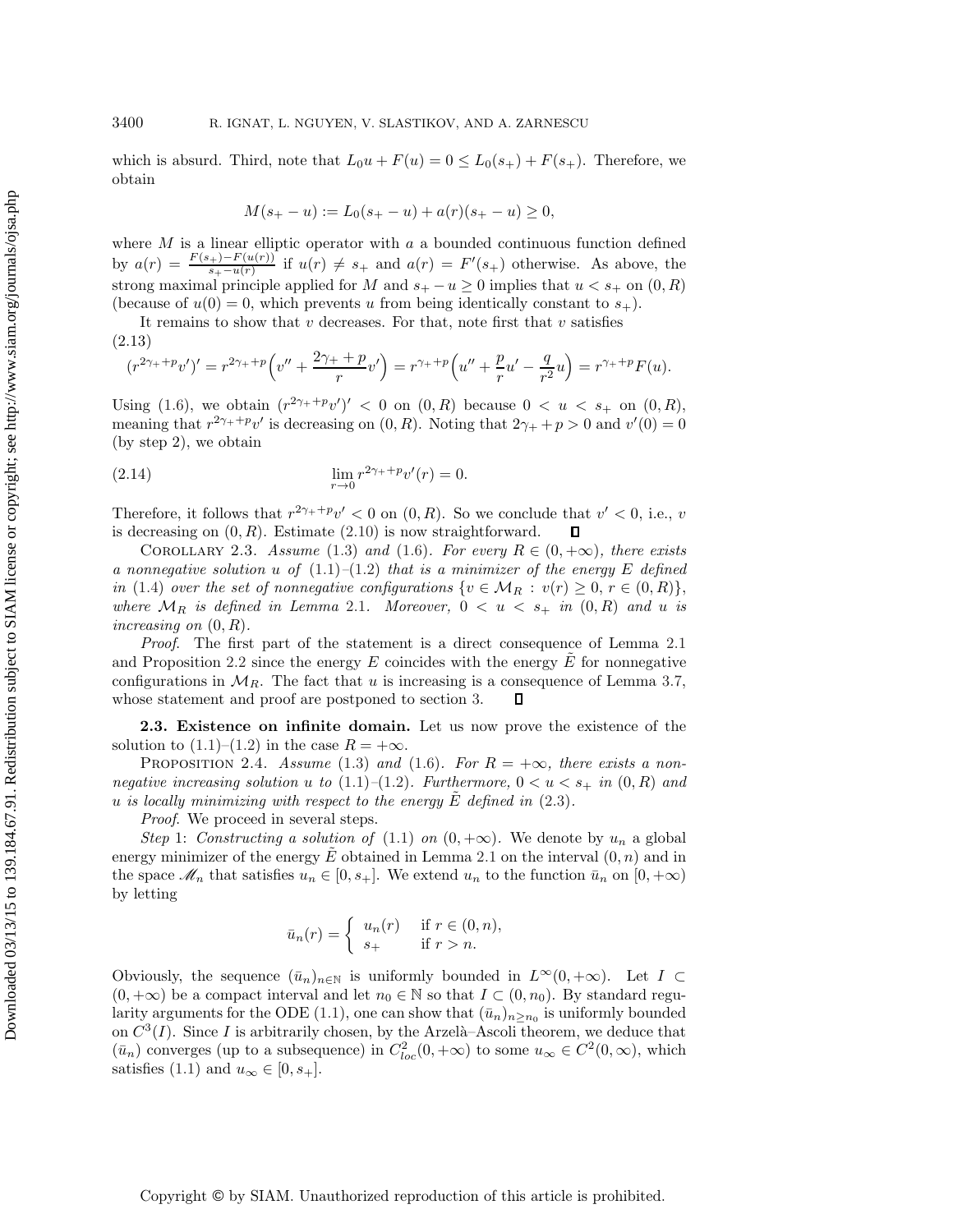*Step* 2: *Behavior of*  $u_{\infty}$  *at* 0*.* Since  $u_{\infty}$  satisfies [\(1.1\)](#page-1-1) and  $u_{\infty} \in [0, s_{+}]$ , Proposition [2.2](#page-9-0) implies that  $\frac{u_{\infty}}{r^{\gamma+}}$  is differentiable up to the origin. In particular  $u_{\infty}(0) = 0$ .

*Step* 3: *Behavior of*  $u_{\infty}(r)$  *as*  $r \to +\infty$ . We know that  $\bar{u}_n$  are nondecreasing functions on  $(0, +\infty)$  by Corollary [2.3.](#page-11-0) Then the limit function  $u_{\infty}$  is also nondecreasing. Since  $0 \leq u_{\infty} \leq s_{+}$ , then there exists

$$
s_{\infty} := \lim_{r \to +\infty} u_{\infty}(r) \in [0, s_+].
$$

*Claim.*  $s_{\infty} \in \{0, s_{+}\}.$ 

*Proof.* Assume by contradiction that  $0 < s_{\infty} < s_{+}$ . Recall that

$$
\frac{1}{r^p} (r^p u'_\infty)' = q \frac{u_\infty}{r^2} + F(u_\infty).
$$

As  $r \to +\infty$  we have  $u_{\infty}(r) \to s_{\infty}$ ,  $F(u_{\infty}(r)) \to F(s_{\infty}) < 0$ ; hence, for  $\varepsilon > 0$  small enough there exists  $R_0 > 0$  so that

<span id="page-12-0"></span>
$$
\frac{1}{r^p} (r^p u'_\infty)' \le -\varepsilon \quad \text{for } r \ge R_0.
$$

If  $p = -1$ , we integrate the above inequality on  $(R_0, r)$  to obtain

$$
\frac{u'_{\infty}(r)}{r} \le \frac{u'_{\infty}(R_0)}{R_0} - \varepsilon (\log r - \log R_0) \to -\infty \quad \text{as } r \to +\infty.
$$

We deduce that  $u'_{\infty}(r) < 0$  for r large enough, which contradicts the fact that  $u_{\infty}$  is nondecreasing. Consider now  $p \neq -1$ . As before, integrating on  $(R_0, r)$ , we obtain

(2.15) 
$$
r^{p}u'_{\infty}(r) \leq R_{0}^{p}u'_{\infty}(R_{0}) - \frac{\varepsilon}{p+1}(r^{p+1} - R_{0}^{p+1}).
$$

We now have two cases.

*Case*  $p > -1$ . As before,  $r^{p+1} \to +\infty$  as  $r \to +\infty$  and [\(2.15\)](#page-12-0) implies  $r^p u'_\infty(r) < 0$ for r large enough, obtaining again a contradiction.

*Case*  $p < -1$ *.* Relation [\(2.15\)](#page-12-0) implies

$$
u'_{\infty}(r) \le \frac{R_0^{p+1}}{r^p} \left( \frac{u'_{\infty}(R_0)}{R_0} + \frac{\varepsilon}{p+1} \right) - \frac{\varepsilon}{p+1}r.
$$

By Proposition [2.2,](#page-9-0) we deduce that  $u'_{\infty}(r) < \frac{\gamma + u_{\infty}(r)}{r} \leq \frac{\gamma + s_{+}}{r}$  on  $(0, R)$ . Therefore, we choose now  $R_0$  large enough such that

$$
0 \le \frac{u'_{\infty}(R_0)}{R_0} \le -\frac{\varepsilon}{2(p+1)}.
$$

Then  $\frac{R_0^{p+1}}{r^p} \left[ \frac{\varepsilon}{2(p+1)} \right] - \frac{\varepsilon}{p+1} r \to -\infty$  as  $r \to +\infty$ , and we obtain again  $u'_\infty(r) < 0$  for  $r$ large enough, which contradicts the fact that  $u_{\infty}$  is nondecreasing. In all the cases, we obtain that  $s_{\infty} \in \{0, s_{+}\},$  which concludes the claim.  $\Box$ 

*Step* 4:  $u_{\infty}$  *is locally minimizing with respect to energy* E. Let  $\omega \subset (0, +\infty)$  be a compact interval and let  $n_0 \in \mathbb{N}$  so that  $\omega \subset (0, n_0)$ . Since  $u_n$  is a global minimizer for  $\tilde{E}[\cdot;(0,n)]$ , we have for any  $n \geq n_0$  that  $\tilde{E}[u_n; \omega] \leq \tilde{E}[u_n + \varphi; \omega]$  for any  $\varphi \in C_c^{\infty}(\omega)$ . As  $u_n \to u_\infty$  in  $C^2(\omega)$ , we can pass to the limit in the above inequality and obtain that  $u_{\infty}$  is locally energy minimizing.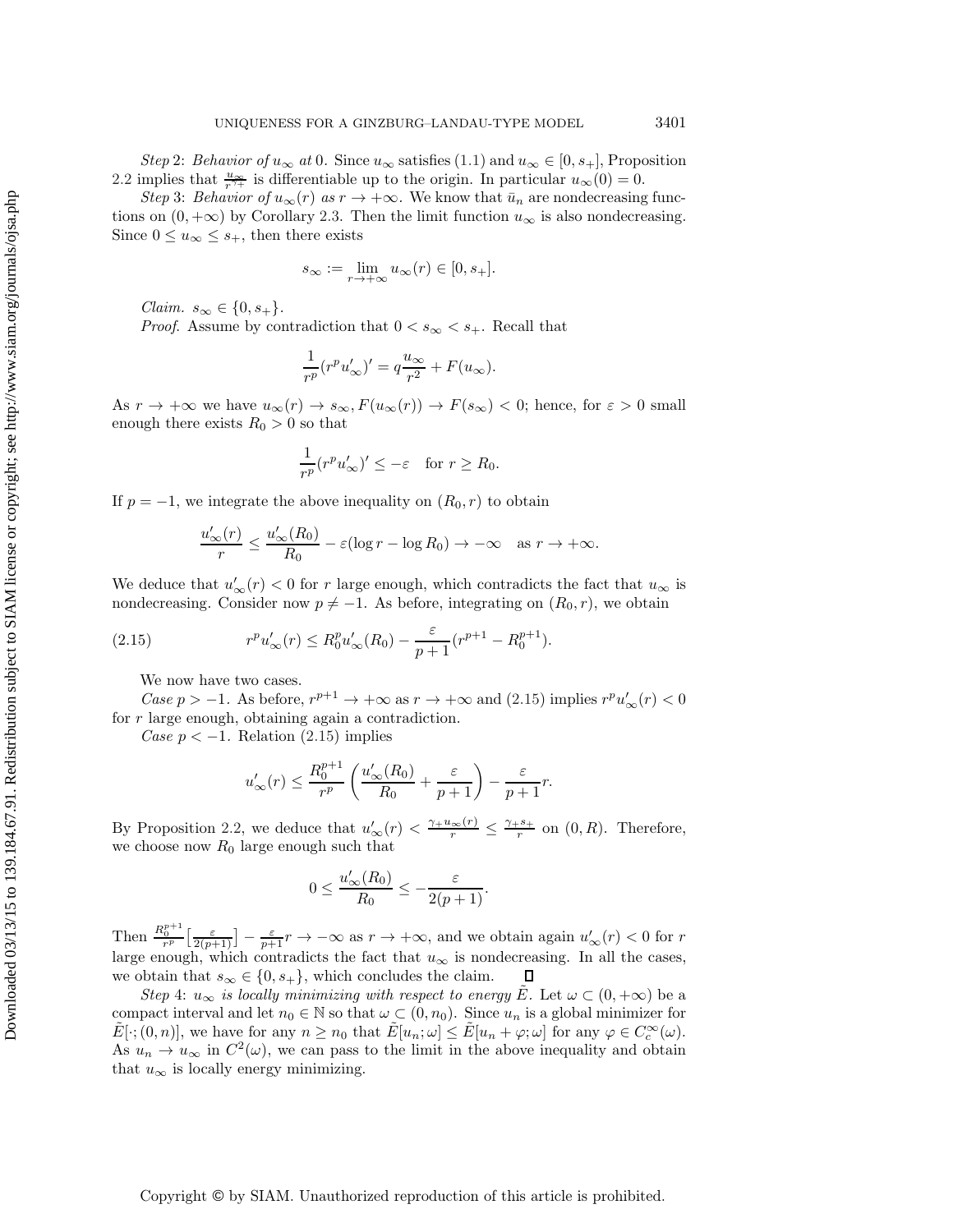*Step* 5: *Showing that*  $u_{\infty} \neq 0$  *and*  $s_{\infty} = s_{+}$ . We assume by contradiction that  $u_{\infty} \equiv 0$ . Since it is locally minimizing, we have for any compact interval  $\omega \subset (0, +\infty)$ that

<span id="page-13-0"></span>(2.16) 
$$
E[0; \omega] = 0 \le \tilde{E}[\varphi; \omega] \text{ for any } \varphi \in C_c^{\infty}(\omega).
$$

Let us pick an arbitrary  $\varphi \in C_c^{\infty}(0,1)$  with  $\varphi \neq 0$  and  $\varphi \in [0, s_+]$ . Set  $\varphi_n(r) := \varphi(\frac{r}{n})$ for every  $r > 0$  so that  $\varphi_n \in C_c^{\infty}(0, n)$ . We have

$$
2\tilde{E}[\varphi_n; (0, n)] = 2E[\varphi_n; (0, n)] = \int_0^n \left[ \frac{r^p}{n^2} \left( \varphi' \left( \frac{r}{n} \right) \right)^2 + q r^{p-2} \varphi^2 \left( \frac{r}{n} \right) + r^p h \left( \varphi \left( \frac{r}{n} \right) \right) \right] dr
$$
  
=  $n^{p+1} \left[ \frac{1}{n^2} \left( \int_0^1 \left( t^p (\varphi')^2 + q t^{p-2} \varphi^2 \right) dt \right) + \int_0^1 t^p h(\varphi) dt \right].$ 

However,  $\int_0^1 h(\varphi(t)) dt < 0$  as  $h < 0$  on  $(0, s_+)$ , so

$$
\frac{1}{n^2} \bigg( \int_0^1 \left( t^p (\varphi')^2 + q t^{p-2} \varphi^2 \right) dt \bigg) < \left| \int_0^1 t^p h(\varphi) dt \right| \text{ for } n \text{ large enough.}
$$

This implies  $E[\varphi_n; (0, n)] < 0$  for n large, which contradicts [\(2.16\)](#page-13-0). So,  $u_{\infty} \neq 0$ . Since  $u_{\infty}$  is nondecreasing, it means that  $s_{\infty} > 0$ , so that by Step 3 we conclude that  $s_{\infty} = s_{+}.$ 

Finally, by Proposition [2.2,](#page-9-0) we deduce that  $u_{\infty} \in (0, s_{+})$  on  $(0, R)$ , and by Lemma [3.7](#page-21-0) we conclude that  $u_{\infty}$  is increasing on  $(0, R)$ .  $\Box$ 

**2.4. Local behavior near infinity.** On infinite domains, we study the asymptotic behavior of a solution u near  $R = +\infty$ .

<span id="page-13-4"></span>Proposition 2.5. *Assume* [\(1.3\)](#page-1-2) *and* [\(1.6\)](#page-2-1)*. If* u *is a nonnegative solution of* [\(1.1\)](#page-1-1)*–*[\(1.2\)](#page-1-0) *with* R = +∞*, then*

<span id="page-13-1"></span>(2.17) 
$$
u(r) = s_+ - \frac{\beta}{r^2} + o(r^{-2}) \text{ as } r \to +\infty ,
$$

<span id="page-13-2"></span>*where*

$$
\beta = \frac{qs_+}{F'(s_+)}.
$$

*Remark* 2.2. If we assume [\(2.17\)](#page-13-1), then the value of  $\beta$  in [\(2.18\)](#page-13-2) can be formally computed by matching the powers of  $\frac{1}{r^2}$  in [\(1.1\)](#page-1-1) as  $r \to +\infty$ .

*Proof*. We divide the proof into several steps.

*Step* 1*. A change of variables.* Define

<span id="page-13-3"></span>
$$
\psi(\tau) = s_+ - u\left(\frac{1}{\tau}\right) \quad \forall \tau > 0.
$$

Then  $\psi(\tau) \in (0, s_+)$  for  $\tau > 0$  since  $u \in (0, s_+)$  on  $(0, R)$  by Proposition [2.2.](#page-9-0) A straightforward computation shows that  $\psi(\tau)$  satisfies the equation

$$
(2.19) \quad -\psi''(\tau) + \frac{p-2}{\tau}\psi'(\tau) + \frac{q}{\tau^2}\psi(\tau) = \frac{qs_+}{\tau^2} - \frac{F'(s_+) + z(\psi(\tau))}{\tau^4}\psi(\tau), \quad \tau > 0,
$$

where

$$
z(s) := \frac{F(s_+) - F(s_+ - s)}{s} - F'(s_+), \quad s \in (0, s_+).
$$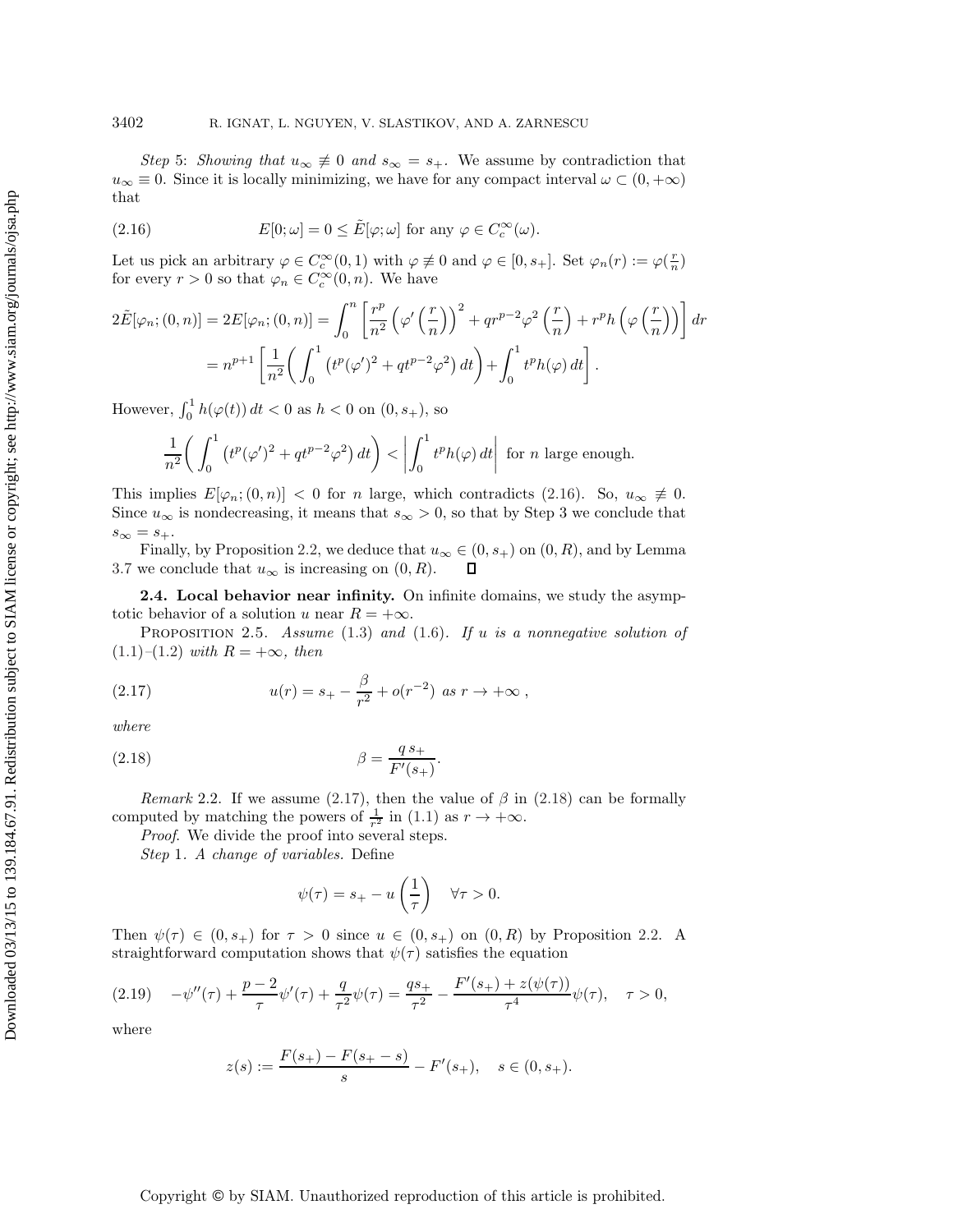Obviously,  $\lim_{s\to 0} z(s) = 0$  and  $\lim_{\tau\to 0} \psi(\tau) = 0$  (by [\(1.2\)](#page-1-0)). We will prove that  $\psi(\tau)/\tau^2$  converges as  $\tau \to 0$ .

*Step* 2*. Upper bound of*  $\psi(\tau)/\tau^2$ *.* We denote

(2.20) 
$$
\varepsilon(\delta) := \max_{\tau \in [0,\delta]} |q\tau^2 + z(\psi(\tau))|.
$$

By Step 1, we have  $\lim_{\delta \to 0} \varepsilon(\delta) = 0$ . Then, by [\(1.6\)](#page-2-1), there exists a  $\delta_0 > 0$  so that

(2.21) 
$$
|6 - 2p| < \frac{F'(s_+) - \varepsilon(\delta)}{\delta^2} \quad \forall \delta \in (0, \delta_0).
$$

Now fix  $\delta \in (0, \delta_0)$  and set

<span id="page-14-2"></span><span id="page-14-1"></span><span id="page-14-0"></span>
$$
L\psi := -\psi'' + \frac{p-2}{\tau}\psi' + \frac{\psi}{\tau^4}(F'(s_+) - \varepsilon(\delta)).
$$

Then  $(2.19)$ ,  $(2.20)$ , and  $\psi \geq 0$  imply that

(2.22) 
$$
L\psi(\tau) \leq \frac{qs_+}{\tau^2} \quad \forall 0 < \tau < \delta.
$$

An upper bound on  $\psi$  is provided by means of a suitable comparison function and the weak maximum principle in Lemma [B.1](#page-34-1) applied to  $L$  (see also Remark [B.1\)](#page-34-2). We take

(2.23)

<span id="page-14-3"></span>
$$
\phi(\tau) = D\tau^2 \quad \text{ for } \quad D = D(\delta) := \max\left\{\frac{qs_+}{F'(s_+) - \varepsilon(\delta) - |6 - 2p|\delta^2}, \frac{\psi(\delta)}{\delta^2}\right\} > 0.
$$

Then, by [\(2.21\)](#page-14-1),

$$
L\phi(\tau) = D(-6+2p + \frac{F'(s_+) - \varepsilon(\delta)}{\tau^2}) \ge \frac{qs_+}{\tau^2} \stackrel{(2.22)}{\ge} L\psi(\tau) \quad \forall 0 < \tau < \delta.
$$

Also, by [\(2.23\)](#page-14-3),  $\phi(\delta) \ge \psi(\delta)$ . The weak maximum principle in Lemma [B.1](#page-34-1) applied to the operator L and  $(\phi - \psi)$  implies that

$$
\psi(\tau) \le \phi(\tau) = D\tau^2 \quad \forall \tau \in (0, \delta).
$$

*Step* 3*. Lower bound of*  $\psi(\tau)/\tau^2$ *.* Analogously, we have

$$
\tilde{L}\psi(\tau) := -\psi'' + \frac{p-2}{\tau}\psi' + \frac{\psi}{\tau^4}(F'(s_+) + \varepsilon(\delta)) \ge \frac{qs_+}{\tau^2} \quad \forall \tau \in (0, \delta).
$$

Thus, if we denote  $\tilde{\phi}(\tau) = \tilde{D}\tau^2$  with  $\tilde{D} = \tilde{D}(\delta) := \min\{\frac{qs_+}{F'(s_+)+\epsilon(\delta)+|6-2p|\delta^2}, \frac{\psi(\delta)}{\delta^2}\}\$  so that

$$
\tilde{L}\tilde{\phi}(\tau) = -2\tilde{D} + 2\tilde{D}(p-2) + \frac{\tilde{D}(F'(s_+) + \varepsilon(\delta))}{\tau^2} < \frac{qs_+}{\tau^2} \quad \forall \tau \in (0, \delta),
$$

then we can apply Lemma [B.1](#page-34-1) to arrive at

<span id="page-14-4"></span>
$$
\psi(\tau) \ge \tilde{\phi}(\tau) = \tilde{D}\tau^2 \quad \forall \tau \in (0, \delta).
$$

Together with Step 2, we conclude that

(2.24) 
$$
\tilde{D}(\delta) \leq \frac{\psi(\tau)}{\tau^2} \leq D(\delta) \quad \forall 0 < \tau < \delta < \delta_0.
$$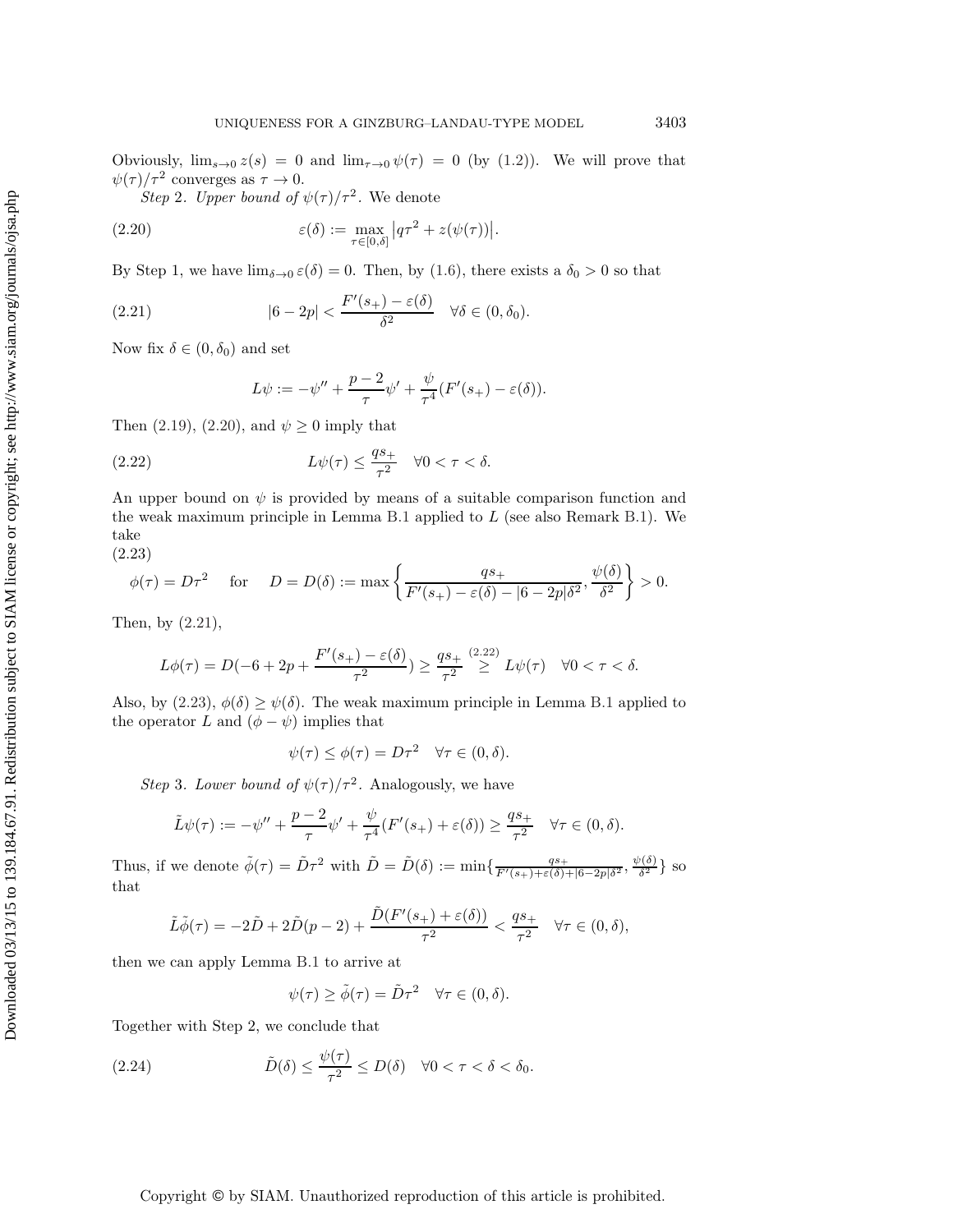*Step* 4*.* We prove that the limit  $\lim_{\tau \to 0} \frac{\psi(\tau)}{\tau^2}$  exists. We denote

<span id="page-15-1"></span>
$$
\underline{\beta} := \liminf_{\tau \to 0} \frac{\psi(\tau)}{\tau^2} \text{ and } \overline{\beta} := \limsup_{\tau \to 0} \frac{\psi(\tau)}{\tau^2}.
$$

We let  $p_k \to 0$  and  $P_k \to 0$  be sequences such that  $\lim_{k\to 0} \frac{\psi(p_k)}{p_k^2} = \underline{\beta}$  and  $\lim_{k\to 0} \frac{\psi(P_k)}{P_k^2}$  $=\overline{\beta}$ . We assume without loss of generality that  $p_{k+1} < P_k < p_k$  for all  $k \in \mathbb{N}$ . Replacing  $\tau = P_k$  and  $\delta = p_k$  in [\(2.24\)](#page-14-4) and letting  $k \to +\infty$ , we obtain

(2.25) 
$$
\overline{\beta} \le \max \left\{ \frac{qs_+}{F'(s_+)}, \underline{\beta} \right\}.
$$

<span id="page-15-2"></span>Likewise we have

(2.26) 
$$
\min\left\{\frac{qs_+}{F'(s_+)},\overline{\beta}\right\} \leq \underline{\beta}.
$$

One can easily see that [\(2.25\)](#page-15-1) and [\(2.26\)](#page-15-2) imply  $\beta = \overline{\beta}$ , thus proving our claim that the limit  $\beta := \lim_{\tau \to 0} \frac{\psi(\tau)}{\tau^2}$  exists.

*Step* 5*.* We prove [\(2.18\)](#page-13-2). If we know in addition that  $\tau^2 \psi''$  or  $\tau \psi'$  converges to zero as  $\tau \to 0$ , [\(2.18\)](#page-13-2) can be derived immediately from [\(2.19\)](#page-13-3). Since we do not assume such convergence, we proceed as follows. Let us denote  $\tau_k := 2^{-k}$  and observe that by the mean value theorem there exists  $\sigma_k \in (\tau_{k+1}, \tau_k)$  so that

<span id="page-15-4"></span>
$$
(2.27) \quad \psi'(\sigma_k) = \frac{\psi(\tau_k) - \psi(\tau_{k+1})}{\tau_k - \tau_{k+1}} = 2\tau_k \frac{\psi(\tau_k)}{\tau_k^2} - \tau_{k+1} \frac{\psi(\tau_{k+1})}{\tau_{k+1}^2} \to 0 \quad \text{as } k \to +\infty,
$$

where we used Step 4. We multiply [\(2.19\)](#page-13-3) by  $\tau^2$  and integrate over  $[\sigma_{k+2}, \sigma_k]$  and by parts, obtaining

<span id="page-15-3"></span>
$$
(2.28) \quad -\psi'(\tau)\tau^2\Big|_{\sigma_{k+2}}^{\sigma_k} + p\psi(\tau)\tau\Big|_{\sigma_{k+2}}^{\sigma_k} + \int_{\sigma_{k+2}}^{\sigma_k} \left(\left(q - p + \frac{z(\psi(\tau))}{\tau^2}\right)\psi(\tau)\right)d\tau
$$

$$
= \int_{\sigma_{k+2}}^{\sigma_k} \left(qs_+ - \frac{F'(s_+)}{\tau^2}\psi(\tau)\right)d\tau.
$$

Dividing [\(2.28\)](#page-15-3) by  $\sigma_k - \sigma_{k+2}$ , using [\(2.27\)](#page-15-4), the existence of  $\beta = \lim_{\tau \to 0} \frac{\psi(\tau)}{\tau^2}$  and  $\lim_{\tau \to 0} z(\tau) = 0$  and then letting  $k \to +\infty$ , we obtain  $qs_+ - F'(s_+) \beta = 0$ .

#### <span id="page-15-5"></span><span id="page-15-0"></span>**3. Uniqueness and monotonicity.**

**3.1. Uniqueness under positivity assumption.** In our argument, it is more convenient to consider solutions to  $(1.1)$ – $(1.2)$  which satisfy in addition that

$$
(3.1) \t\t u \ge 0 \t\t in (0, R).
$$

See subsection [3.2](#page-22-0) for a discussion on this condition.

<span id="page-15-7"></span><span id="page-15-6"></span>The following result gives a statement regarding the range of u.

**LEMMA** 3.1. *Assume* [\(1.3\)](#page-1-2) *and* [\(1.6\)](#page-2-1). If u *is a solution of* [\(1.1\)](#page-1-1)–[\(1.2\)](#page-1-0) *and* u *satisfies* [\(3.1\)](#page-15-5)*, then*

$$
(3.2) \t\t 0 < u < s_+ \t in (0, R).
$$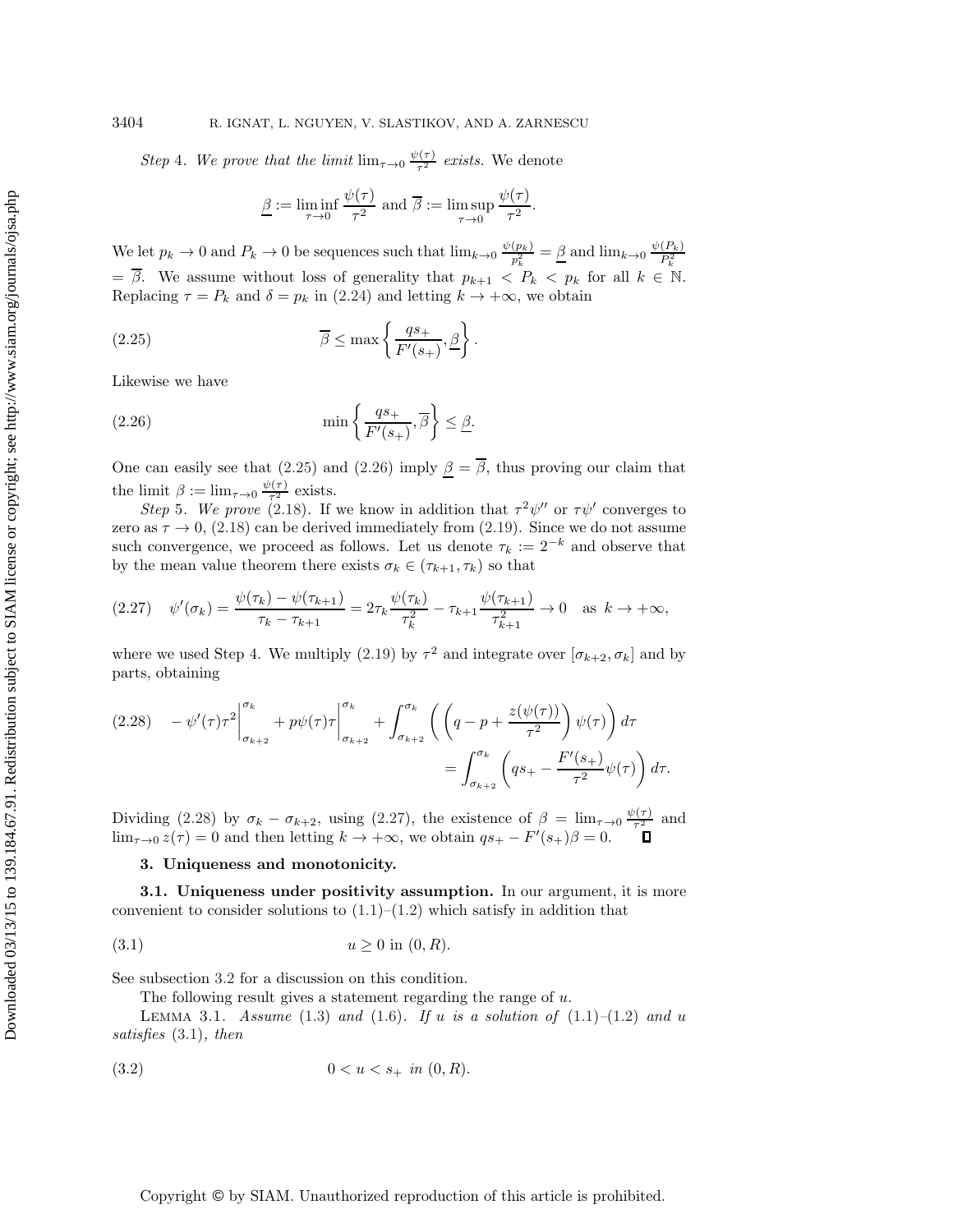*Proof*. The proof was done in Step 3 of Proposition [2.2.](#page-9-0)  $\Box$ 

A key ingredient in our argument is a comparison principle for the nonlinear ODE [\(1.1\)](#page-1-1). We adopt the following definition for sub-/supersolutions of [\(1.1\)](#page-1-1).

<span id="page-16-5"></span>DEFINITION 3.2. *A locally Lipschitz, piecewise*  $C^2$  *function*  $\psi$  *defined on a nonempty interval* I *is said to be a supersolution (or subsolution) of* [\(1.1\)](#page-1-1) *if it satisfies in* I

$$
\psi''(r) + \frac{p}{r} \psi'(r) - \frac{q}{r^2} \psi(r) \le F(\psi(r))
$$
  

$$
\left(\begin{array}{cc} or & \psi''(r) + \frac{p}{r} \psi'(r) - \frac{q}{r^2} \psi(r) \ge F(\psi(r)) \end{array}\right)
$$

*wherever it is*  $C^2$ *, and if, whenever the first derivative of*  $\psi$  *jumps, say at*  $r_0 \in I$ *, it holds that*

<span id="page-16-4"></span>
$$
\psi'(r_0^-) > \psi'(r_0^+) \qquad (or \ \psi'(r_0^-) < \psi'(r_0^+)).
$$

We prove the following proposition.

PROPOSITION 3.3. *Assume* [\(1.3\)](#page-1-2) and [\(1.6\)](#page-2-1). *Assume that*  $\overline{u}$  *is a locally Lipschitz,* piecewise  $C^2$  supersolution of [\(1.1\)](#page-1-1) and <u>u</u> is a locally Lipschitz, piecewise  $C^2$  sub*solution of*  $(1.1)$  *in*  $[0, \infty)$ *. Assume furthermore that* 

$$
0 \le \overline{u}, \underline{u} \le s_+,
$$
  
\n
$$
\overline{u} = \overline{\alpha} r^{\gamma_+} + o(r^{\gamma_+}), \quad \underline{u} = \underline{\alpha} r^{\gamma_+} + o(r^{\gamma_+}) \text{ as } r \to 0,
$$
  
\n
$$
\overline{u} = s_+ - \overline{\beta} r^{-2} + o(r^{-2}), \quad \underline{u} = s_+ - \underline{\beta} r^{-2} + o(r^{-2}) \text{ as } r \to \infty,
$$

*where*  $\overline{\alpha} > 0$ *,*  $\beta > 0$  *and* 

(3.3)  $\beta \geq \overline{\beta}$ .

*Then*

<span id="page-16-3"></span><span id="page-16-1"></span>
$$
\overline{u} \geq \underline{u} \text{ in } (0, \infty).
$$

*Moreover, if equality happens somewhere in*  $(0, \infty)$ *, then*  $\overline{u} \equiv \underline{u}$ *.* 

*Proof*. *Step* 1. We first prove the result under an additional assumption that

$$
(3.4) \t\t \overline{\alpha} \ge \underline{\alpha}.
$$

We will use the logarithmic sliding method, a variant of the method of moving planes, developed through the works of Alexandrov [\[4\]](#page-36-17), Serrin [\[26\]](#page-36-18), Gidas, Ni, and Nirenberg [\[14,](#page-36-19) [15\]](#page-36-20), and Berestycki and Nirenberg [\[6,](#page-36-21) [7\]](#page-36-22). Before we begin, we note that, by the argument that led to [\(3.2\)](#page-15-6),

(3.5) 
$$
\overline{u} > 0
$$
 and  $\underline{u} < s_+$  in  $(0, \infty)$ .

For any  $\theta > 0$  we define

<span id="page-16-2"></span><span id="page-16-0"></span>
$$
\overline{u}_{\theta}(r) = \overline{u}\left(\frac{r}{\theta}\right).
$$

Using  $0 \le \overline{u} \le s_+$ , it is easy to check that, for  $\theta < 1$ ,  $\overline{u}_{\theta}$  is a supersolution to [\(1.1\)](#page-1-1). In fact, by [\(1.6\)](#page-2-1) and [\(3.5\)](#page-16-0), for  $\theta < 1$ ,  $\overline{u}_{\theta}$  is a strict supersolution in the sense that

(3.6) 
$$
\overline{u}_{\theta}''(r) + \frac{p}{r} \overline{u}_{\theta}'(r) - \frac{q}{r^2} \overline{u}_{\theta}(r) < F(\overline{u}_{\theta}(r))
$$

wherever  $\overline{u}_{\theta}$  is  $C^2$ .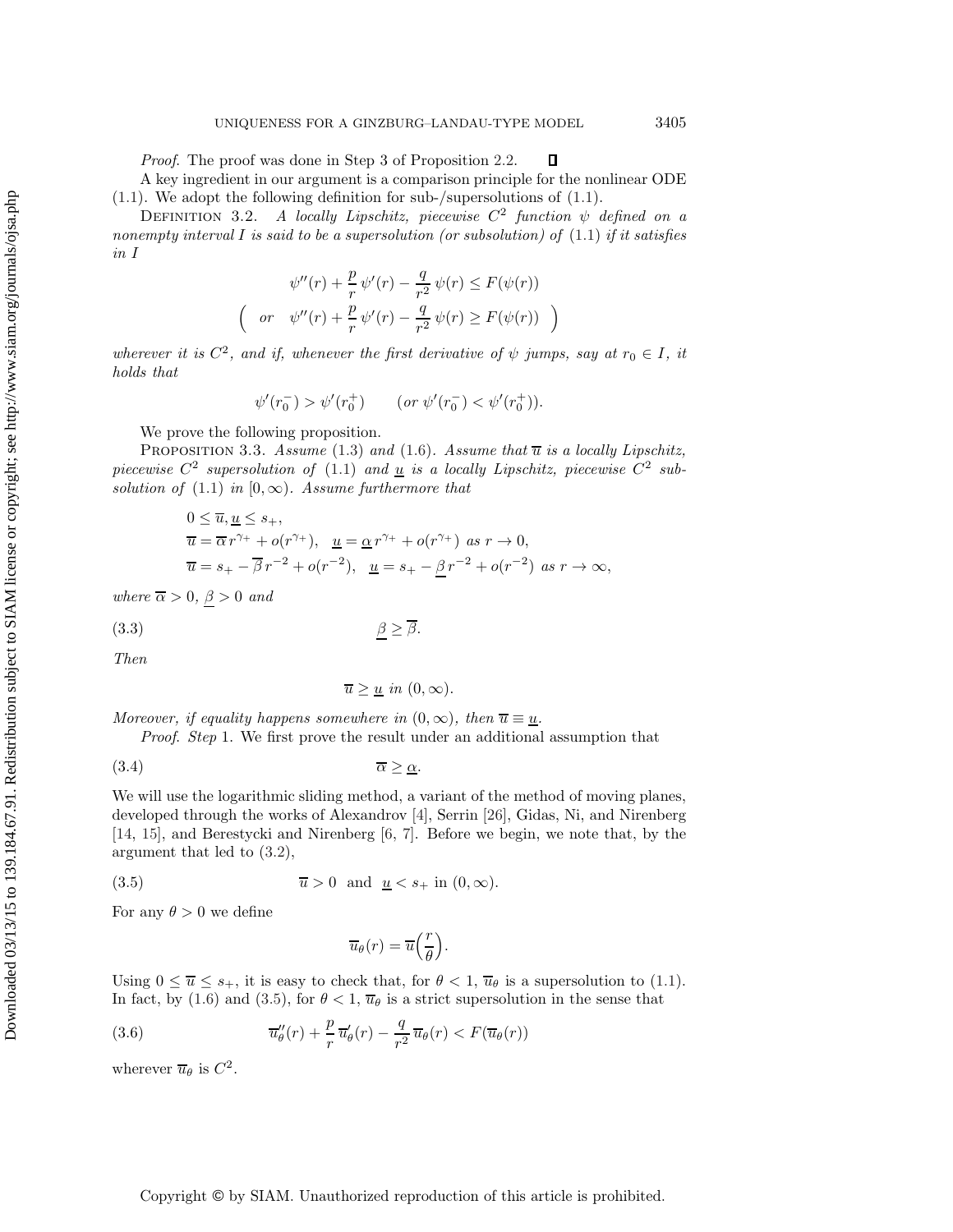Our aim is to show that  $\overline{u}_{\theta} \geq \underline{u}$  for any  $\theta \in (0,1]$ . As a consequence, one has  $\overline{u} \geq \underline{u}$ .

*Step* 1(a). We prove that there exists  $\theta_0 > 0$  such that  $\overline{u}_{\theta} > \underline{u}$  in  $(0, \infty)$  for any  $0 < \theta < \theta_0$ . By the hypotheses, for any  $0 < \rho \ll \min(\overline{\alpha}, \beta)$ , there exists  $\delta_0 = \delta_0(\rho) > 0$ such that

<span id="page-17-1"></span><span id="page-17-0"></span>(3.7) 
$$
\overline{u}(r) \ge (\overline{\alpha} - \rho) r^{\gamma_+}
$$
 and  $\underline{u}(r) \le (\underline{\alpha} + \rho) r^{\gamma_+}$  for  $r < \delta_0$ ,  
\n(3.8)  $\overline{u}(r) \ge s_+ - (\overline{\beta} + \rho) r^{-2}$  and  $\underline{u}(r) \le s_+ - (\underline{\beta} - \rho) r^{-2}$  for  $r > \frac{1}{\delta_0}$ .

Replacing  $\delta_0$  by some smaller  $\tilde{\delta}_0 < \delta_0$  if necessary, we can further assume that

(3.9) 
$$
\delta_0^2 < \frac{1}{4}, \quad \max{\lbrace \overline{\alpha} - \rho, \underline{\alpha} + \rho \rbrace} \delta_0^{\gamma_+} + (\overline{\beta} + \rho) \delta_0^2 \leq s_+.
$$

From now on, we fix  $\rho$  (and so  $\delta_0$ ). For  $\delta \in (0, \delta_0]$ , define

<span id="page-17-2"></span>
$$
\mathcal{E}(\delta) = \inf_{r \in (\delta, \frac{1}{\delta})} \overline{u}(r).
$$



<span id="page-17-4"></span>FIG. 3. A schematic graph of  $\overline{u}$ .

Since  $\overline{u}$  is locally Lipschitz, [\(3.5\)](#page-16-0) implies that

(3.10) 
$$
\mathcal{E}(\delta) > 0 \text{ for any } \delta \in (0, \delta_0].
$$

Using [\(3.7\)](#page-17-0), [\(3.8\)](#page-17-1), and [\(3.9\)](#page-17-2), one has (3.11)

$$
\mathcal{E}(\delta) \ge \min\left(\mathcal{E}(\delta_0), (\overline{\alpha}-\rho)\delta^{\gamma_+}, s_+ - (\overline{\beta}+\rho)\delta_0^2\right) = \min\left(\mathcal{E}(\delta_0), (\overline{\alpha}-\rho)\delta^{\gamma_+}\right) \quad \forall \delta \le \delta_0.
$$

CLAIM 1. *There exists*  $\theta_0$  *such that, for*  $0 < \theta < \theta_0$ *, there holds*  $\overline{u}_{\theta} > \underline{u}$  *in*  $(0, \infty)$ *. In fact,*

<span id="page-17-3"></span>
$$
(3.12) \quad \theta_0 := \min\left(\delta_0^2, \left(\frac{\overline{\alpha} - \rho}{\underline{\alpha} + \rho}\right)^{1/\gamma_+}, \left(\frac{\overline{\alpha} - \rho}{\underline{\alpha} + \rho}\right)^{2/\gamma_+}, \left(\frac{\underline{\beta} - \rho}{\overline{\beta} + \rho}\right)^{1/2}, \left(\frac{\overline{\beta} - \rho}{\overline{\beta} + \rho}\right)^{1/2}, \left(\frac{\mathcal{E}(\delta_0)}{\underline{\alpha} + \rho}\right)^{2/\gamma_+}, \left(\frac{\mathcal{E}(\delta_0)}{\underline{\alpha} + \rho}\right)^{2/\gamma_+}, \frac{s_+ - \sup_{r \in (0, \delta_0^{-1})} \underline{u}(r)}{\overline{\beta} + \rho}\right).
$$

*(Note that*  $\theta_0 > 0$  *thanks to* [\(3.5\)](#page-16-0)*.)* 

*Proof.* Let  $\theta = \delta^2$ . We check the inequality  $\overline{u}_{\theta} > \underline{u}$  on different intervals: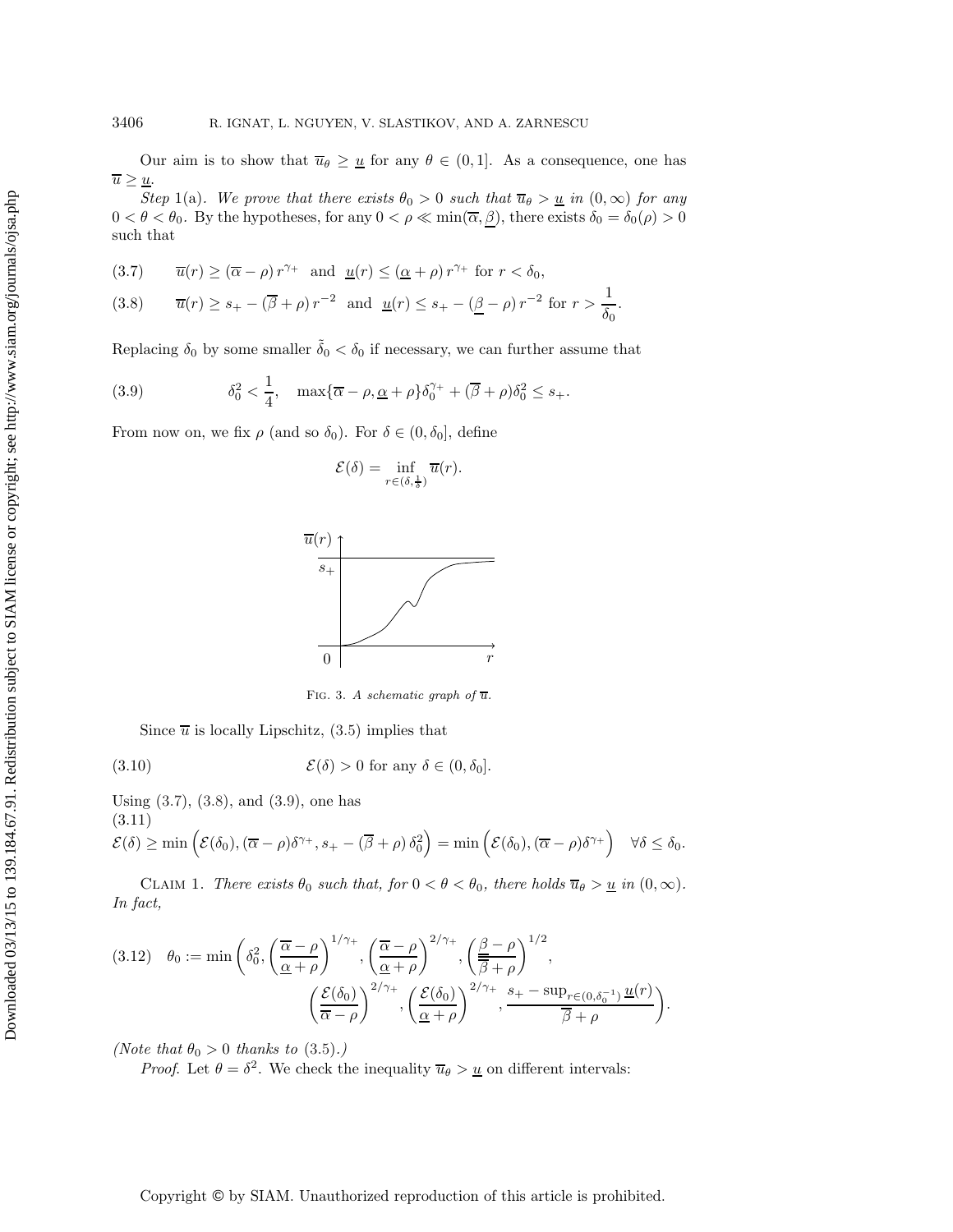• For  $r \in (0, \delta^3)$ , we have  $\frac{r}{\theta} \in (0, \delta)$ , and so  $(3.7)$  and  $(3.12)$  give

$$
\overline{u}_{\theta}(r) = \overline{u}\left(\frac{r}{\theta}\right) \geq (\overline{\alpha} - \rho) \frac{r^{\gamma_+}}{\theta^{\gamma_+}} > (\underline{\alpha} + \rho)r^{\gamma_+} \geq \underline{u}(r).
$$

• For  $r \in [\delta^3, \delta^2)$ , we have  $\frac{r}{\theta} \in [\delta, 1)$ , and so by [\(3.7\)](#page-17-0), [\(3.11\)](#page-17-4), and [\(3.12\)](#page-17-3),

$$
\overline{u}_{\theta}(r) = \overline{u}\left(\frac{r}{\theta}\right) \ge \mathcal{E}(\delta) \ge \min\left(\mathcal{E}(\delta_0), (\overline{\alpha} - \rho)\delta^{\gamma_+}\right) = (\overline{\alpha} - \rho)\delta^{\gamma_+} > (\underline{\alpha} + \rho)\delta^{2\gamma_+} \ge (\underline{\alpha} + \rho)r^{\gamma_+} \ge \underline{u}(r).
$$

• For  $r \in [\delta^2, \delta)$ , we have  $\frac{r}{\theta} \in [1, \frac{1}{\delta})$ , and so by  $(3.8)$  and  $(3.9)$ ,

$$
\overline{u}_{\theta}(r) = \overline{u}\left(\frac{r}{\theta}\right) \ge \min\left(\mathcal{E}(\delta_0), s_+ - (\overline{\beta} + \rho)\,\delta_0^2\right) > (\underline{\alpha} + \rho)\delta^{\gamma_+} \ge \underline{u}(r).
$$

• For  $r \in [\delta, \frac{1}{\delta_0})$ , we have  $\frac{r}{\theta} \geq \frac{1}{\delta}$ , and so by [\(3.8\)](#page-17-1) and [\(3.12\)](#page-17-3),

$$
\overline{u}_{\theta}(r) = \overline{u}\left(\frac{r}{\theta}\right) \geq s_+ - (\overline{\beta} + \rho)\frac{\theta^2}{r^2} \geq s_+ - (\overline{\beta} + \rho)\delta^2 > \underline{u}(r).
$$

• Finally, for  $r \in (\frac{1}{\delta_0}, \infty)$  we have  $\frac{r}{\theta} > \frac{1}{\theta}$ , and so by [\(3.8\)](#page-17-1) and [\(3.12\)](#page-17-3),

$$
\overline{u}_{\theta}(r) = \overline{u}\left(\frac{r}{\theta}\right) \geq s_{+} - (\overline{\beta} + \rho)\frac{\theta^{2}}{r^{2}} > s_{+} - \frac{\underline{\beta} - \rho}{r^{2}} \geq \underline{u}(r).
$$

We have thus shown that  $\overline{u}_{\theta} > \underline{u}$  for any  $\theta \in (0, \theta_0)$ , which ends the proof of Step 1.  $\Box$ 

*Step* 1(b). Define

<span id="page-18-0"></span>
$$
\bar{\theta} = \sup \{ \theta < 1 : \overline{u}_{\sigma} \geq \underline{u} \text{ in } (0, \infty) \ \forall 0 < \sigma \leq \theta \} \ .
$$

<span id="page-18-1"></span>Evidently,  $\bar{\theta}$  is well-defined,  $\theta_0 \leq \bar{\theta} \leq 1$ , and  $\bar{u}_{\bar{\theta}} \geq \underline{u}$  in  $(0, \infty)$ . To complete the proof, we need to show that  $\bar{\theta} = 1$ .

CLAIM 2. *If*  $\bar{\theta} < 1$ *, then there exists*  $r_0 \in (0, \infty)$  *such that*  $\overline{u}_{\bar{\theta}}(r_0) = \underline{u}(r_0)$ *.* 

*Proof.* Arguing indirectly, assume that  $\overline{u}_{\overline{\theta}} > \underline{u}$  on  $(0, \infty)$ . To get a contradiction, we show that there exists  $\mu_0 > 0$  such that  $\overline{u}_{\bar{\theta}+\mu} \geq \underline{u}$  for any  $0 < \mu < \mu_0$ . Select  $\varepsilon > 0$ and  $0 < \mu_1 < 1 - \bar{\theta}$  such that

(3.13) 
$$
\frac{\overline{\alpha}-\varepsilon}{(\overline{\theta}+\mu_1)^{\gamma_+}} > \underline{\alpha}+\varepsilon \text{ and } (\overline{\beta}+\varepsilon)(\overline{\theta}+\mu_1)^2 < \underline{\beta}-\varepsilon.
$$

Such  $\varepsilon$  exists thanks to [\(3.3\)](#page-16-1) and because  $\bar{\theta} < 1$ . By [\(3.7\)](#page-17-0), we have for  $0 < r < \bar{\theta} \, \delta_0(\varepsilon)$ and  $0 < \mu < \mu_1$  that

$$
\overline{u}_{\overline{\theta}+\mu}(r) = \overline{u}\left(\frac{r}{\overline{\theta}+\mu}\right) \geq (\overline{\alpha}-\varepsilon)\frac{r^{\gamma_+}}{(\overline{\theta}+\mu)^{\gamma_+}} \stackrel{(3.13)}{>} (\underline{\alpha}+\varepsilon)r^{\gamma_+} \geq \underline{u}(r).
$$

Likewise, by [\(3.8\)](#page-17-1), we have for  $r > \frac{1}{\delta_0(\varepsilon)}$  and  $0 < \mu < \mu_1$  that

$$
\overline{u}_{\overline{\theta}+\mu}(r)=\overline{u}\Big(\frac{r}{\overline{\theta}+\mu}\Big)\geq s_+-(\overline{\beta}+\varepsilon)\,\frac{(\overline{\theta}+\mu)^2}{r^2}\stackrel{(3.13)}{>} s_+-\underline{(\beta-\varepsilon)}\frac{1}{r^2}\geq \underline{u}(r).
$$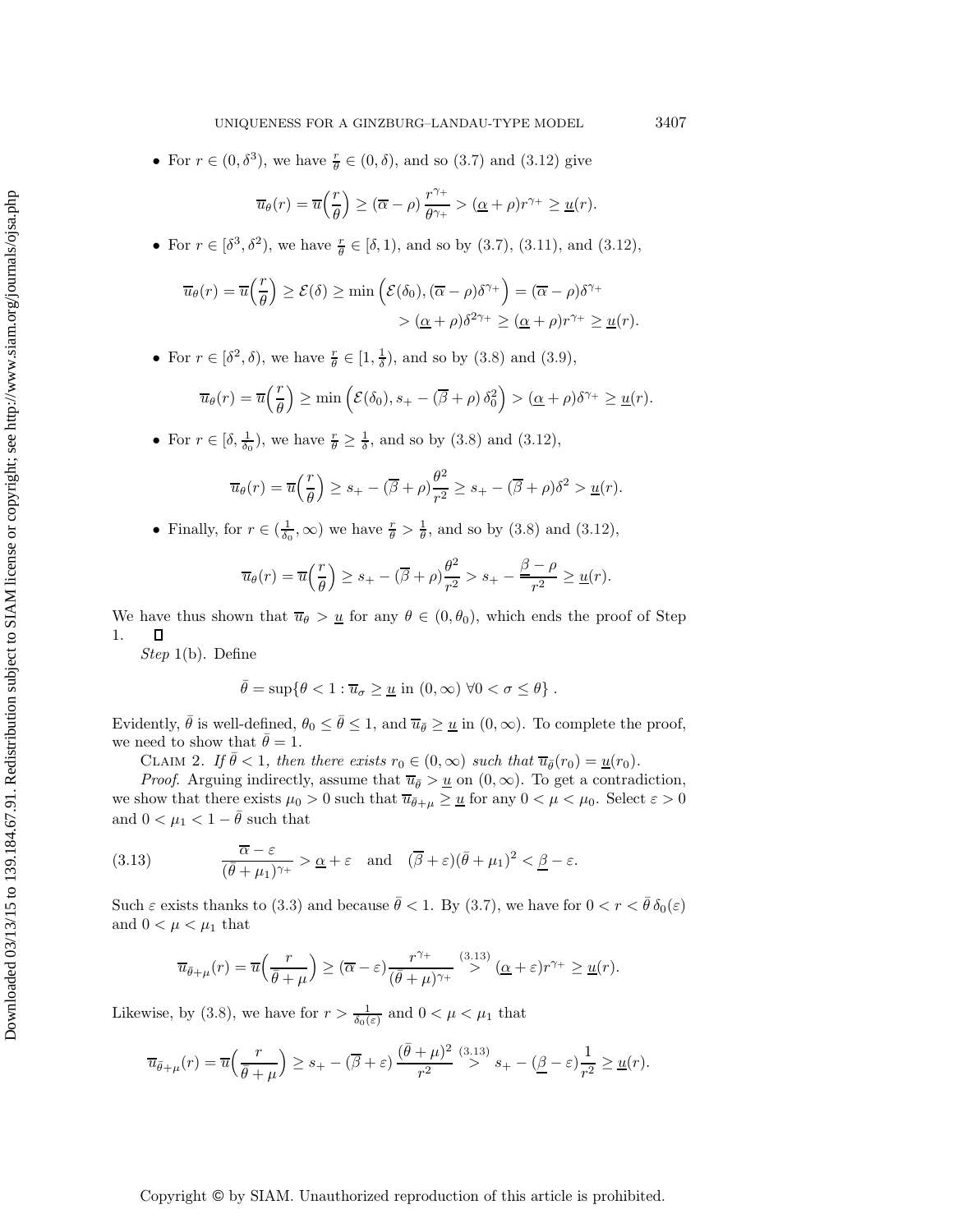On the other hand, since  $\overline{u}_{\overline{\theta}} > \underline{u}$  in  $\left[\overline{\theta}\delta_0(\varepsilon), \frac{1}{\delta_0(\varepsilon)}\right]$ , which is compact, we can select  $\mu_2 > 0$  sufficiently small such that for any  $0 < \mu < \mu_2$  it holds that  $\overline{u}_{\bar{\theta}+\mu} > \underline{u}$  in  $\left[\bar{\theta}\delta_0(\varepsilon), \frac{1}{\delta_0(\varepsilon)}\right]$ . Altogether, we just showed that if  $0 < \mu < \mu_0 = \min(\mu_1, \mu_2)$ , then

$$
\overline{u}_{\overline{\theta}+\mu} > \underline{u}
$$
 in  $(0,\infty)$ .

This contradicts the maximality of  $\bar{\theta}$ . Therefore, there exists  $r_0 \in (0,\infty)$  such that  $\overline{u}_{\overline{\theta}}(r_0) = \underline{u}(r_0).$  $\Box$ 

<span id="page-19-0"></span>CLAIM 3. *If*  $\bar{\theta} \le 1$  *and there exists*  $r_0 \in (0, \infty)$  *such that*  $\bar{u}_{\bar{\theta}}(r_0) = \underline{u}(r_0)$ *, then*  $\bar{\theta} = 1$ *.* 

*Proof.* Recalling the definition of super-/subsolutions, the equality  $\overline{u}_{\overline{\theta}}(r_0) = \underline{u}(r_0)$ forces the first derivatives of  $\overline{u}_{\overline{\theta}}$  and <u>u</u> to be continuous across  $r_0$ . Consider the function  $w = \overline{u}_{\overline{\theta}} - \underline{u}$ . Then w has a local minimum at  $r_0$ , is  $C^1$ -continuous at  $r_0$ , and possesses left and right second derivatives at  $r_0$ . In addition, as  $\overline{u}_{\overline{\theta}}$  is a supersolution while  $\underline{u}$ is a subsolution, we deduce that  $w''(r_0^{\pm}) \leq 0$ . This forces  $w''(r_0^{\pm}) = 0$ . Hence w is  $C^2$ across  $r_0$  and so in a neighborhood, say  $(r_-, r_+)$ , of  $r_0$ . Observe that w satisfies

$$
w'' + \frac{p}{r}w' - \frac{q}{r^2}w \le c(x)w
$$
,  $w \ge 0$  in  $(r_-, r_+)$  and  $w(r_0) = 0$ ,

where  $c(x) = \frac{F(\overline{u}_{\overline{\theta}}) - F(\underline{u})}{\overline{u}_{\overline{\theta}} - \overline{u}}$  $\frac{u_{\bar{\theta}}-F(u)}{u_{\bar{\theta}}-u}(x)$ . The strong maximum principle then implies that  $w \equiv 0$ in  $(r_-, r_+)$ . In other words,  $\overline{u}_{\overline{\theta}} \equiv \underline{u}$  in  $(r_-, r_+)$ . It is readily seen that this statement implies that  $\overline{u}_{\overline{\theta}} \equiv \underline{u}$  in  $(0,\infty)$ . In particular,  $\overline{u}_{\overline{\theta}}$  is a solution of [\(1.1\)](#page-1-1) in  $(0,\infty)$ . Recalling [\(3.6\)](#page-16-2), it follows that  $\bar{\theta} = 1$ . This ends the proof of Claim [3.](#page-19-0)  $\Box$ 

By Claims [2](#page-18-1) and [3,](#page-19-0) we deduce that  $\overline{u} \geq \underline{u}$  in  $(0,\infty)$ . The rigidity statement follows from the proof of Claim [3.](#page-19-0) We have thus proved the assertion when [\(3.4\)](#page-16-3) holds.

*Step* 2. To complete the proof, we prove  $(3.4)$ . Assume by contradiction that  $\overline{\alpha} < \underline{\alpha}$ . Define  $\overline{u}_{\theta}(r) = u(r/\theta)$  as above. We have seen that, for  $0 < \theta \leq 1$ ,  $\overline{u}_{\theta}$  is a supersolution.

Select  $\theta$  such that  $\frac{\overline{\alpha}}{\theta^{\gamma+}} = \underline{\alpha}$ . Applying the result obtained in Step 1 for  $\tilde{u} := \overline{u}_{\theta}$ and <u>u</u>, we obtain  $\tilde{u} \geq \underline{u}$ .

Let  $v = \tilde{u} - \underline{u} \geq 0$ . Then v satisfies

$$
v'' + \frac{p}{r}v' - \frac{q}{r^2}v + c(r)v \le 0
$$
 and  $\lim_{r \to 0} \frac{v}{r^{\gamma+}} = 0$ ,

where c is some function which is continuous in  $[0, \infty)$ . Let  $w = \frac{v}{r^{\gamma+}}$ ; then w satisfies

$$
w'' + \frac{p+2\gamma_+}{r}w' + c(r)w \le 0
$$
 and  $w(0) = 0$ .

Since  $w \ge 0$  and  $p + 2\gamma_+ > 1$ , Lemma [B.2](#page-34-3) implies that  $w \equiv 0$ , i.e.,  $\tilde{u} \equiv \underline{u}$ . This forces  $\theta = 1$ , and so  $\overline{u} \equiv \tilde{u} \equiv \underline{u}$ , which contradicts the assumption that  $\overline{\alpha} < \underline{\alpha}$ . We have thus proved [\(3.4\)](#page-16-3) and completed the proof of the proposition.  $\mathsf{\Pi}$ 

<span id="page-19-1"></span>*Remark* 3.1. The conclusion of Proposition [3.3](#page-16-4) remains valid if one replaces the condition

$$
\underline{u} = s_+ - \underline{\beta} r^{-2} + o(r^{-2}) \text{ as } r \to \infty
$$

by the condition

$$
\limsup_{r\to\infty}\underline{u}
$$

Downloaded 03/13/15 to 139.184.67.91. Redistribution subject to SIAM license or copyright; see http://www.siam.org/journals/ojsa.php Downloaded 03/13/15 to 139.184.67.91. Redistribution subject to SIAM license or copyright; see http://www.siam.org/journals/ojsa.php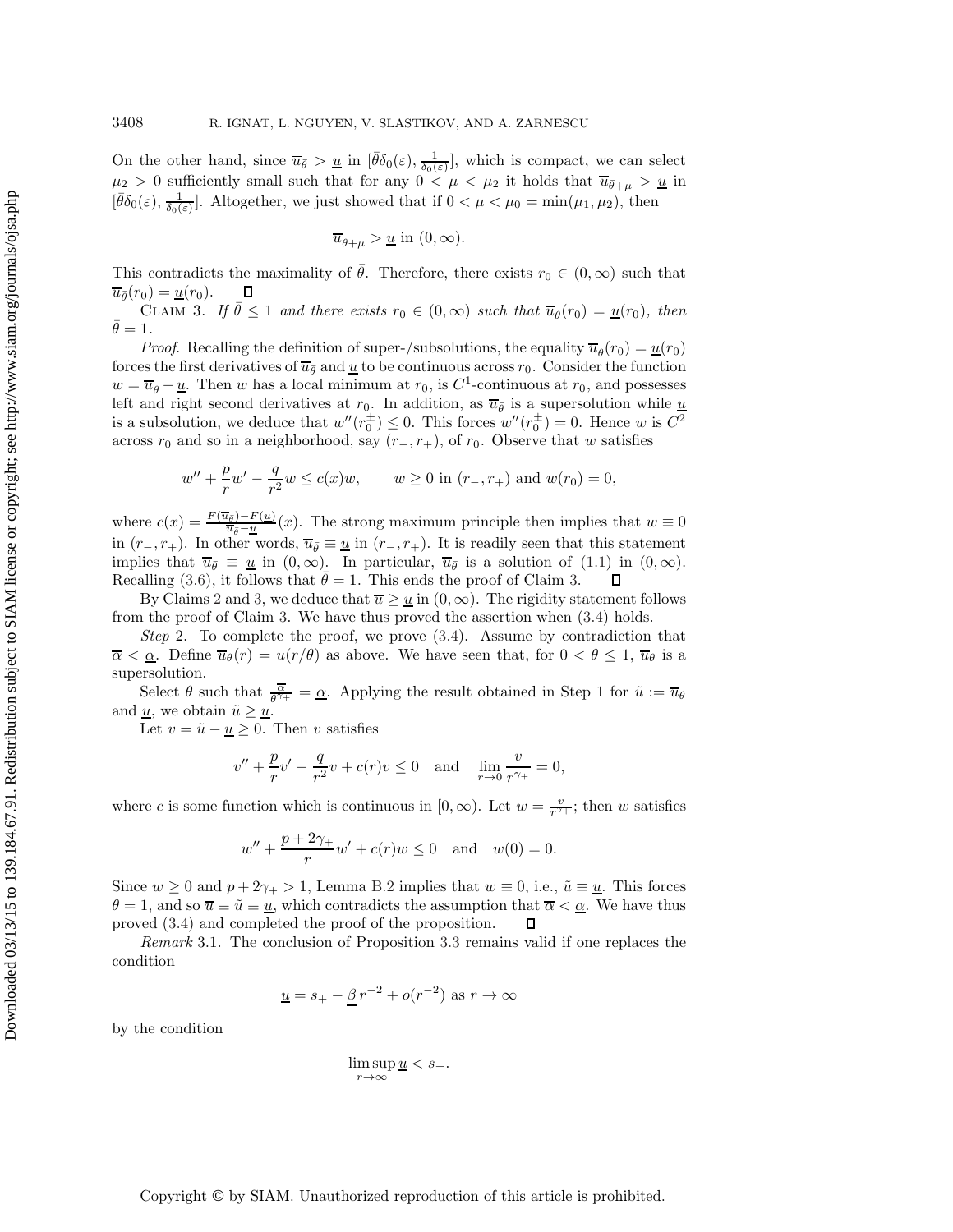<span id="page-20-1"></span>As a consequence of the argument in Step 2 of the proof, we have the following Hopf-type lemma.

COROLLARY 3.4. *Assume that*  $\overline{u}$  *is a supersolution of* [\(1.1\)](#page-1-1) *and*  $\underline{u}$  *is a subsolution of* [\(1.1\)](#page-1-1) *in* [0, R) *for some*  $0 < R < \infty$  *such that both can be factored as a product of*  $r^{\gamma+}$  *and a continuous function at*  $r = 0$ *. If*  $\overline{u} \geq \underline{u}$  *in*  $(0, R)$ *, then* 

*either* 
$$
\lim_{r \to 0} \frac{\overline{u}}{r^{\gamma_+}} > \lim_{r \to 0} \frac{\underline{u}}{r^{\gamma_+}} \quad or \quad \overline{u} \equiv \underline{u}.
$$

<span id="page-20-0"></span>The following results are variants of the previous comparison principle on different intervals.

PROPOSITION 3.5. *Assume* [\(1.3\)](#page-1-2) and [\(1.6\)](#page-2-1). *Assume that*  $\overline{u}$  *is a locally Lipschitz,* piecewise  $C^2$  supersolution of [\(1.1\)](#page-1-1) and <u>u</u> is a locally Lipschitz, piecewise  $C^2$  sub*solution of* [\(1.1\)](#page-1-1) *on some interval*  $\mathcal{I} \subset (0,\infty)$ *.* 

(i) Assume that  $\mathcal{I} = (0, R)$  with  $R < \infty$ . Furthermore assume that

$$
0 \le \overline{u}, \underline{u} \le s_+,
$$
  
\n
$$
\overline{u} = \overline{\alpha} r^{\gamma_+} + o(r^{\gamma_+}), \quad \underline{u} = \underline{\alpha} r^{\gamma_+} + o(r^{\gamma_+}) \text{ as } r \to 0,
$$
  
\n
$$
\overline{u}(R) = s_+, \quad \underline{u}(R) \le s_+,
$$

*where*  $\overline{\alpha} > 0$ *. Then* 

$$
\overline{u} \ge \underline{u} \text{ in } (0, R).
$$

(ii) *Assume that*  $\mathcal{I} = (r_1, \infty)$  *with*  $0 \leq r_1 < \infty$ *. Furthermore assume that* 

$$
0 \le \overline{u}, \underline{u} \le s_+, \overline{u}(r_1) \ge 0, \underline{u}(r_1) = 0, \overline{u} = s_+ - \overline{\beta} r^{-2} + o(r^{-2}), \underline{u} = s_+ - \underline{\beta} r^{-2} + o(r^{-2}) \text{ as } r \to \infty,
$$

*where*  $\beta$  *and*  $\overline{\beta}$  *satisfy* [\(3.3\)](#page-16-1)*. Then* 

$$
\overline{u} \geq \underline{u} \text{ in } (r_1, \infty).
$$

*Moreover, in either case we have that if equality happens somewhere in* I*, then*  $\overline{u} \equiv \underline{u}$ .

*Proof*. (i) The proof goes exactly the same as, but simpler than, that of Proposi-tion [3.3.](#page-16-4) The key difference is that  $\overline{u}_{\theta}$   $(0 < \theta < 1)$  is defined by

$$
\overline{u}_{\theta}(r) = \begin{cases} \n\overline{u}(\frac{r}{\theta}) \text{ for } 0 \leq r < \theta \, R, \\ \ns_+ \text{ for } \theta \, R \leq r \leq R. \n\end{cases}
$$

We omit the details.

(ii) Again the proof is a variant of that of Proposition [3.3.](#page-16-4) First extend  $\underline{u}$  by setting

$$
\underline{u}(r) = 0 \text{ for } 0 < r < r_1.
$$

Note that the extended function  $\underline{u}$  is a subsolution of [\(1.1\)](#page-1-1) on the whole interval  $(0, \infty)$ . Next, define

$$
\overline{u}_{\theta}(r) = \overline{u}\left(\frac{r}{\theta}\right) \text{ for } \theta r_1 \le r < \infty.
$$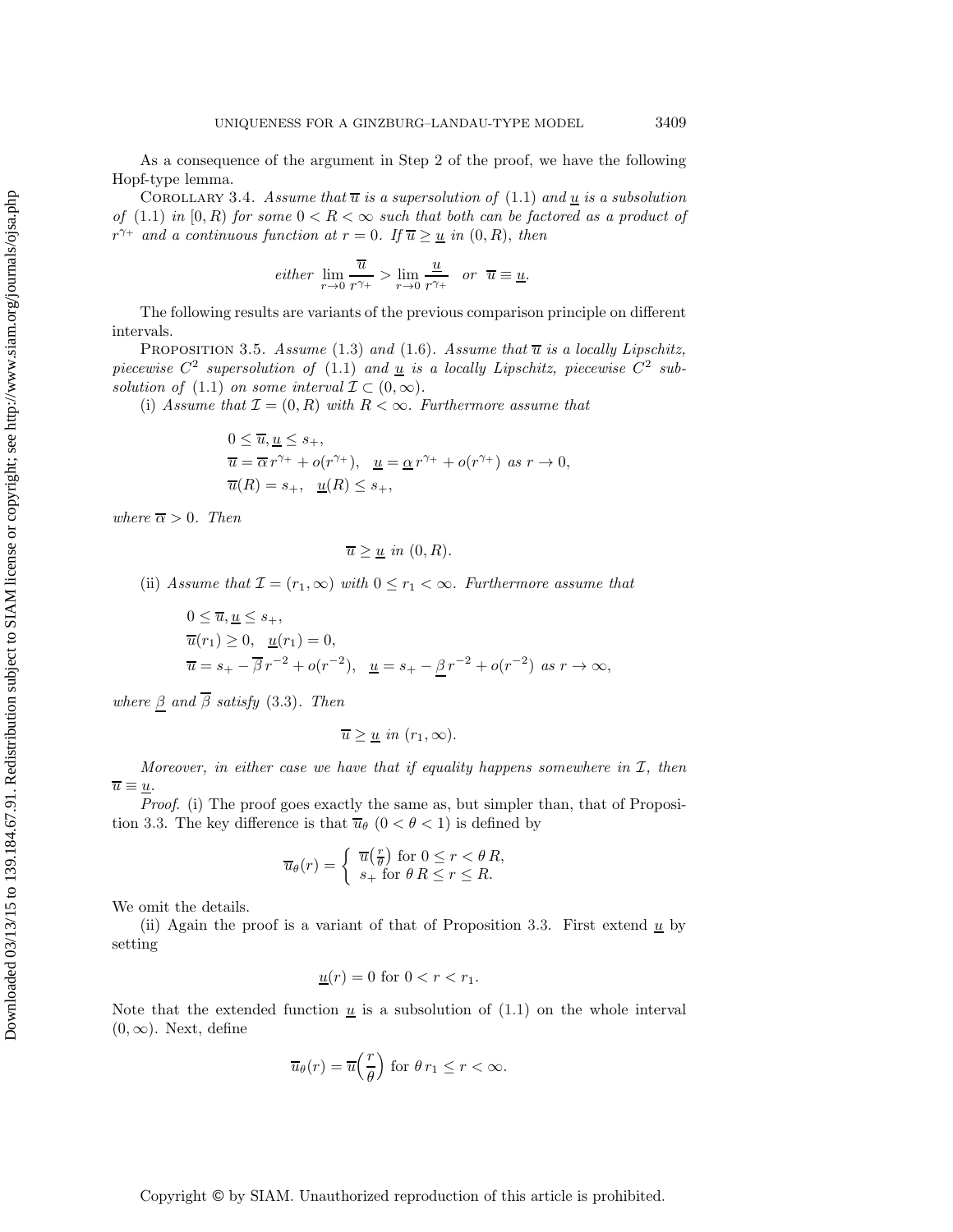Then  $\overline{u}_{\theta}$  is a supersolution of [\(1.1\)](#page-1-1) in  $(\theta r_1, \infty)$  for all  $\theta \in (0, 1)$ . The proof of Proposition [3.3](#page-16-4) can now be applied to reach the conclusion. We omit the details.  $\Box$ 

<span id="page-21-1"></span>Combining Propositions [2.2,](#page-9-0) [2.5,](#page-13-4) [3.3,](#page-16-4) and [3.5](#page-20-0) we obtain the following uniqueness statements.

Proposition 3.6. *Assume that* p *and* q *satisfy* [\(1.3\)](#page-1-2) *and* F *satisfies* [\(1.6\)](#page-2-1)*. For any*  $0 < R \leq \infty$ *, there is at most one nonnegative solution u to the BVP* [\(1.1\)](#page-1-1)–[\(1.2\)](#page-1-0)*.* 

<span id="page-21-0"></span>To conclude the section, we turn to monotonicity properties for solutions of  $(1.1)$ – [\(1.2\)](#page-1-0).

LEMMA 3.7. For any  $0 \le R \le \infty$ , if u is a solution of  $(1.1)$ – $(1.2)$ , and  $r_1 \in [0, R)$ *is the last zero of* u (*i.e.,*  $u(r_1) = 0$  *and*  $u(r) > 0$  *for*  $r \in (r_1, R)$ *), then* u *is strictly increasing in*  $(r_1, R)$ *.* 

*Proof.* Let us consider first the case when  $r_1 = 0$  and  $R = \infty$ . By Proposition [2.2,](#page-9-0) u can be expressed as a product of  $r^{\gamma+}$  and a continuous function at  $r = 0$ . Recalling [\(3.2\)](#page-15-6), we can apply Corollary [3.4](#page-20-1) to obtain

$$
\lim_{r \to 0} \frac{u}{r^{\gamma_+}} > 0.
$$

Now, for any  $\theta > 0$  we define

$$
u_{\theta}(r) = u\left(\frac{r}{\theta}\right).
$$

Using [\(3.2\)](#page-15-6), it is easy to check that  $u_{\theta}$  is a supersolution of [\(1.1\)](#page-1-1) for  $0 < \theta < 1$ . Keeping in mind Proposition [2.5,](#page-13-4) we can apply the comparison principle in Proposition [3.3](#page-16-4) to  $\overline{u} = u_{\theta}$  and  $\underline{u} = u$  to conclude that

$$
u_{\theta}(r) > u(r)
$$
 for any  $0 < r < \infty$  and  $0 < \theta < 1$ .

In particular, for  $0 < r < s < \infty$ ,

$$
u(r) < u_{\frac{r}{s}}(r) = u(s).
$$

This completes the proof for the case  $R = \infty$ .

The proof in the case  $r_1 = 0$  and  $R < \infty$  is similar: One applies the comparison principle in Proposition [3.5](#page-20-0) to  $\underline{u} = u$  and  $\overline{u} = u_{\theta}$ , where this time  $u_{\theta}$  is defined by

$$
u_{\theta}(r) = \begin{cases} u(\frac{r}{\theta}) \text{ for } 0 \le r < \theta R, \\ s_+ \text{ for } \theta R \le r \le R. \end{cases}
$$

We omit the details.

Assume now that  $r_1 > 0$ . We present the proof for the case  $R = \infty$ . The case  $R < \infty$  can be done similarly.

For any  $\theta \in (0,1)$  we define

$$
u_{\theta}(r) = u\left(\frac{r}{\theta}\right)
$$
 for  $r \ge \frac{r_1}{\theta}$ .

Then  $u_{\theta}$  is a supersolution of [\(1.1\)](#page-1-1) in  $(r_1/\theta,\infty)$ . On the other hand, if we set

$$
\underline{u}(r) = \begin{cases} 0 \text{ for } r \in (0, r_1), \\ u(r) \text{ for } r \in [r_1, \infty), \end{cases}
$$

then  $\underline{u}$  is a subsolution of [\(1.1\)](#page-1-1) in  $(0, \infty)$ . We can then apply Proposition [2.5](#page-13-4) and the comparison principle in Proposition [3.5](#page-20-0) to  $\overline{u} = u_{\theta}$  and <u>u</u> to conclude the proof.  $\Box$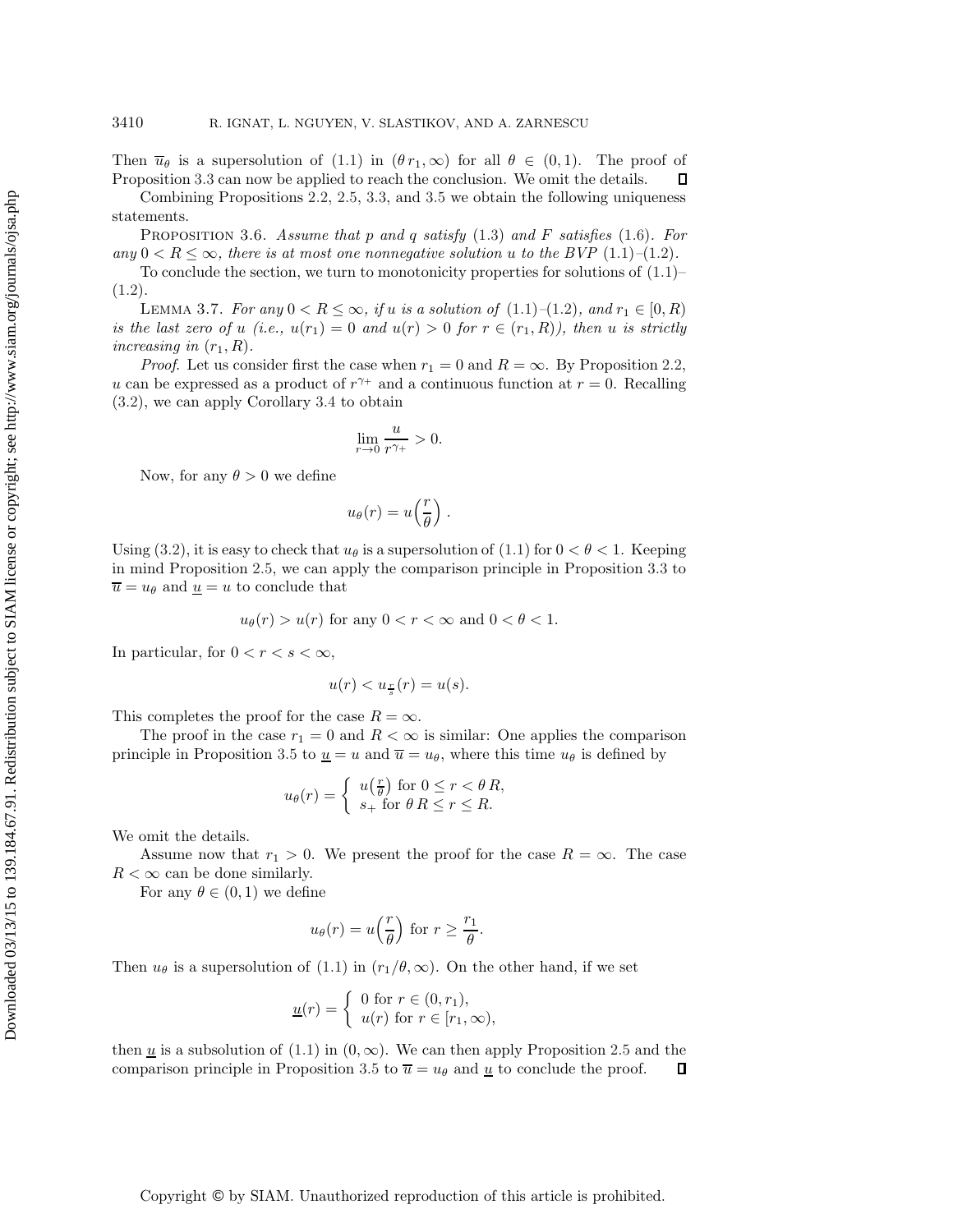We can now gather previously developed arguments to present the proof of Theorem [1.1.](#page-2-2)

*Proof of Theorem* [1.1.](#page-2-2) The existence of the solution for the case  $R < \infty$  is a consequence of Lemma [2.1,](#page-7-3) where the solution is obtained as a global energy minimizer of the modified energy  $\hat{E}$  defined in [\(2.3\)](#page-7-4). In Corollary [1.2,](#page-2-3) whose proof is provided in the next section, it will be noted that if the nonlinearity  $F$  satisfies condition [\(1.7\)](#page-2-4), then the solutions thus obtained are global energy minimizers of the standard energy  $(1.4).$  $(1.4).$ 

In the case of infinite domain,  $R = \infty$ , the existence of the solutions is obtained in Proposition [2.4](#page-11-1) as the limit of solutions obtained for finite R, as  $R \to \infty$ . The most delicate part is to ensure that the solution thus obtained satisfies the boundary conditions at 0 and  $\infty$ . In order to study the behavior at 0 we use Proposition [2.2,](#page-9-0) while in order to study the asymptotics at  $\infty$  we use the monotonicity results of Lemma [3.7](#page-21-0) together with an energy argument that also shows that the solution thus obtained is locally energy minimizing.

In order to prove uniqueness we first show in Lemma [3.1](#page-15-7) that a nonnegative solution is actually positive and stays away from  $s_{+}$ , and we use this in the study of subsolutions and supersolutions in Lemma [3.3.](#page-16-4) Combining this last lemma with the detailed behavior at 0 obtained in Proposition [2.2](#page-9-0) and the one at  $\infty$  obtained in Proposition [2.5,](#page-13-4) we obtain the uniqueness of positive solutions stated in Proposition [3.6.](#page-21-1)  $\Box$ 

<span id="page-22-0"></span>**3.2. Uniqueness without positivity assumption.** In this section we consider two different types of additional assumptions under which we can obtain the uniqueness of solutions for  $(1.1)$  and  $(1.2)$  without the positivity requirement on u.

The first condition is imposed on the solution, while the second one is a condition on the nonlinearity. In either case we show that in fact a nodal solution must necessarily be positive, and then the uniqueness result in the class of positive solutions will provide us with the more general uniqueness result.

We start by noting that positivity is implied by the requirement of local energy minimization, as stated in Corollary [1.2.](#page-2-3) We now show the proof of the corollary.

*Proof of Corollary* [1.2.](#page-2-3) We claim that assumption [\(1.7\)](#page-2-4) implies that the solution u obtained in Theorem [1.1](#page-2-2) is locally energy minimizing. Indeed, as in section [2.1,](#page-7-5) since  $F$  satisfies [\(2.1\)](#page-7-1), then Lemma [2.1](#page-7-3) provides the claim in the case of bounded domains  $(0, R)$ ,  $R < \infty$ . In the case of unbounded domain, the solution  $u_{\infty}$  obtained in the proof of Proposition [2.4](#page-11-1) is locally energy minimizing.

We consider now the converse: we take  $u \in H^1_{loc}(0, R)$ , which is a locally energy minimizing solution of [\(1.1\)](#page-1-1) with respect to the energy [\(1.4\)](#page-1-3) and satisfies  $u(R) = s_{+}$ .

Arguing similarly as in the proof of Lemma [2.1,](#page-7-3) we have that u and |u| are both minimizers for E on  $(0, R')$  for all sufficiently large  $R' < R$  such that  $u(R') > 0$ . Thus  $|u|$  is a nonnegative solution of  $(1.1)$ . As shown in Step 3 of the proof of Proposition [2.2,](#page-9-0) this implies that  $|u| > 0$  in  $(0, \infty)$ , and, as u has a constant sign, we have  $u > 0$ in  $(0, \infty)$ .

We also claim that  $u < s_+$  in  $(0, R)$ . Indeed, if  $u(R') \geq s_+$  for some  $0 < R' < R$ , let

$$
\tilde{u}(r) = \min(u(r), u(R')), \quad 0 < r < R'.
$$

As in the proof of Lemma [2.1,](#page-7-3) the fact that  $F > 0$  in  $(s_+, \infty)$  implies that  $E[\tilde{u}; (0, R')]$  $\leq E[u; (0, R')]$ , where equality holds if and only if  $u \equiv u(R')$  in  $(0, R')$ . Since u is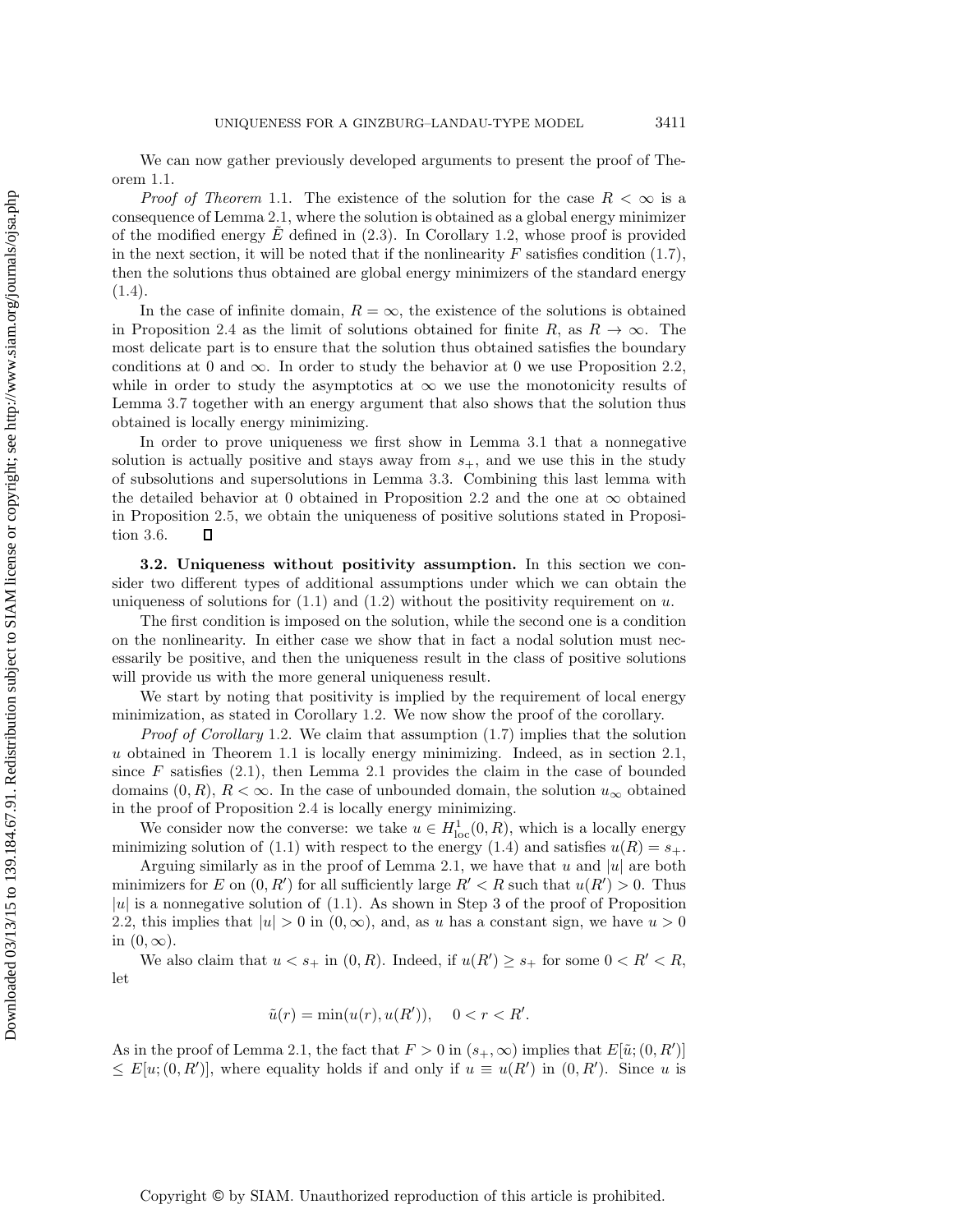minimizing in  $(0, R')$  this implies that  $u \equiv u(R')$  in  $(0, R')$ , which is impossible in view of [\(1.1\)](#page-1-1). The claim is proved.

We have proved that  $0 < u < s_+$  in  $(0, R)$ . Since u is bounded, then Proposition [2.2](#page-9-0) implies  $u(0) = 0$ . The uniqueness part in Theorem [1.1](#page-2-2) now shows that u in fact coincides with the solution of  $(1.1)$ – $(1.2)$  obtained therein.  $\Box$ 

Moving on to imposing conditions on the nonlinearity, we note first that a simple condition on the behavior of the nonlinearity on  $(-\infty, 0]$  allows us to deduce the positivity of any solution of [\(1.1\)](#page-1-1) and [\(1.2\)](#page-1-0). Indeed, if F satisfies  $F(t) < 0$  for  $t < 0$ , then [\(3.1\)](#page-15-5) can be proved using the maximum principle. However, this is not satisfied for the physical potential  $F$  of the form  $(1.10)$ . To obtain conditions for showing the positivity of solutions for the physical type of nonlinearities  $F$ , we need to impose more constraints on  $F$ , namely, the ones in  $(1.8)$ . We now show the proof of Theorem [1.3.](#page-3-2)

*Proof of Theorem* [1.3.](#page-3-2) We present an argument that is reminiscent of the one in Proposition 3 in [\[17\]](#page-36-1). For simplicity, we will only present a proof when  $R = \infty$ . The other case requires only minor modifications. By Step 3 in the proof of Proposition [2.2,](#page-9-0) we show that  $u < s_+$  in  $(0, \infty)$ . Using the first line of [\(1.8\)](#page-3-1), the same argument shows that  $u > s_$  in  $(0, \infty)$ . We claim that  $u > 0$  on  $(0, \infty)$ , and therefore, by Theorem [1.1,](#page-2-2)  $u$  is unique. Arguing by contradiction, let us assume that  $u$  is negative somewhere. Since  $u(r) \to s_+$  as  $r \to \infty$ , there is some  $r_1 \in (0, \infty)$  such that

$$
u(r_1) = 0
$$
 and  $u(r) > 0$  for  $r > r_1$ .

In particular,  $u'' + \frac{p}{r}u' - \frac{q}{r^2}u = F(u(r)) < 0$  in  $(r_1, \infty)$ . By the Hopf lemma, we have

$$
(3.14) \t\t u'(r_1) > 0.
$$

Hence there exists  $r_0 \in [0, r_1)$  such that  $u(r_0) = 0$  and  $u(r) < 0$  for  $r \in (r_0, r_1)$ .

We now define  $r_2 = 2r_1 - r_0$  and  $\psi(r) := -u(2r_1 - r)$  for  $r \in (r_1, r_2)$ . Then  $\psi$  is positive in  $(r_1, r_2)$ ,  $\psi(r_1) = \psi(r_2) = 0$  and  $\psi$  satisfies the ODE

$$
\psi'' - \frac{p}{2r_1 - r}\psi' - \frac{q}{(2r_1 - r)^2}\psi = -F(-\psi), \quad r \in (r_1, r_2).
$$

In addition,

$$
\psi(r_1) = u(r_1) = 0, \quad \psi'(r_1) = u'(r_1) > 0, \quad \psi''(r_1) = -u''(r_1) = \frac{p}{r_1}u'(r_1) > 0.
$$

Thus, for some  $\varepsilon \in (0, r_1 - r_0)$ , we have  $\psi > u$  on  $(r_1, r_1 + \varepsilon)$ . Let  $r_3 \in (r_1, r_2)$  be the maximal point where  $\psi > u$  on  $(r_1, r_3)$ , so that  $\psi(r_3) = u(r_3)$  (this is possible because  $\psi(r_2)=0 < u(r_2)$ ). On  $(r_1, r_3)$  we have

$$
(u'\psi - u\psi')' = u\psi \left[ \underbrace{\frac{q}{r^2} - \frac{q}{(2r_1 - r)^2}}_{< 0 \text{ for } r > r_1} + \underbrace{\frac{F(u)}{u} + \frac{F(-\psi)}{\psi}}_{\leq 0 \text{ by (1.8)}} \right] - \frac{p}{r}u'\psi - \frac{p}{(2r_1 - r)}\psi'u
$$
\n
$$
(3.15) \qquad \leq \frac{p}{2r_1 - r} \left( u'\psi - u\psi' \right),
$$

<span id="page-23-0"></span>where for the last inequality we used that  $u' > 0$  (see Lemma [3.7\)](#page-21-0),  $\psi, u \ge 0$  on  $(r_1, r_3)$ , and  $p > 0$ . If we denote  $\zeta(r) := u'(r)\psi(r) - u(r)\psi'(r)$  and  $f(r) := \frac{p}{2r_1 - r}$ , then [\(3.15\)](#page-23-0) implies  $\zeta'(r) \leq f(r)\zeta(r)$  on  $(r_1, r_3)$ . Noting that f is integrable on  $\binom{r_1}{r_1}, \binom{r_3}{r_3}$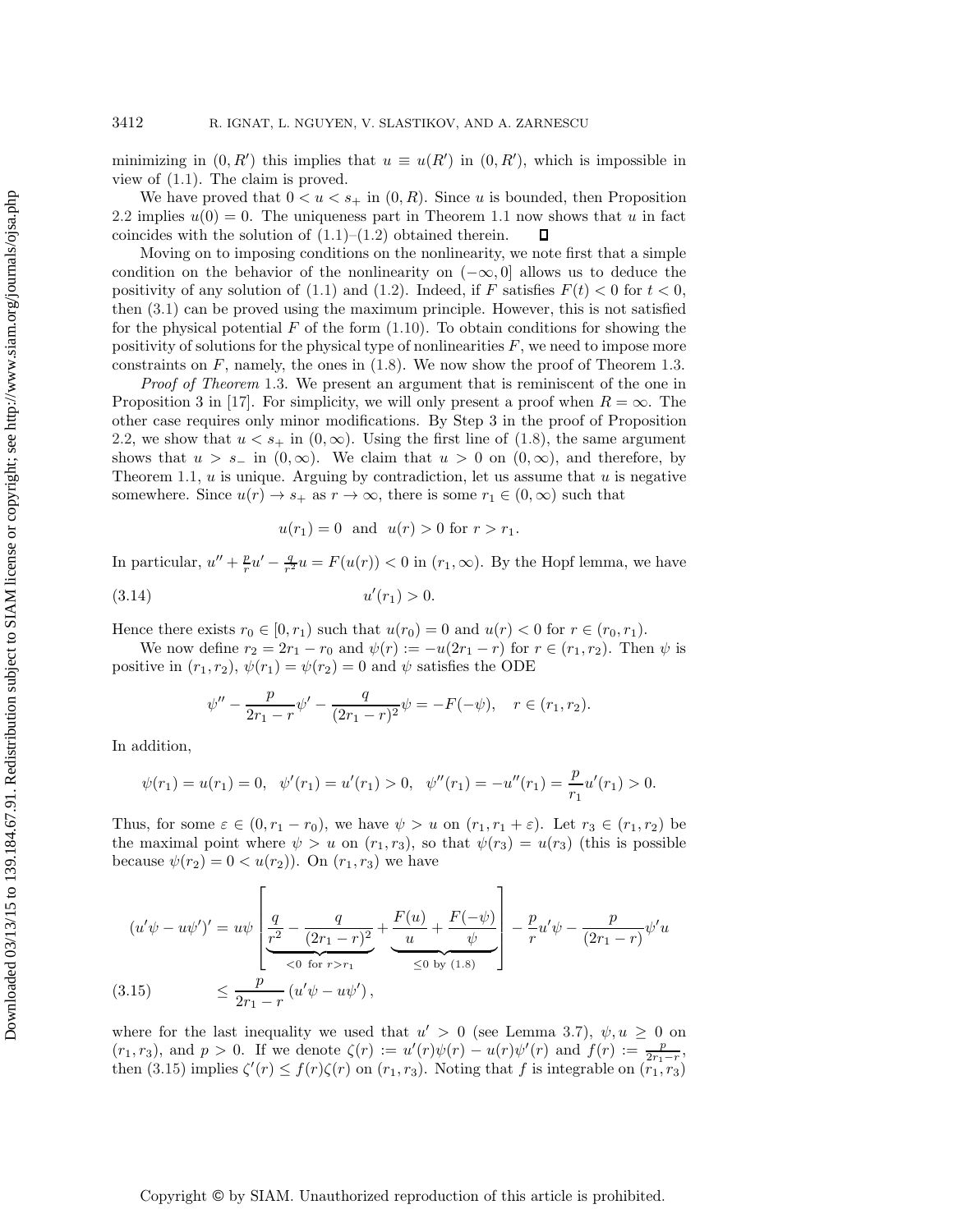and  $\zeta(r_1)=0$ , we have by Gronwall's inequality that  $\zeta \leq 0$  on  $(r_1, r_3)$ . We obtain thus that  $\frac{u}{\psi}$  is nonincreasing on  $(r_1, r_3)$ . This leads to a contradiction since  $\frac{u}{\psi} < 1$  in  $(r_1, r_3)$ , while  $u(r_3) = \psi(r_3) > 0$ .  $\Box$ 

<span id="page-24-0"></span>*Remark* 3.2. Let us point out the modifications needed in the previous argument if  $p = 0$ . We now assume that F is of class  $C<sup>2</sup>$ , and we note that this together with [\(1.8\)](#page-3-1) implies  $\frac{F(t)+F(-t)-2F(0)}{t^2} \leq 0$  for t small enough, hence  $F''(0) \leq 0$ . Then, following the previous proof, we first note that  $\psi''(r_1) = -u''(r_1) = 0$ . In order to compare the behaviors of  $\psi$  and  $u$  at 0, we need to compute higher order derivatives as 0. We have  $\psi'''(r_1) = u'''(r_1) = 0$  and  $\psi^{(4)}(r_1) = -u^{(4)}(r_1) = -\left[-\frac{4q}{r_1^3}u'(r_1) + F''(0)|u'|^2\right] > 0.$ The proof continues similarly as before.

<span id="page-24-1"></span>*Remark* 3.3. We point out an alternative approach for dealing with the case  $p = 0$  under a different assumption on the nonlinearity. Namely, in addition to  $(1.6)$  we require that there exists  $\alpha > 1$  such that  $(1.9)$  holds. Then in the proof of Theorem [1.2](#page-2-3) we take a different definition of  $\psi$ , namely,  $\psi(r) := -u((\alpha + 1)r_1 - \alpha r)$ . We denote  $r_2 := \frac{1}{\alpha} [(\alpha + 1)r_1 - r_0]$  and observe that  $\psi(r_2) = 0$ . We obtain that  $\psi$ satisfies the equation

$$
\psi'' - \frac{\alpha p \psi'}{((\alpha+1)r_1 - \alpha r)} - \frac{q \alpha^2 \psi}{((\alpha+1)r_1 - \alpha r)^2} = -\alpha^2 F(-\psi)
$$

and  $\psi(r_1) = u(r_1)$ ,  $\psi'(r_1) = \alpha u'(r_1) > 0$ ; hence  $\psi'(r_1) > u'(r_1)$ , and thus  $\psi > u$  on some maximal interval  $(r_1, r_3)$ . Moreover we have

$$
(u'\psi - u\psi')' = u\psi \left[ \underbrace{\frac{q}{r^2} - \frac{\alpha^2 q}{((\alpha+1)r_1 - \alpha r)^2}}_{\leq 0 \text{ for } r \in [r_1, r_2]} + \underbrace{\frac{F(u)}{u} + \frac{\alpha^2 F(-\psi)}{\psi}}_{\leq 0 \text{ by (1.9)}} \right] \leq 0 \text{ on } (r_1, r_3),
$$

and this shows that  $u/\psi$  is nonincreasing of  $(r_1, r_3)$ . We thus reach a contradiction because  $u/\psi < 1$  on  $(r_1, r_3)$  and  $u(r_3)/\psi(r_3) = 1$ .

<span id="page-24-3"></span>*Remark* 3.4. If  $p < 0$ , numerical explorations show that there can be several sign-changing solutions. See Figure [4.](#page-24-2)



<span id="page-24-2"></span>FIG. 4. A plot of several different solutions for  $F(u) = -u + \frac{2}{3}u^3$  and  $p = -1, q = 3$ .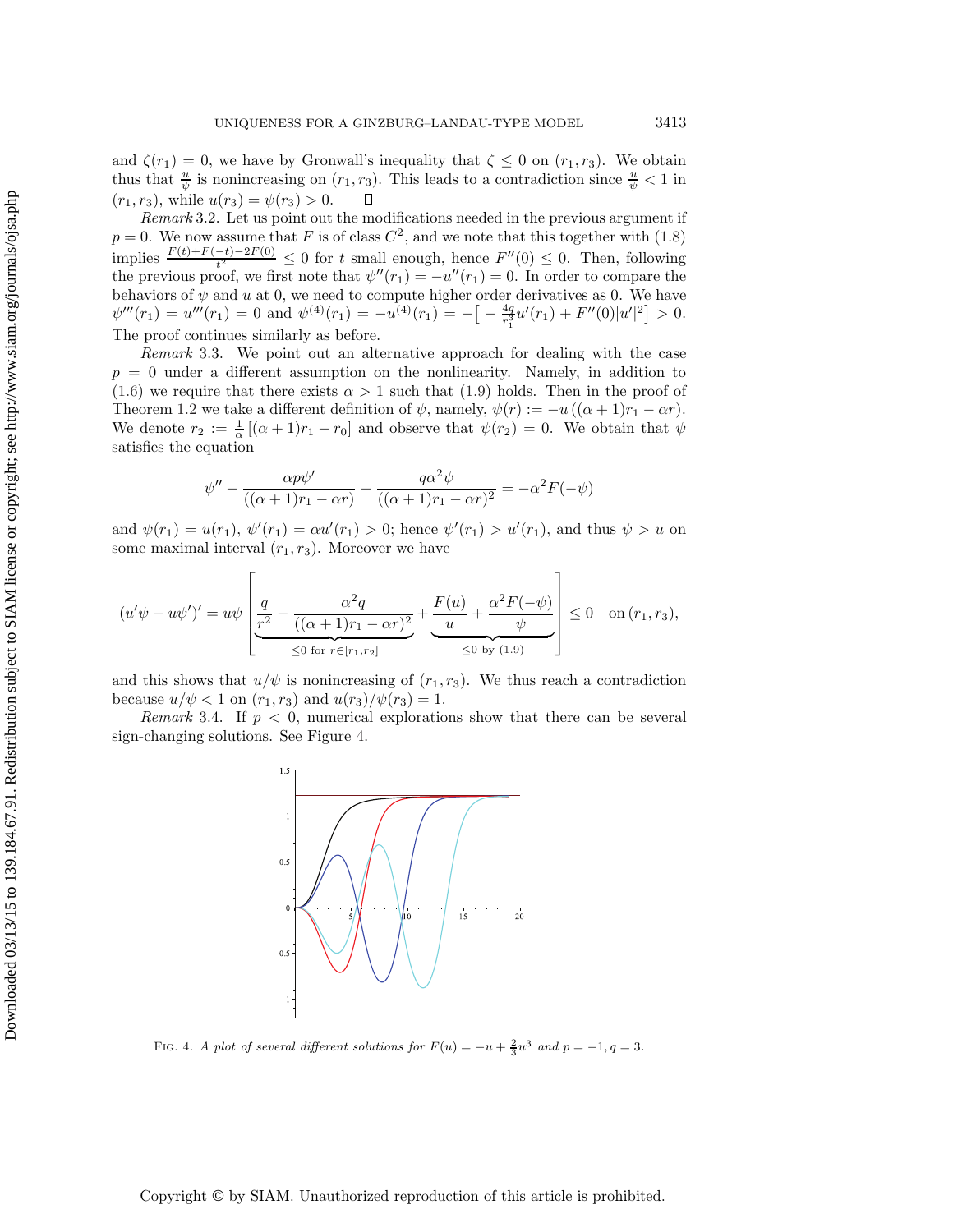<span id="page-25-0"></span>**4. Refined qualitative analysis.** In this section we prove several refined qualitative properties of the positive solution in the physically motivated case. Throughout this section we assume  $r \in [0, \infty)$ ,  $p = 2$ ,  $q = 6$ , F will take the form [\(1.10\)](#page-3-3), and we denote

<span id="page-25-1"></span>(4.1) 
$$
u(r)
$$
 is the unique solution of (1.1)–(1.2) and  $w(r) = \frac{r u'(r)}{u(r)}$ .

Define

$$
f(u) := \frac{F(u)}{u} = -a^2 - \frac{b^2}{3}u + \frac{2c^2}{3}u^2,
$$
  

$$
\hat{f}(u) := f'(u)u + f(u) = -a^2 - \frac{2b^2}{3}u + 2c^2 u^2.
$$

Then

<span id="page-25-2"></span>(4.2) 
$$
u'' + \frac{2}{r}u' - \frac{6}{r^2}u = uf(u),
$$

<span id="page-25-3"></span>(4.3) 
$$
u''' + \frac{2}{r}u'' - \frac{8}{r^2}u' + \frac{12}{r^3}u = \hat{f}(u)u'.
$$

Note that, by Proposition [2.2,](#page-9-0)  $v(r) = \frac{u(r)}{r^2}$  is decreasing on the interval  $r \in (0, \infty)$ and as a consequence the function  $w(r)$  satisfies  $0 < w(r) < 2$  for all  $r \in (0, \infty)$ .

Lemma 4.1. *For the function* w(r) *defined in* [\(4.1\)](#page-25-1) *the following inequalities hold:*

<span id="page-25-4"></span>
$$
2w(w-2) < rw' < w(w-2) < 0 \text{ in } (0, \infty).
$$

*In particular,*  $w(r)$  *and*  $\frac{2-w}{wr^4}$  *are strictly decreasing and*  $\frac{2-w}{wr^2}$  *is strictly increasing on*  $(0, \infty)$ .

*Proof*. We first show that w is decreasing. Straightforward calculations using [\(4.2\)](#page-25-2) and [\(4.3\)](#page-25-3) give

<span id="page-25-6"></span>(4.4) 
$$
w' = -\frac{1}{r}(w-2)(w+3) + r f(u),
$$

<span id="page-25-7"></span>(4.5) 
$$
w'' = \frac{2}{r^2}(w-2)(w+1)(w+3) + (\hat{f}(u) - 3f(u))w,
$$

<span id="page-25-8"></span>(4.6) 
$$
w''' = \frac{w'}{w}w'' + \frac{4}{r^2}\frac{w^3 + w^2 + 3}{w}w' - \frac{4}{r^3}(w - 2)(w + 1)(w + 3) + \frac{b^2}{3}u'w.
$$

Since  $0 < w < 2$  we see that on  $(0, \infty)$  the function  $w'(r)$  satisfies

(4.7) 
$$
(w')'' - \mathfrak{p}(r) (w')' - \mathfrak{q}(r) w' \ge -\frac{4}{r^3} (w-2)(w+1)(w+3) > 0,
$$

where  $\mathfrak{p}(r) = \frac{w'}{w}$  and  $\mathfrak{q}(r) = \frac{4}{r^2} \frac{w^3 + w^2 + 3}{w} > 0$ .

By Proposition [2.2,](#page-9-0)  $\frac{u}{r^2}$  is decreasing and differentiable up to  $r = 0$  and its derivative at 0 is 0. Thus

<span id="page-25-5"></span>
$$
\lim_{r \to 0} \frac{u(r)}{r^2} = \alpha > 0 \text{ and } 0 = \lim_{r \to 0} \left[ \frac{u(r)}{r^2} \right]' = \lim_{r \to 0} \frac{u(r)}{r^2} \frac{(w(r) - 2)}{r}.
$$

It follows that

(4.8) 
$$
\lim_{r \to 0} w(r) = 2 \text{ and } \lim_{r \to 0} w'(r) = 0.
$$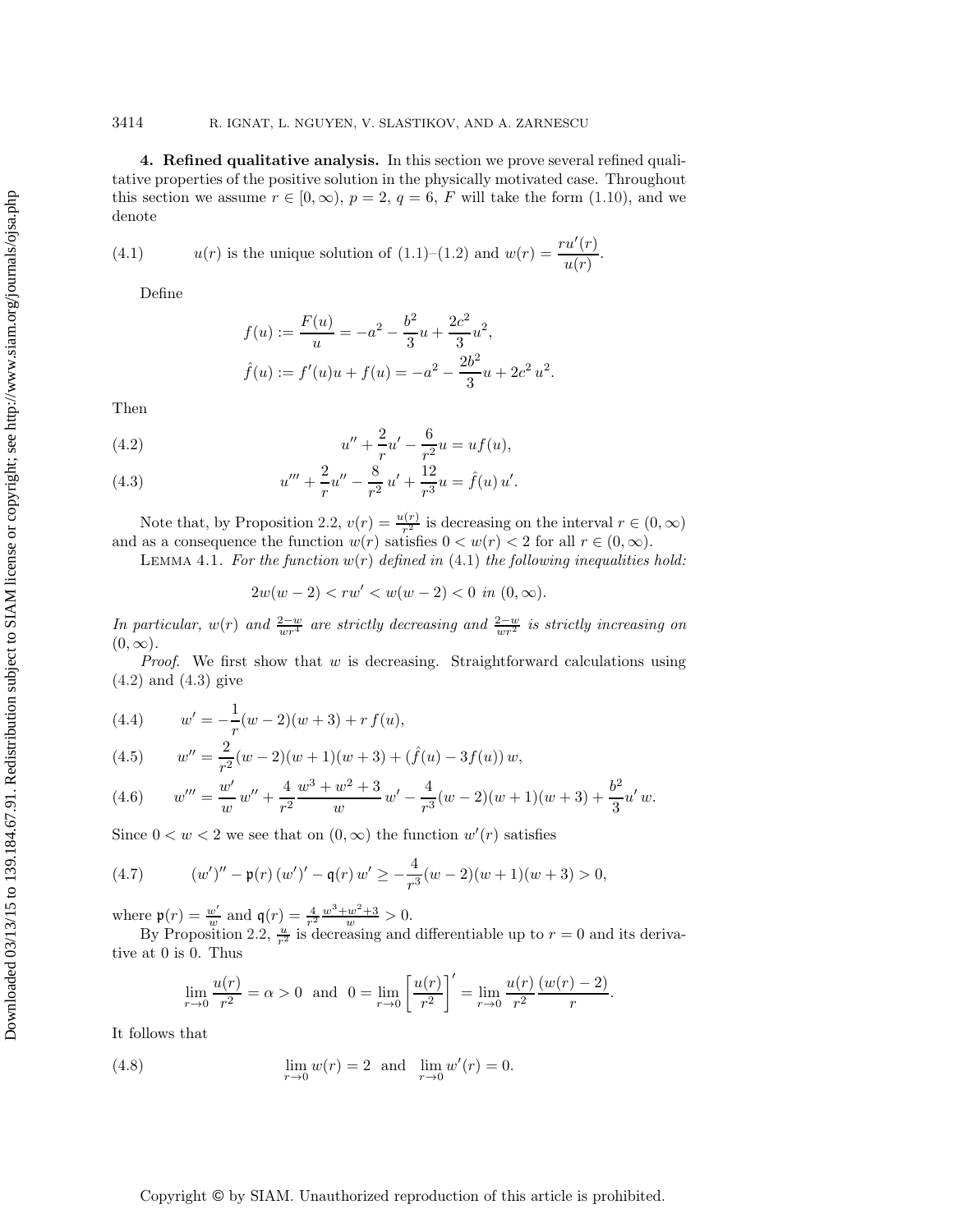Also, using definition of  $w$  and  $(2.17)$ , we derive that

$$
\lim_{r \to \infty} w'(r) = 0.
$$

We can then apply the maximum principle to [\(4.7\)](#page-25-4) to conclude that  $w' < 0$  on  $(0, \infty)$ . We now want to show the upper bound for  $rw'(r)$ ,

$$
\chi(r) := rw' - w(w - 2) < 0.
$$

The idea of the proof is essentially the same as before: we find the differential inequality for  $\chi(r)$  and employ the maximum principle. A calculation gives

$$
\chi' = rw'' + 3w' - 2w w',
$$
  
\n
$$
\chi'' = rw''' + 4w'' - 2w w'' - 2|w'|^2
$$
  
\n
$$
\ge (r\mathfrak{p} + 2(2-w))w'' + r\mathfrak{q} w' - 2|w'|^2 - \frac{4}{r^2}(w-2)(w+1)(w+3)
$$
  
\n
$$
= \frac{rp + 2(2-w)}{r} \chi' + \left[ -\frac{3w'}{rw} + \frac{3(5w^2 - 2w + 4)}{r^2w} \right] \chi + \frac{11}{r^2}w(w-2)^2,
$$

where in the first inequality we have used [\(4.7\)](#page-25-4). Recalling that  $w' < 0$  and  $0 < w < 2$ on  $(0, \infty)$ , we see that  $\chi$  satisfies

$$
\chi'' - \tilde{\mathfrak{p}}\,\chi' - \tilde{\mathfrak{q}}\,\chi \ge \frac{11}{r^2}w(w-2)^2 > 0,
$$

where  $\tilde{\mathfrak{p}} = \frac{rp + 2(2-w)}{r}$  and  $\tilde{\mathfrak{q}} = -\frac{3w'}{rw} + \frac{3(5w^2 - 2w + 4)}{r^2w} \ge 0$ . In addition, by [\(2.17\)](#page-13-1), [\(4.8\)](#page-25-5), and the expression for w' we have  $\lim_{r\to 0} \chi(r) = 0 = \lim_{r\to\infty} \chi(r) = 0$ . Applying the maximum principle we obtain  $\chi(r) < 0$  on  $(0, \infty)$ .

Finally, we show that

$$
\hat{\chi} := rw' - 2w(w - 2) > 0.
$$

We compute

$$
\hat{\chi}' = rw'' + 5w' - 4w w',
$$
  

$$
\hat{\chi}'' = (r\mathfrak{p} + 2(3 - 2w))w'' + r\mathfrak{q} w' - 4|w'|^2 - \frac{4}{r^2}(w - 2)(w + 1)(w + 3) + \frac{b^2}{3}r w' w.
$$

Recalling the definitions of  $f(u)$  and  $\hat{f}(u)$  and the equation for w'', we have

$$
\frac{b^2}{3} r u' w = \frac{b^2}{3} u w^2 \leq [\hat{f}(u) - 3f(u)] w^2 = w w'' - \frac{2}{r^2} w(w - 2)(w + 1)(w + 3).
$$

Using the above inequality and combining the terms, we obtain

$$
\hat{\chi}'' \le (rp + 3(2 - w))w'' + rq w' - 4|w'|^2 - \frac{2}{r^2}(w - 2)(w + 1)(w + 3)(w + 2)
$$
  
=  $\frac{rp + 3(2 - w)}{r}\hat{\chi}' - \left[\frac{5w'}{rw} + \frac{8w^3 - 33w^2 + 10w - 12}{r^2w}\right]\hat{\chi}$   
 $-\frac{6}{r^2}(w - 2)^2(3w^2 - 3w + 1).$ 

Recalling that  $0 < w < 2$  and an upper bound for w', we see that

$$
\hat{\chi}'' - \hat{\mathfrak{p}}\,\hat{\chi}' - \hat{\mathfrak{q}}\,\hat{\chi} \le -\frac{6}{r^2}(w-2)^2(3w^2-3w+1) < 0,
$$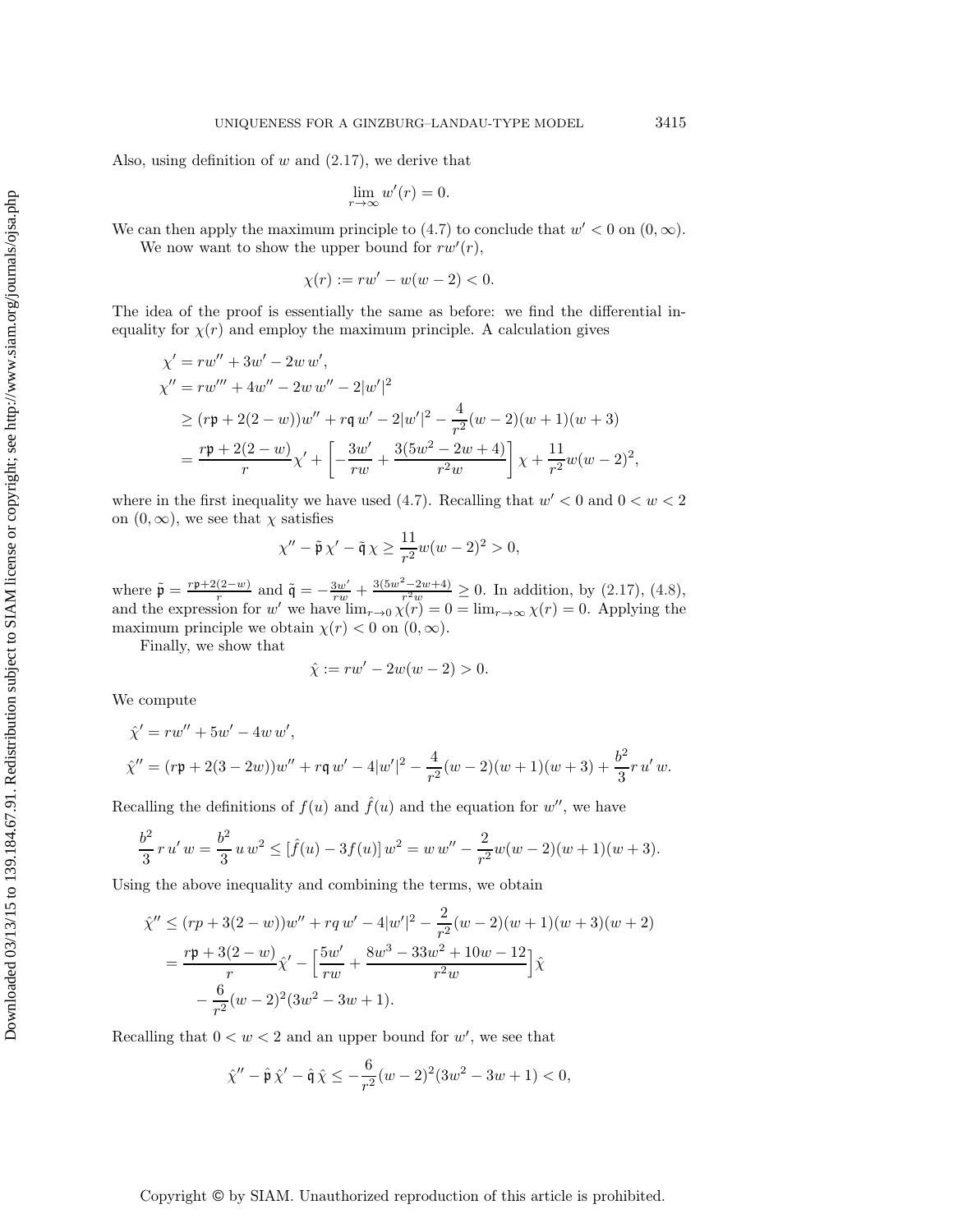where  $\hat{\mathfrak{p}} = \frac{rp+2(3-2w)}{r}$  and  $\hat{\mathfrak{q}} = -\frac{5w'}{rw} - \frac{8w^3-33w^2+10w-12}{r^2w} > 0$ . As in the previous case we also have  $\lim_{r\to 0} \hat{\chi}(r) = 0 = \lim_{r\to\infty} \hat{\chi}(r)$ , and so the maximum principle gives  $\hat{\chi} > 0$  on  $(0, \infty)$ .  $\Box$ 

<span id="page-27-0"></span>*Remark* 4.1. From the estimate for w', we see that on  $(0, \infty)$ 

$$
\frac{3}{r^2}(w-2)(w+1) < f(u) = \frac{1}{r}w' + \frac{1}{r^2}(w-2)(w+3) < \frac{1}{r^2}(w-2)(2w+3) < 0.
$$

LEMMA 4.2. *The function*  $\frac{ru'}{u^2} - \frac{2(s_+-u)}{s_+u}$  *is strictly decreasing and the function*  $\frac{ru'}{u^3} - \frac{2(s_+^2 - u^2)}{s_+^2 u^2}$  is strictly increasing. In particular,  $\frac{2u(s_+^2 - u^2)}{s_+^2 r} > u' > \frac{2u(s_+ - u)}{s_+ r}$ .

*Proof.* Let us define  $\psi = w - \frac{2(s_+ - u)}{s_+} = w - 2 + \frac{2u}{s_+}$ . Using the upper bound on  $w'$ , we have

$$
\psi' = \underbrace{w'}_{=\frac{1}{r}(x+w(w-2))} + \frac{2u'}{s_+} < \frac{1}{r}w(w-2) + \frac{2u'}{s_+} = \frac{u'}{u}(\psi - \frac{2u}{s_+}) + \frac{2u'}{s_+} = \frac{u'}{u}\psi.
$$

It follows that  $\frac{\psi}{u}$  is decreasing. It is clear that  $\psi(\infty) = 0$  and therefore  $\frac{\psi}{u} > 0$ . Since  $u > 0$  we have

$$
u' > \frac{2u(s_+ - u)}{rs_+}.
$$

<span id="page-27-1"></span>The monotonicity of the other function and upper bound on  $u'$  can be proved similarly. П

Lemma 4.3. *The following inequality holds:*

$$
\hat{f}(u) - 3f(u) > -\frac{2}{w} f(u).
$$

*Proof*. Let us define

$$
\psi = w'' + \frac{2}{r}w' - \frac{2}{r^2}w(w-2)(w+3) = (\hat{f}(u) - 3f(u))w + 2f(u).
$$

In the proof we will frequently use  $(4.4)$ ,  $(4.5)$ , and  $(4.6)$  without explicitly mentioning them. A simple calculation gives

$$
\psi' = \left[\frac{w'}{w} + \frac{2}{r}\right]w'' - \frac{2}{r^2}\frac{w^3 - 5w - 6}{w}w' - \frac{4}{r^3}(w - 2)(w + 3) + \frac{b^2}{3}u'w.
$$

Using the inequality

$$
\frac{b^2}{3} r u' w = \frac{b^2}{3} u w^2 \le [\hat{f}(u) - 3f(u)] w^2 = w w'' - \frac{2}{r^2} w(w - 2)(w + 1)(w + 3),
$$

we have

$$
\psi' \le \left[\frac{w'}{w} + \frac{2+w}{r}\right] \left(\psi - \frac{2}{r}w' + \frac{2}{r^2}w(w-2)(w+3)\right) - \frac{2}{r^2}\frac{w^3 - 5w - 6}{w}w'
$$
  
\n
$$
- \frac{2}{r^3}(w-2)(w+3)(w^2 + w + 2)
$$
  
\n
$$
= \left[\frac{w'}{w} + \frac{2+w}{r}\right] \psi - \frac{2}{r}\frac{|w'|^2}{w} - \frac{6}{r^2}\frac{w-2}{w}w' + \frac{2}{r^3}(w-2)^2(w+3)
$$
  
\n
$$
< \left[\frac{w'}{w} + \frac{2+w}{r}\right] \psi - \frac{2w'}{r^2w}(w+3)(w-2) + \frac{2}{r^3}(w-2)^2(w+3)
$$
  
\n
$$
< \left[\frac{w'}{w} + \frac{2+w}{r}\right] \psi,
$$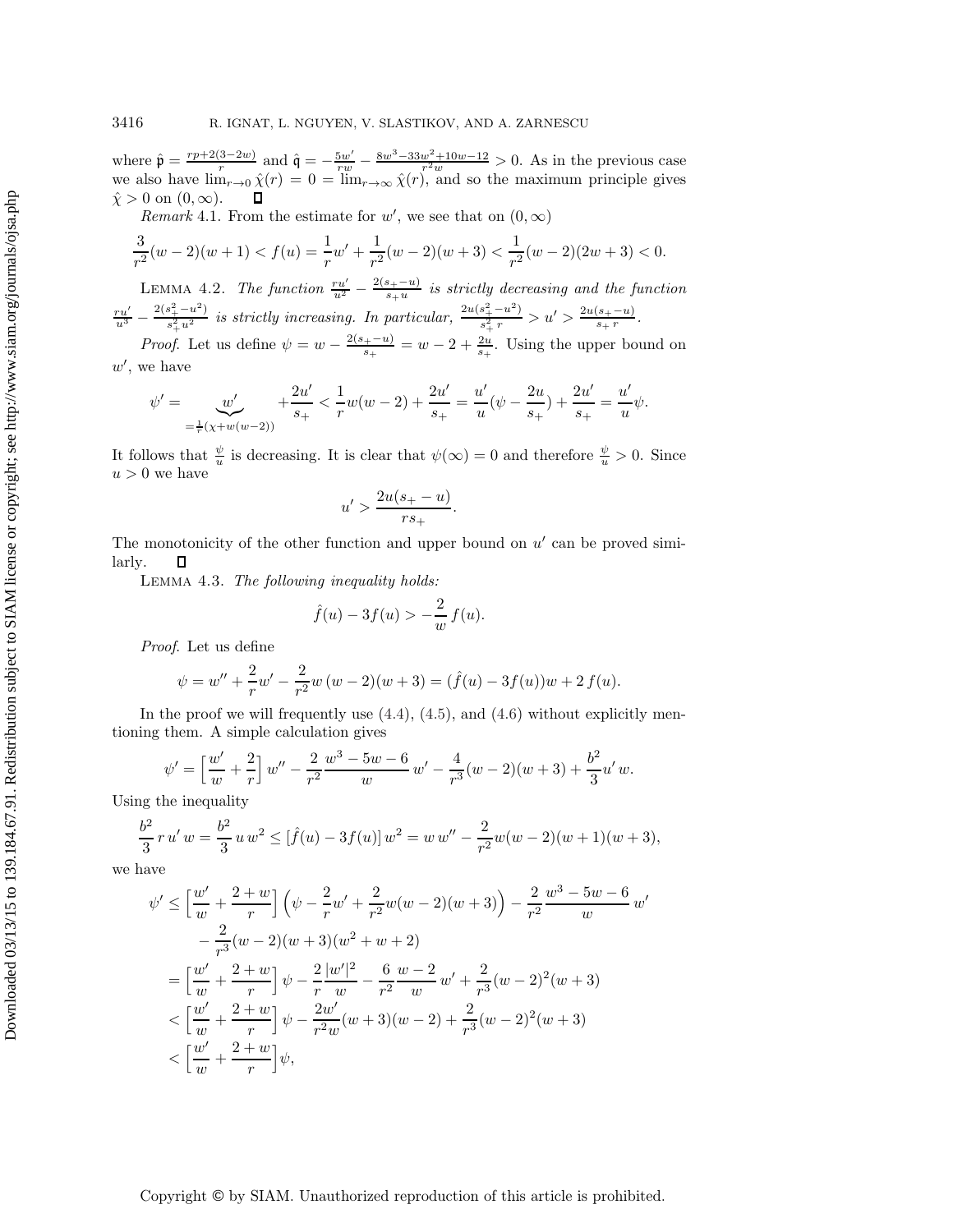where we used  $w' < w(w-2) < 0$  in the last two estimates. Recalling that  $w = \frac{ru'}{u}$ , we see that

<span id="page-28-4"></span>
$$
\psi' < \left[\frac{w'}{w} + \frac{2}{r} + \frac{u'}{u}\right]\psi
$$
, or equivalently  $\frac{d}{dr}\frac{\psi}{r^2 w u} < 0$ .

It follows that  $\frac{\psi}{r^2 w u}$  is a decreasing function. Since  $\frac{\psi}{r^2 w u} \to 0$  as  $r \to \infty$ , we conclude that  $\psi$  is positive. The statement of the lemma follows.

As a consequence of the above results, we have the following lower and upper bounds for the solution.

COROLLARY 4.4. *Assume that*  $u(r) = \alpha r^2 + o(r^2)$  *as*  $r \to 0$  *and*  $u(r) = s_+ \beta r^{-2} + o(r^{-2})$  *as*  $r \to \infty$ *. Then*  $u(r)$  *has the following upper and lower bounds:* 

<span id="page-28-1"></span>
$$
(4.9) \t u(r) \ge \frac{s_+ \alpha r^2}{\alpha r^2 + s_+},
$$

<span id="page-28-2"></span>(4.10) 
$$
u(r) \le \frac{s_+^2 r^2}{s_+ r^2 + \beta},
$$

<span id="page-28-3"></span>(4.11) 
$$
u(r) \le \frac{s_+ \alpha r^2}{\sqrt{\alpha^2 r^4 + s_+^2}}.
$$

*Proof*. Using Remark [4.1](#page-27-0) we have

$$
u'' + \frac{2}{r}u' - \frac{6}{r^2}u = u f(u) \le \frac{2|u'|^2}{u} - \frac{1}{r}u' - \frac{6}{r^2}u.
$$

It follows that  $u'' + \left(-\frac{2u'}{u} + \frac{3}{r}\right)u' \leq 0$ , which is equivalent to  $\frac{d}{dr}\frac{r^3u'}{u^2} \leq 0$ . Integrating this inequality and using the fact that

$$
\lim_{r \to 0} \frac{r^3 u'}{u^2} = \frac{2}{\alpha} \text{ and } \lim_{r \to \infty} \frac{r^3 u'}{u^2} = \frac{2\beta}{s_+^2},
$$

<span id="page-28-0"></span>we obtain

(4.12) 
$$
\frac{2\beta}{s_+^2} \le \frac{r^3 u'}{u^2} \le \frac{2}{\alpha}.
$$

The second inequality in [\(4.12\)](#page-28-0) implies that  $\frac{d}{dr}(\frac{1}{u} - \frac{1}{\alpha r^2}) \geq 0$ , and integrating it from r to  $\infty$ , we obtain  $\frac{1}{u} - \frac{1}{\alpha r^2} \leq \frac{1}{s_+}$ , which implies [\(4.9\)](#page-28-1). Similarly, the first inequality in [\(4.12\)](#page-28-0) implies that  $\frac{d}{dr} \left( \frac{1}{u} - \frac{\beta}{s_+^2 r^2} \right) \leq 0$ , which leads to [\(4.10\)](#page-28-2).

To prove [\(4.11\)](#page-28-3), we again use Remark [4.1.](#page-27-0) We have

$$
u'' + \frac{2}{r}u' - \frac{6}{r^2}u = u f(u) \ge \frac{3|u'|^2}{u} - \frac{3}{r}u' - \frac{6}{r^2}u.
$$

<span id="page-28-5"></span>It follows that

(4.13) 
$$
u'' + \left(-\frac{3u'}{u} + \frac{5}{r}\right)u' \ge 0,
$$

which is equivalent to  $\frac{d}{dr}\frac{r^5u'}{u^3}\geq 0$ . Using the same argument as before, we obtain

$$
\frac{r^5u^{\prime}}{u^3}\geq\frac{2}{\alpha^2},\ \ \text{i.e.,}\ \ \frac{d}{dr}\Big(\frac{1}{u^2}-\frac{1}{\alpha^2\,r^4}\Big)\leq0.
$$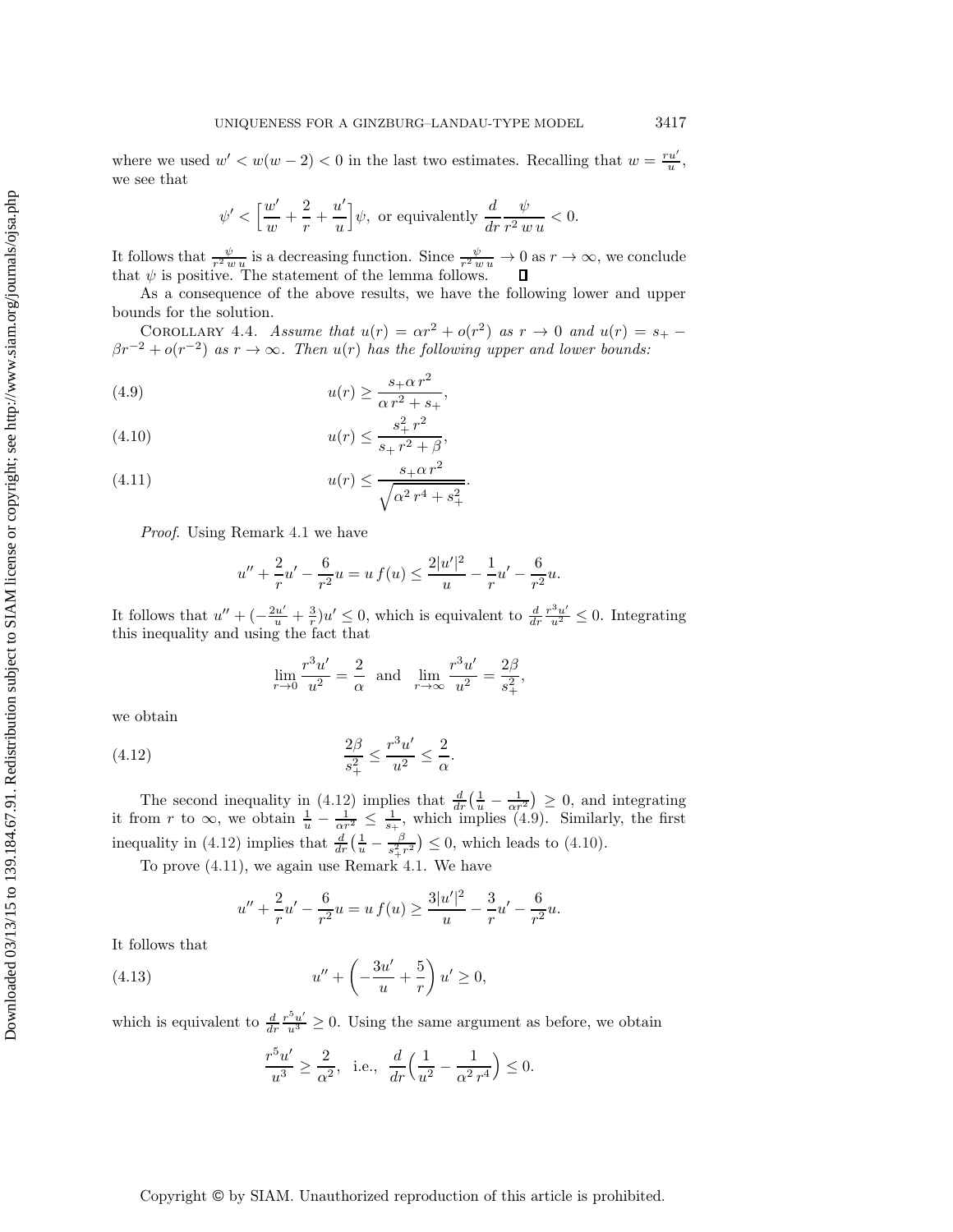Consequently  $\frac{1}{u^2} - \frac{1}{\alpha^2 r^4} \geq \frac{1}{s_+^2}$ , which implies [\(4.11\)](#page-28-3).  $\Box$ 

<span id="page-29-2"></span>In Corollary [4.4,](#page-28-4) the lower bound of u depends on  $u''(0)$ , which is a priori unknown. The following result gives a lower bound that is independent of  $u''(0)$ .

Lemma 4.5. *There holds*

<span id="page-29-1"></span>
$$
u(r) > \underline{u}(r) := \frac{b^2}{2c^2} \frac{r^6}{(r^2 + \frac{36c^2}{b^4})(r^4 + \frac{124c^4}{b^8})} \text{ for } r \in (0, \infty).
$$

*Proof.* Let  $u_0$  denote the positive solution of [\(1.1\)](#page-1-1) corresponding to  $a = 0$ . Let us observe first that we have

$$
(4.14) \t\t\t u_0(r) < u(r) \quad \forall r > 0.
$$

This follows from the comparison principle in Proposition [3.3,](#page-16-4) Remark [3.1,](#page-19-1) the fact that  $u_0$  is a subsolution of [\(1.1\)](#page-1-1) for  $a > 0$  (in the sense of Definition [3.2\)](#page-16-5), and

$$
u(\infty) = s_+ = \frac{b^2 + \sqrt{b^4 + 24a^2c^2}}{4c^2} > \frac{b^2}{2c^2} = u_0(\infty)
$$
 whenever  $a > 0$ .

Therefore, it suffices to show that  $u_0 \geq \underline{u}$ . Using Remark [1.2](#page-3-5) in the introduction, it suffices to check this for, e.g.,  $b = c = 1$ . In that case, a lengthy computation shows that

$$
\underline{u''} + \frac{2}{r}\underline{u'} - \frac{6}{r^2}\underline{u} - f_0(\underline{u})\underline{u} = \frac{36r^4}{(r^2 + 36)^3(r^4 + 12^4)^3}
$$
  
\$\times (278628139008 + 9029615616r^2 + 85100544r^4 - 373248r^6 - 5184r^8 + 41r^{10}),\$

where  $f_0(u) = -\frac{1}{3}u + \frac{2}{3}u^2$ . It is straightforward to check that

 $278628139008+9029615616r^2+85100544r^4-373248r^6-5184r^8+41r^{10} > 0$  on  $(0, \infty)$ .

In other words the function  $\underline{u}$  is a subsolution of [\(1.1\)](#page-1-1) with  $a = 0$ .

Notice that

$$
\underline{u}(r) = \frac{1}{2} - \frac{18}{r^2} + o(r^{-2}) \text{ and } u_0(r) = \frac{1}{2} - \frac{18}{r^2} + o(r^{-2}) \text{ as } r \to \infty,
$$

where we have used Proposition [2.5.](#page-13-4) Taking into account the behavior of  $u$  at 0, we can apply again Proposition [3.3](#page-16-4) to obtain that  $u(r) \le u_0(r)$  for all  $r > 0$ .  $\Box$ 

To close the section we give the proof of Theorem [1.5.](#page-5-2)

*Proof of Theorem* [1.5.](#page-5-2) First, [\(1.17\)](#page-6-0), [\(1.18\)](#page-6-1), and [\(1.23\)](#page-6-2) are consequences of [\(4.14\)](#page-29-1), Lemma [4.5,](#page-29-2) and Proposition [2.2.](#page-9-0) Second, [\(1.20\)](#page-6-3) and [\(1.21\)](#page-6-4) are the content of Lemma [4.3](#page-27-1) and Remark [4.1,](#page-27-0) respectively. Next, estimate [\(1.19\)](#page-6-5) is precisely [\(4.13\)](#page-28-5). Finally, inequality [\(1.23\)](#page-6-2) is a consequence of the second inequality in [\(4.12\)](#page-28-0) and the fact that  $u < s_+.$ П

<span id="page-29-0"></span>**5. Existence of sign-changing solutions.** In section [3,](#page-15-0) we show that, for F satisfying  $(1.6)$ , the problem  $(1.1)$ – $(1.2)$  has a unique positive solution. Furthermore, under more stringent conditions on  $F$ , that solution is the unique solution of the problem  $(1.1)$ – $(1.2)$ . The goal of this section is to give examples of nonlinearities F (which satisfy  $(1.6)$ ) such that, for any finite interval  $(0, R)$ , the problem  $(1.1)$ – [\(1.2\)](#page-1-0) has another solution besides the positive solution. This additional solution is necessarily sign-changing (in view of Theorem [1.1\)](#page-2-2) and is of mountain pass type.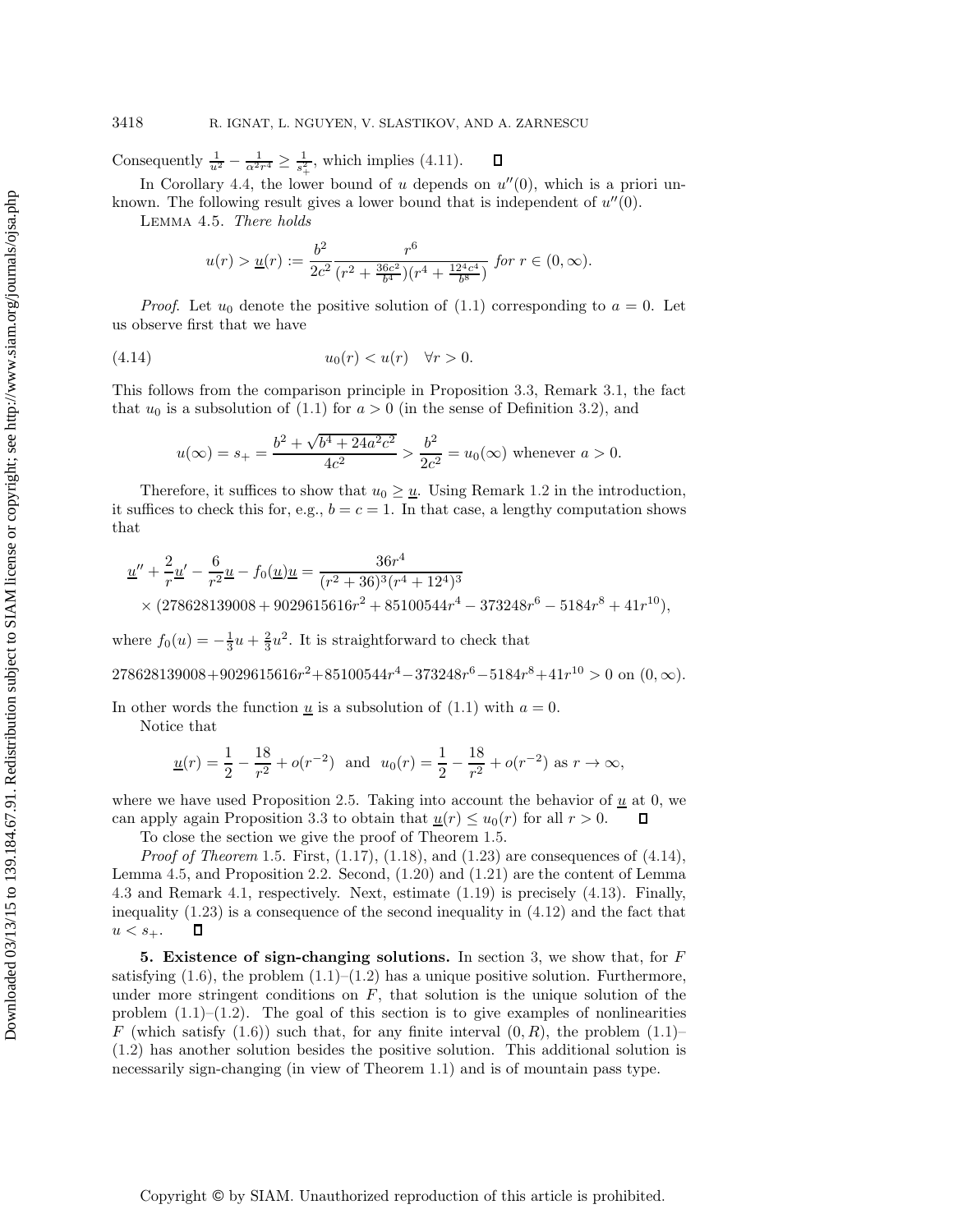For simplicity, we set

$$
p=2 \text{ and } q=6.
$$

The problem  $(1.1)$ – $(1.2)$  becomes

$$
u'' + \frac{2}{r}u' - \frac{6}{r^2}u = F(u) \text{ in } (0, R),
$$
  
 
$$
u(0) = 0, \quad u(R) = s_+.
$$

Let  $u_*$  be the positive solution obtained in Theorem [1.1.](#page-2-2)

**5.1. Minimizing properties.** We have seen in Corollary [1.2,](#page-2-3) proved in sec-tion [3.2,](#page-22-0) that if F satisfies [\(1.7\)](#page-2-4), then for  $R \in (0,\infty)$  the function  $u_R$  (the solution of  $(1.1)$ – $(1.2)$  obtained in Theorem [1.1\)](#page-2-2) is actually a global minimizer of the energy E defined in [\(1.4\)](#page-1-3) in the introduction. It is natural to ask if  $u_R$  is actually a global minimizer for E when F does not necessarily satisfy  $(1.7)$ . In general the answer is negative. For example, for the nonlinearity  $F(u) = u^4 - u$ , the energy E is unbounded from below. However, we prove the following lemma.

LEMMA 5.1. *Assume*  $p = 2$ ,  $q = 6$ ,  $R \in (0, \infty)$ , and that F satisfies [\(1.6\)](#page-2-1). Let  $u_*$ *be the positive solution in Theorem* [1.1](#page-2-2)*. Then* u<sup>∗</sup> *is a strictly stable local minimizer for*  $E[\cdot; (0, R)]$ *.* 

*Proof.* Consider the second variation of E at  $u_*$ :

<span id="page-30-0"></span>
$$
Q[v] := \int_0^R \left[ r^2 |v'|^2 + 6 v^2 + r^2 F'(u_*) v^2 \right] dr,
$$

where  $v$  belongs to

$$
\mathscr{M}_0 := \{ v : (0, R) \to \mathbb{R} \, \Big| \, rv' \in L^2(0, R), v(R) = 0 \}.
$$

It suffices to prove that, for some  $\delta > 0$ ,

$$
Q[v] \ge \delta \int_0^R r^2 |v'|^2 dr =: \delta ||v||^2 \quad \forall v \in \mathcal{M}_0.
$$

By a standard density argument, it suffices to prove the above for  $v \in C_c^{\infty}(0, R)$ .

To this end, note that  $u'_*$  satisfies

$$
(u'_*)'' + \frac{2}{r}(u'_*)' - \frac{8}{r^2}u'_* + \frac{12}{r^3}u_* = F'(u_*)u'_* \text{ in } (0, R).
$$

Furthermore, by Lemma [3.7,](#page-21-0)  $u'_{*}$  is nonnegative.

Fix  $v \in C_c^{\infty}(0, R)$  and write  $v = u'_* w$ . We have

$$
Q[v] = \int_0^R \left[ r^2 |(u'_*w)'|^2 + 6|u'_*|^2 w^2 + r^2 F'(u_*)|u'_*|^2 w^2 \right] dr
$$
  
= 
$$
\int_0^R \left[ r^2 |(u'_*w)'|^2 + 6|u'_*|^2 w^2 + \left( (r^2 u''_*)' - 8u'_* + \frac{12}{r} u_* \right) u'_* w^2 \right] dr
$$
  
= 
$$
\int_0^R \left[ r^2 |u'_*|^2 |w'|^2 - 2|u'_*|^2 w^2 + \frac{12}{r} u_* u'_* w^2 \right] dr.
$$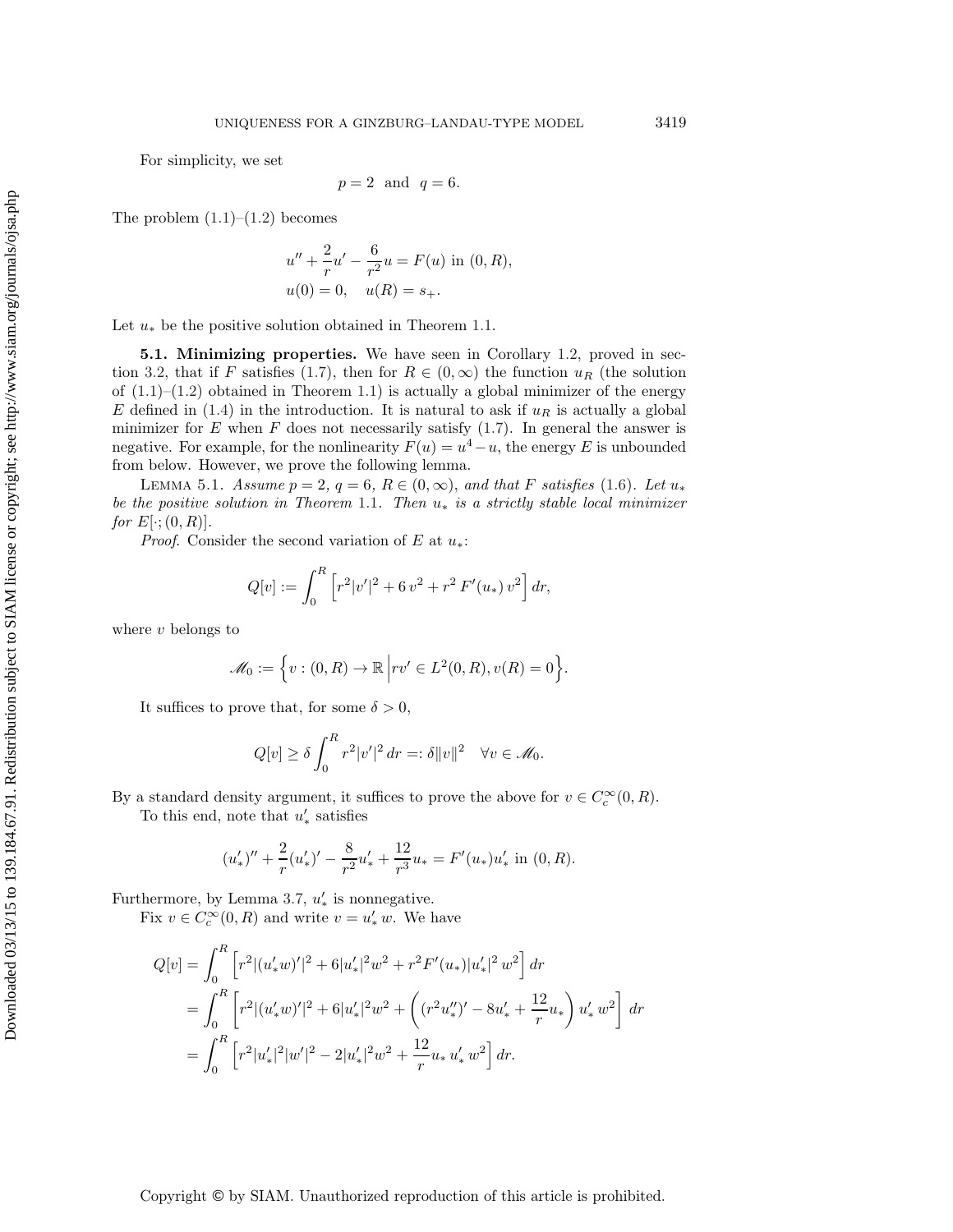Recalling [\(2.10\)](#page-9-2) and noting that  $\gamma_+ = 2$ , we obtain

$$
Q[v] \ge \int_0^R \left[ r^2 |u'_*|^2 |w'|^2 + 4|u'_*|^2 w^2 \right] dr \ge \int_0^R 4v^2.
$$

Since  $0 \le u_* \le s_+$ ,  $F'(u_*) \ge -C_0$  for some  $C_0$  depending only on F. It thus follows that

$$
||v||^2 \le Q[v] - \int_0^R r^2 F'(u_*) v^2 dr \le Q[v] + C_0 R^2 \int_0^R v^2 \le \frac{1}{4} (4 + C_0 R^2) Q[v],
$$

as desired.  $\Box$ 

**5.2. Mountain pass solutions.** In this subsection we obtain a mountain pass solution for the BVP  $(1.1)$ – $(1.2)$  on finite domains when the nonlinearity F satisfies a certain growth condition.

<span id="page-31-1"></span><span id="page-31-0"></span>PROPOSITION 5.2. Assume  $p = 2$ ,  $q = 6$ ,  $R \in (0, \infty)$ . Assume that F satisfies [\(1.6\)](#page-2-1) and, for some  $x > 0$ ,  $0 \le \lambda < 4$ , and  $C > 0$ , we have  $F(t) = \varkappa t^4 + \mathring{F}(t)$  with  $\mathring{F}$ *satisfying*

(5.1) 
$$
|\dot{F}(t)| \leq C(1+|t|^{\lambda}) \text{ for } t \in \mathbb{R}.
$$

*Then besides the positive solution obtained in Theorem* [1.1](#page-2-2)*, the problem* [\(1.1\)](#page-1-1)*–* [\(1.2\)](#page-1-0) *admits a sign-changing solution.*

For example, we note that the nonlinearities  $F(u) = u^4 + 2u^3 - u^2 - 2u$  and  $F(u) = u^4 - u^3$  satisfy all hypotheses of Proposition [5.2.](#page-31-0)

*Proof*. Let us consider the set

$$
\mathscr{M} := \Big\{ u : (0, R) \to \mathbb{R} : ru', u \in L^2(0, R), \quad u(R) = s_+ \Big\}.
$$

It is easy to check that  $u \in \mathcal{M}$  is a critical point for E if and only if  $v = u_* - u \in$  $\mathscr{M}_0$  is a critical point of

$$
I[v] = \frac{1}{2} \int_0^R \left[ r^2 |v'|^2 + 6v^2 + r^2 (2F(u_*)v + h(u_* - v) - h(u_*)) \right] dr,
$$

where  $h$  is given by  $(1.5)$ .

Note that  $\mathcal{M}_0$  is a Hilbert space with respect to the inner product  $\langle v_1, v_2 \rangle =$  $\int_0^R r^2 v_1' v_2' dr$ . The (Fréchet) derivative of I is given by

(5.2) 
$$
\langle I'[v], \varphi \rangle = \int_0^R \left[ r^2 v' \varphi' + 6v \varphi + r^2 (F(u_*) - F(u_* - v)) \varphi \right] dr.
$$

By Lemma [5.1,](#page-30-0) 0 is a strictly stable local minimizer of I and  $I[0] = 0$ . In addition, for  $v > 0$  and  $v \not\equiv 0$ , we have  $I[tv] \rightarrow -\infty$  as  $t \rightarrow \infty$  thanks to [\(5.1\)](#page-31-1). We would like to find a second critical point of I via the mountain pass theorem (see, e.g., [\[25\]](#page-36-23)). To this end, it remains to show that  $I$  satisfies the Palais–Smale condition. More precisely, we need to show that if  $v_n$  is a sequence in  $\mathcal{M}_0$  satisfying

<span id="page-31-2"></span>
$$
I[v_n] \le C \text{ and } I'[v_n] \to 0,
$$

then  $v_n$  has a convergent subsequence. Note that, by standard elliptic estimates, it suffices to show that the sequence  $v_n$  is bounded in  $\mathcal{M}_0$ .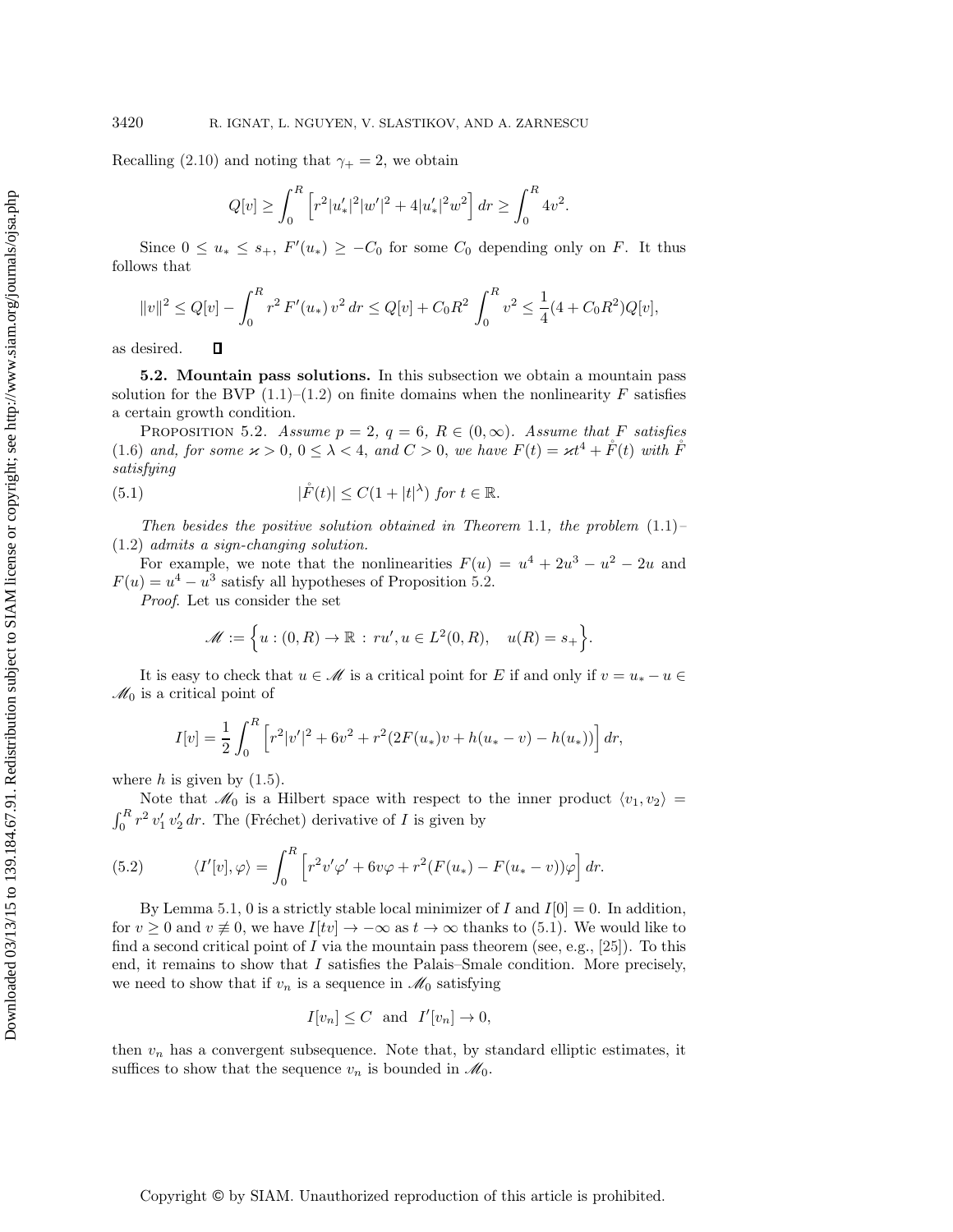Let  $A_n = \int_0^R [r^2 |v'_n|^2 + 6v_n^2] dr$  and fix some  $\delta > 0$  small.

First, taking  $\varphi = v_n^+$  in [\(5.2\)](#page-31-2) and noting that  $I'[v_n] \to 0$ , we can find some  $\epsilon_n \to 0$ such that

<span id="page-32-1"></span>
$$
-\epsilon_n \sqrt{A_n} \le \int_{\{v_n > 0\}} \left[ r^2 |v_n'|^2 + 6v_n^2 + r^2 (F(u_*) - F(u_* - v_n)) v_n \right] dr.
$$

Thus, by  $(5.1)$ ,

(5.3) 
$$
-\epsilon_n \sqrt{A_n} \leq \int_{\{v_n > 0\}} \left[ r^2 |v'_n|^2 + 6v_n^2 - (1 - \delta) \kappa r^2 |v_n|^5 \right] dr + C,
$$

where here and below  $C$  denotes some constant that may vary from line to line but is always independent of the sequence  $v_n$ .

Next, using the boundedness of  $I[v_n]$  and  $(5.1)$ ,

<sub>R</sub>

$$
C \ge A_n + \int_0^R \left[ 2F(u_*)v_n + h(u_* - v_n) - h(u_*) \right] r^2 dr
$$
  
 
$$
\ge A_n - \int_{\{v_n > 0\}} \frac{2\varkappa}{5} (1 + \delta) r^2 v_n^5 dr - C.
$$

Thus, by  $(5.3)$ ,

<span id="page-32-4"></span><span id="page-32-2"></span>
$$
C \geq \frac{3}{5}(1 - O(\delta))A_n - \frac{2}{5}(1 + O(\delta))\epsilon_n \sqrt{A_n}.
$$

This implies the boundedness of  $A_n$  as desired. The mountain pass theorem can then be invoked to assert the existence of a second critical point of  $I$ , thus of  $E$ , which is a solution of  $(1.1)$ – $(1.2)$ . Since positive solution of  $(1.1)$ – $(1.2)$  is unique, this second solution must be sign-changing. Д

<span id="page-32-0"></span>**Appendix A. Lifting for radially symmetric** *Q***-tensors.** In this appendix, we classify radially symmetric matrix-valued maps by using only one degree of freedom, the scalar  $u(|x|)$ , also called lifting.

LEMMA A.1. *If*  $Q: B_R(0) \to \mathscr{S}_0$  *is a radially symmetric measurable map, then there exists a measurable function*  $u : (0, R) \to \mathbb{R}$  *such that* 

(A.1) 
$$
Q(x) = u(|x|) \overline{H}(x) \quad \text{for a.e. } x \in B_R(0),
$$

where  $\overline{H}(x) := \left(\frac{x}{|x|} \otimes \frac{x}{|x|} - \frac{1}{3}Id\right)$ . The function *u is given by* 

(A.2) 
$$
u(|x|) = \frac{3}{2} \text{tr}(Q(x)\overline{H}(x)) \quad a.e. \text{ in } B_R(0).
$$

*If the origin* 0 *is a Lebesgue point of* Q*, then it is also a Lebesgue point of* u*, and*  $Q(0) = 0$ ,  $u(0) = 0$ . Moreover, if Q is continuous on  $B_R(0)$ , then u is also a *continuous function on*  $[0, R)$  *with*  $u(0) = 0$ *.* 

*Proof.* Fix a point  $x \in B_R(0)$  where [\(1.14\)](#page-4-4) holds. Write  $x = rp$  for some  $p \in \mathbb{S}^2$ and  $r \geq 0$ . Assume for now  $x \neq 0$ . Let  $G_x$  denote the subgroup of rotation matrices in SO(3) that fixes x, i.e.,  $\mathcal{R}x = x$  for all  $R \in G_x$ . By the definition of radial symmetry for tensors, we have

<span id="page-32-3"></span>(A.3) 
$$
Q(x) = Q(\mathcal{R}x) = \mathcal{R} Q(x) \mathcal{R}^t \text{ for any } \mathcal{R} \in G_x.
$$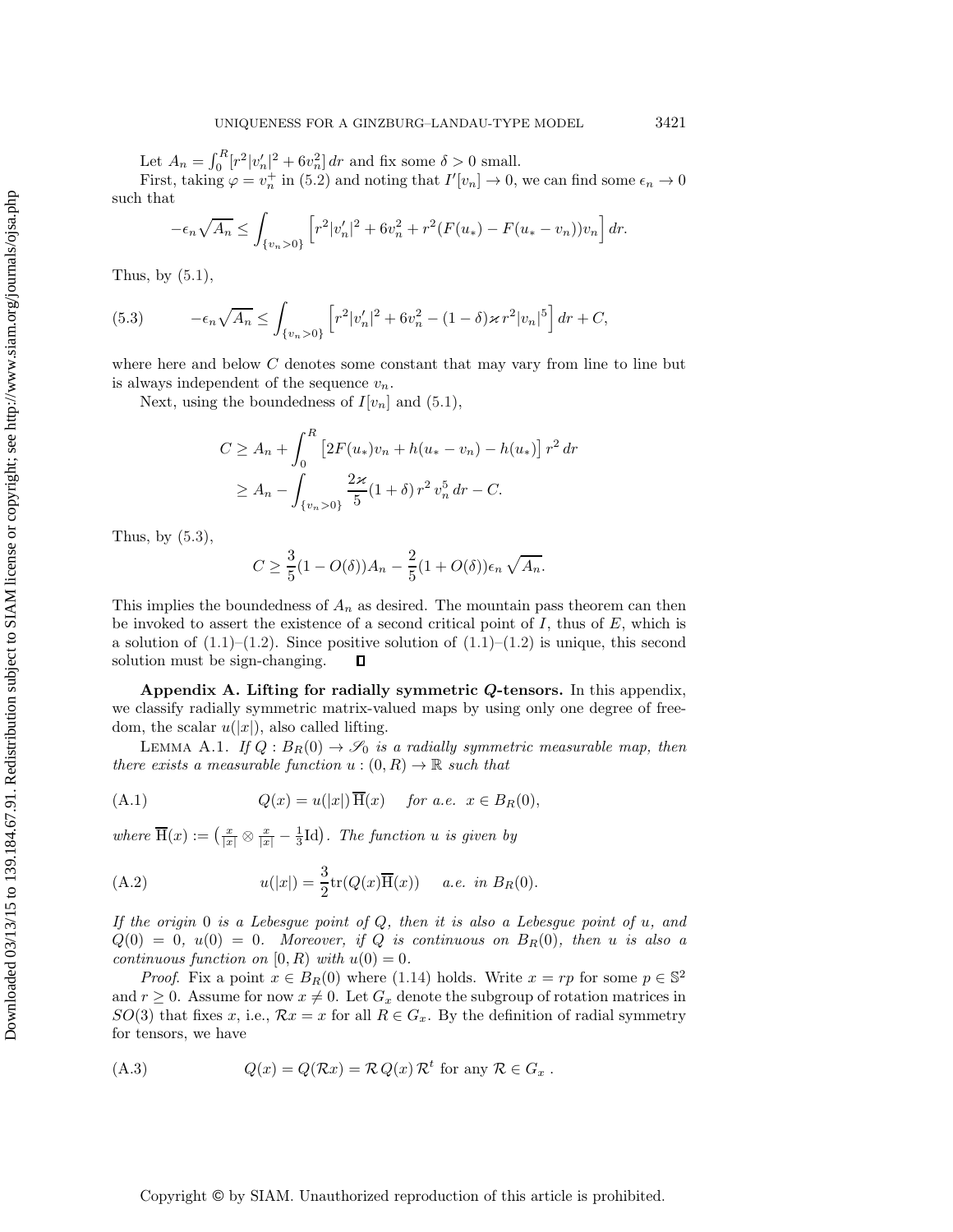Observe that for  $x \neq 0$ ,  $Spec(\overline{H}(x)) = \{-\frac{1}{3}, -\frac{1}{3}, \frac{2}{3}\}\$  and the eigenspaces corresponding to the eigenvalues  $-1/3$  and  $2/3$  of  $\overline{H}(x)$  are given by the plane  $(\mathbb{R}x)^{\perp}$  and the line  $\mathbb{R}x$ , respectively. In view of  $(A.1)$ , it is then natural to prove the following claim.

CLAIM 4.  $Q(x)$  *cannot have three distinct eigenvalues. Moreover,*  $Q(x)$  =  $u(x)H(x)$  *for some*  $u(x) \in \mathbb{R}$ *.* 

*Proof*. First, observe that

<span id="page-33-0"></span>(A.4) if v is an eigenvector of  $Q(x)$ , then  $Rv$  is also an eigenvector of  $Q(x)$ 

<span id="page-33-1"></span> $\forall \mathcal{R} \in G_x$  (with the same eigenvalue).

Indeed,  $Q(x)v = \lambda v$  in view of [\(A.3\)](#page-32-3) implies

$$
Q(x)\mathcal{R}v = \mathcal{R}Q(x)\,\mathcal{R}^t\mathcal{R}v = \lambda\mathcal{R}v.
$$

To prove our claim, we distinguish the following two cases (since  $Q(x)$  is a symmetric matrix,  $\mathbb{R}^3$  is a direct sum of eigenspaces of  $Q(x)$ .

*Case* 1. Q(x) *has an eigenvector* v *which is neither parallel nor perpendicular to* x. Then [\(A.4\)](#page-33-0) implies that the whole  $\mathbb{R}^3$  is an eigenspace of  $Q(x)$  corresponding to a single eigenvalue. Since  $Q(x)$  is traceless we deduce that  $Q(x) = 0$ , i.e., all eigenvalues of  $Q(x)$  are zero.

*Case* 2. Q(x) *has an eigenvector* v *which is parallel to* x *and two linear independent eigenvectors*  $v_2$  *and*  $v_3$  *which are perpendicular to* x. Let  $\lambda_1$ ,  $\lambda_2$ , and  $\lambda_3$  be the corresponding eigenvalues. Then [\(A.4\)](#page-33-0) implies that  $\lambda_2 = \lambda_3$ . By tracelessness of  $Q(x)$ ,  $\lambda_2 = \lambda_3 = -\frac{1}{2}\lambda_1$ . Furthermore,  $Q(x)$  has the same eigenspaces as  $\overline{H}(x)$  so that  $Q(x) = u(x) \overline{H}(x)$  for some  $u(x) \in \mathbb{R}$  (here,  $u(x) = -3\lambda_2$ ).

In both cases, we obtain the representation  $Q(x) = u(x) \overline{H}(x)$ , which proves our  $\Box$ claim.

To finish the proof of our lemma, notice that  $\overline{H}(\mathcal{R}x) = \mathcal{R}\overline{H}(x)\mathcal{R}^t$  for all  $\mathcal{R} \in SO(3)$ and [\(1.14\)](#page-4-4) also holds at every point  $\tilde{x} = \mathcal{R}x$  for every rotation  $\mathcal{R} \in SO(3)$  (since (1.14) holds at x by our assumption). Combined with Claim [4,](#page-33-1) it follows that  $u(x) = u(\mathcal{R}x)$ for all  $\mathcal{R} \in SO(3)$ , which entails that u is indeed a function of  $|x|$ , i.e., [\(A.1\)](#page-32-2) holds at x. From here, it is easy to see that  $(A.2)$  also holds at x.

Assume now that  $x = 0$  is a Lebesgue point of Q, i.e., there exists a matrix  $Q^*$ such that

$$
\lim_{r \to 0} \int_{B_r(0)} |Q(x) - Q^*| \, dx = \lim_{r \to 0} \int_{B_r(0)} |Q(\mathcal{R}x) - Q^*| \, dx = 0
$$

by the change of variable  $\tilde{x} := \mathcal{R}x$  for some  $\mathcal{R} \in SO(3)$ . Since for a.e.  $x \in B_R(0)$ ,  $Q(x) \in \mathscr{S}_0$  we deduce that  $Q^* \in \mathscr{S}_0$ . Since [\(1.14\)](#page-4-4) holds a.e. in  $B_R(0)$ , we deduce that

$$
\lim_{r \to 0} \int_{B_r(0)} |Q(x) - \mathcal{R}^t Q^* \mathcal{R}| dx = 0,
$$

so that  $Q^* = \mathcal{R}^t Q^* \mathcal{R}$  for all  $\mathcal{R} \in SO(3)$ . Since  $Q^*$  is a traceless symmetric matrix, it implies that  $Q^* = 0$ . Relation [\(A.2\)](#page-32-4) allows us to obtain that 0 is also a Lebesgue point for u and  $u(0) = 0$ . For the last assertion, assume that Q is continuous. Obviously, [\(1.14\)](#page-4-4) holds everywhere in  $B_R(0)$ . By [\(A.2\)](#page-32-4), since H is continuous away from 0 and bounded near 0, the continuity of u on  $(0, R)$  immediately follows. Since Q is assumed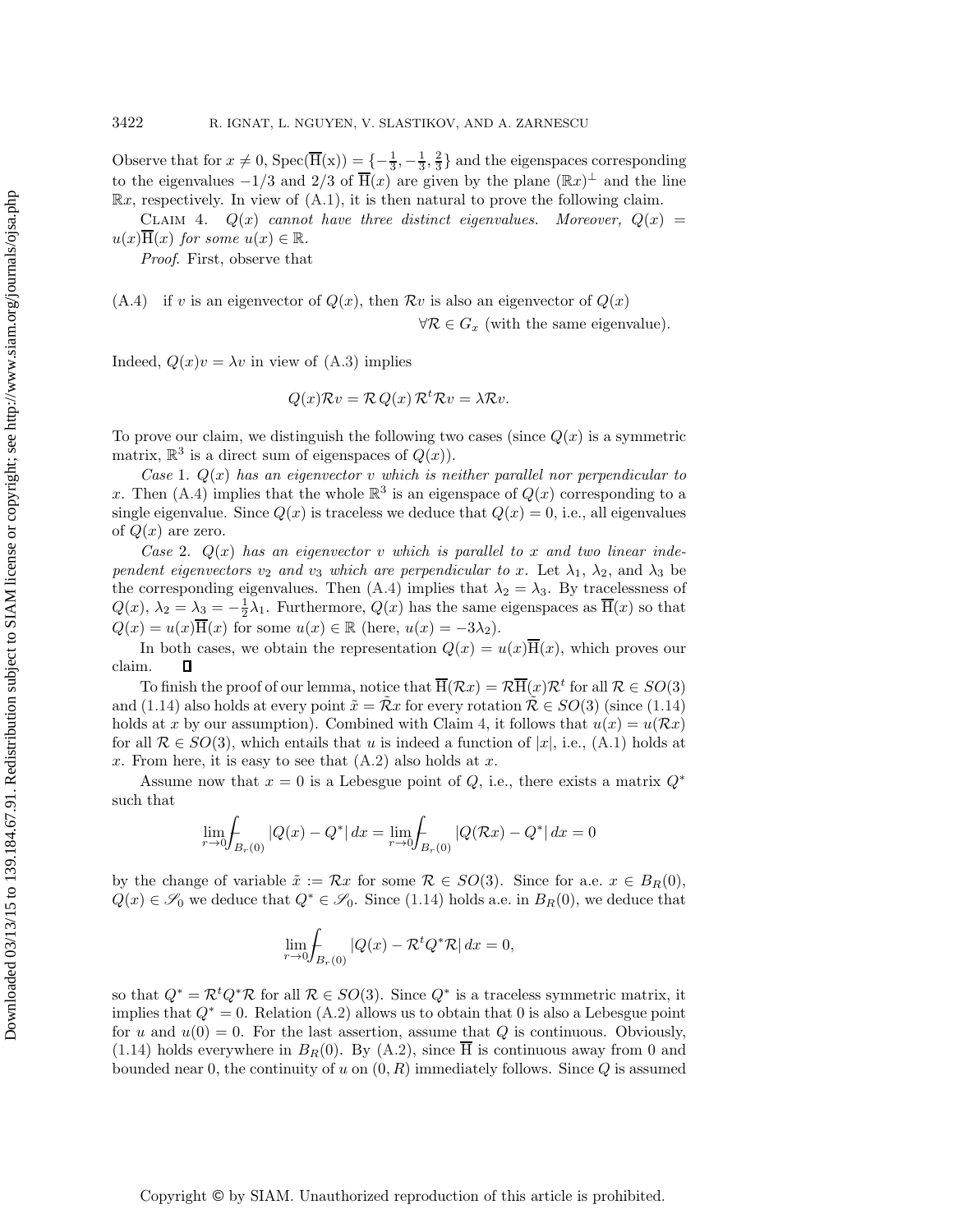<span id="page-34-0"></span>to be continuous at 0, by  $(A.2)$ , we deduce that u can be continuously extended to  $u:[0, R) \to \mathbb{R}$  by setting  $u(0) = 0$ . П

<span id="page-34-1"></span>**Appendix B. Some maximum principles.** In this appendix, we present some maximum principles which were needed in the body of the paper.

LEMMA B.1. *For*  $R \in (0,\infty]$ ,  $p,q \in C(0,R)$  *with*  $q(r) \geq 0$  *for all*  $r \in (0,R)$  *we denote*

$$
Lw := -w'' - p(r)w' + q(r)w.
$$

*Assume that there exists a nonnegative function*  $w_0 \in C^2(0,R)$  *with*  $Lw_0 \geq 0$  *and*  $\lim_{r\to 0} w_0(r) = \infty$ . If  $w \in W^{1,\infty}_{loc}(0,R) \cap L^{\infty}(0,R)$  and  $Lw \geq 0$  in the sense of *distributions (or measures) in*  $(0, R)$  *with* lim inf $_{r \to R} w(r) \geq 0$ , *then* 

<span id="page-34-4"></span>
$$
w(r) \ge 0 \quad \forall r \in (0, R).
$$

*Proof.* The result of the lemma and its proof are well known to experts, but we provide the proof here for completeness. We pick an arbitrary  $\varepsilon > 0$ . There exists  $\delta_0(\varepsilon), M_0(\varepsilon) \in (0, R)$  so that

(B.1) 
$$
w(\delta) \ge -\varepsilon w_0(\delta) > -\varepsilon w_0(\delta) - \varepsilon
$$
 and  $w(M) > -\varepsilon \ge -\varepsilon w_0(M) - \varepsilon$ 

for all  $0 < \delta < \delta_0(\varepsilon)$  and  $M_0(\varepsilon) < M < R$ . Hence, by the usual weak maximum principle applied to L on the interval  $(\delta, M)$  we get  $w \geq -\varepsilon w_0 - \varepsilon$  in  $(\delta, M)$  for any  $0 < \delta < \delta_0(\varepsilon)$  and  $M_0(\varepsilon) < M < R$ . Indeed, if we denote by  $v := w + \varepsilon w_0 + \varepsilon$  we obtain that  $Lv \geq 0$  in the sense of distributions in  $(0, R)$ . Set  $v = \max\{0, -v\}$  and let  $P \in C^1(0, R)$  be a primitive of p, i.e.,  $P' = p$  on  $(0, R)$ . Noting that  $0 \le e^P v_- \in$  $C_c((\delta, M))$  (due to [\(B.1\)](#page-34-4)), and using it as a test function, we obtain

$$
0 \ge \int_{\delta}^{M} \left( (v'_{-})^{2} + q(r)(v_{-})^{2} \right) e^{P(r)} dr
$$

and conclude that  $v_-\equiv 0$  on  $(\delta, M)$ . Since we can choose any  $\delta \in (0, \delta_0(\varepsilon))$  and  $M \in (M_0(\varepsilon), R)$ , we have in fact  $w \geq -\varepsilon w_0 - \varepsilon$  in  $(0, R)$ . Since  $\varepsilon > 0$  was arbitrary we can let  $\varepsilon \to 0$  and obtain the conclusion.  $\Box$ 

<span id="page-34-2"></span>*Remark* B.1. The above maximum principle was used in two specific cases:

- For  $p(r) = \frac{p}{r}$ ,  $q(r) = \frac{q}{r^2}$  with  $w_0(r) = r^{\gamma-}$ , where  $\gamma$  is the negative Fuchsian index of  $(1.1)$  (see  $(2.9)$ ).
- For  $p(r) = -\frac{p-2}{r}, q(r) = \frac{A}{r^4}, A > 0$ , with  $w_0(r) = r^B I_B(\frac{\sqrt{A}}{r})$ , where  $B =$  $(p-1)/2$  and  $I_B$  is the modified Bessel function (see, for instance, [\[1,](#page-35-2) p. 375, 9.6.10 and p. 377, 9.7.1]) that satisfies the modified Bessel's equation

$$
I''_B(t) + \frac{1}{t}I'_B(t) - \left(1 + \frac{B^2}{t^2}\right)I_B(t) = 0, \quad t > 0,
$$

<span id="page-34-3"></span>and has exponential growth at infinity. LEMMA B.2. *Assume that*  $w \in C^2(0, R) \cap C[0, R)$  *satisfies* 

$$
Lw(r) := w''(r) + \frac{a}{r} w'(r) + c(r) w(r) \le 0 \text{ in } (0, R)
$$

*for some constant*  $a \geq 1$  *and some function*  $c \in C[0,R)$ *. If*  $w \geq 0$  *in*  $(0,R)$  *and*  $w(0) = 0$ , then  $w \equiv 0$ .

*Remark* B.2. The conclusion is not true for  $0 < a < 1$ . For example, take  $w(r) = r^{1-a}$  and  $c \equiv 0$ .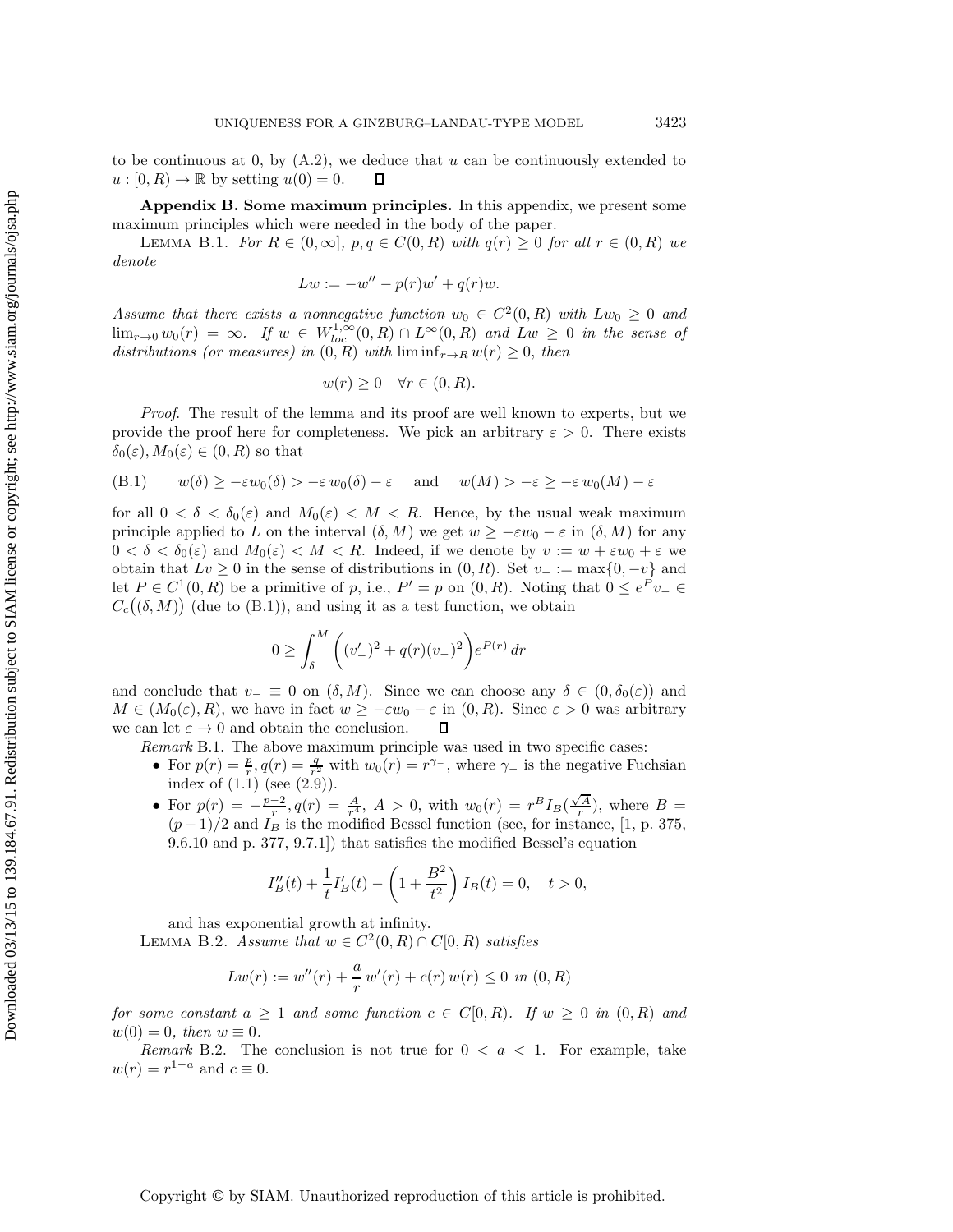*Proof.* Arguing by contradiction, assume that  $w \neq 0$ . By the standard strong maximum principle,  $w > 0$  in  $(0, R)$ .

For some small positive  $\epsilon$ , consider the function

$$
\psi(r) = \epsilon^2 - (\epsilon - r)^2.
$$

We have, for  $0 < \delta < \epsilon$ ,

$$
L(\psi - \delta) = -2 + \frac{2a(\epsilon - r)}{r} + c(r)[\epsilon^2 - \delta - (\epsilon - r)^2].
$$

Since  $a > 0$ , there exists some  $\epsilon > \lambda > 0$  independent of  $\delta$  such that  $L\psi > 0$  in  $(0, \lambda)$ .

Pick  $\mu > 0$  such that  $\mu \psi(\lambda) < w(\lambda)$ . Clearly there exists some  $0 < \lambda' < \lambda$  which might depend on  $\delta$  such that  $w \ge \mu(\psi - \delta)$  in [0,  $\lambda'$ ]. By the maximum principle,  $w \ge \mu(\psi - \delta)$  in  $[\lambda', \lambda]$ . It follows that  $w \ge \mu(\psi - \delta)$  in  $[0, \lambda]$  for all  $0 < \delta < \epsilon$ , which implies that  $w \ge \mu \psi$  in [0,  $\lambda$ ]. Since  $w(0) = \psi(0) = 0$ , this implies that

$$
\liminf_{r \to 0} \frac{w(r)}{r} \ge \mu \psi'(0) = 2\mu\epsilon > 0.
$$

In particular, there exists a sequence  $r_k \to 0$  such that

$$
w'(r_k) \ge \mu \epsilon > 0.
$$

Recall that w and c are continuous up to  $r = 0$  and  $w(0) = 0$ . Thus, we can choose some  $\eta > 0$  such that  $|c(r)w(r)| < \frac{(a+1)\mu\epsilon}{2\eta}$  for  $0 < r < \eta$ . Thus, as  $Lw \leq 0$ ,

$$
(r^a w')'\leq \frac{(a+1)\mu\epsilon}{2\eta}r^a \text{ for } 0
$$

Fix some  $r_k < \eta$ . Then

$$
w'(r) \ge \frac{1}{r^a} \Big[ r_k^a w'(r_k) - \frac{\mu \epsilon}{2\eta} r_k^{a+1} \Big] \ge \frac{\mu \epsilon}{2} \frac{r_k^a}{r^a} \text{ for } 0 < r < r_k.
$$

Since  $a \geq 1$ , this implies that

$$
\lim_{r \to 0} w(r) = -\infty,
$$

contradicting our hypothesis that w is continuous up to  $r = 0$  and  $w(0) = 0$ . Д

**Acknowledgments.** The authors gratefully acknowledge the hospitality of Hausdorff Research Institute for Mathematics, Bonn, where part of this work was carried out. They are also grateful to the referees for useful suggestions and comments.

#### REFERENCES

- <span id="page-35-2"></span>[1] M. ABRAMOWITZ AND I. A. STEGUN, Handbook of Mathematical Functions, with Formulas, Graphs, and Mathematical Tables, Dover, 1974.
- <span id="page-35-1"></span>[2] M. AGUARELES AND I. BALDOMÁ, Structure and Gevrey asymptotic of solutions representing topological defects to some partial differential equations, Nonlinearity, 24 (2011), pp. 2813– 2847.
- <span id="page-35-0"></span>[3] V. AKOPIAN AND A. FARINA, Sur les solutions radiales de l'équation  $-\Delta u = u(1 - |u|^2)$  dans **R**<sup>*N*</sup> ( $N \ge 3$ ), C. R. Acad. Sci. Paris Sér. I Math., 325 (1997), pp. 601–604.